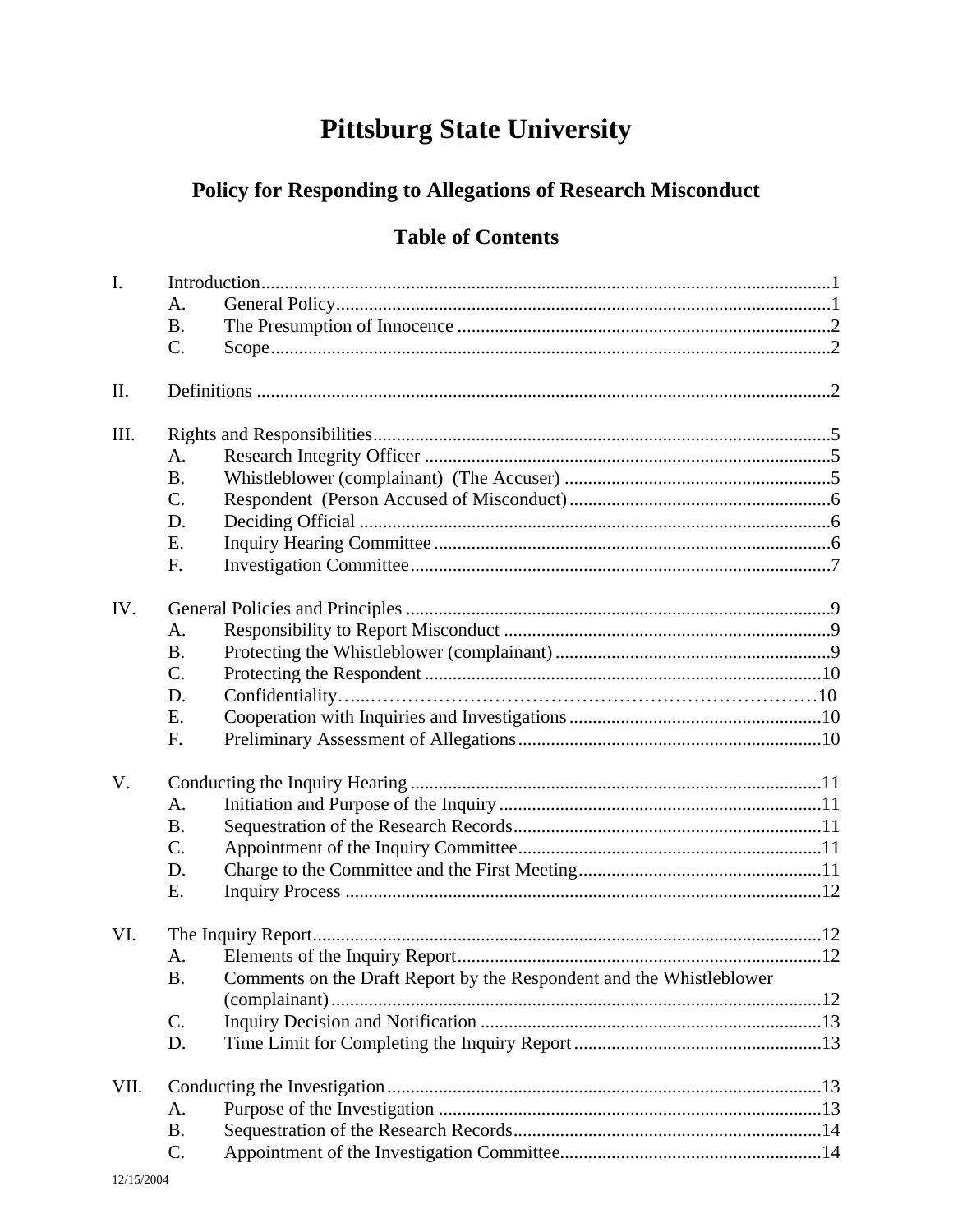|       | D.                                                                       |                                                                            |     |  |
|-------|--------------------------------------------------------------------------|----------------------------------------------------------------------------|-----|--|
|       | Ε.                                                                       |                                                                            |     |  |
|       | F.                                                                       |                                                                            |     |  |
|       | G.                                                                       |                                                                            |     |  |
| VIII. |                                                                          |                                                                            |     |  |
|       | A.                                                                       |                                                                            |     |  |
|       | <b>B.</b>                                                                |                                                                            |     |  |
|       | $\mathcal{C}$ .                                                          |                                                                            |     |  |
|       | D.                                                                       |                                                                            |     |  |
|       | Ε.                                                                       |                                                                            |     |  |
|       | F.                                                                       |                                                                            |     |  |
| IX.   |                                                                          |                                                                            |     |  |
| Χ.    |                                                                          |                                                                            |     |  |
| XI.   |                                                                          |                                                                            | .21 |  |
|       | A.                                                                       | Termination of Institutional Employment or Resignation Prior to Completing |     |  |
|       |                                                                          |                                                                            |     |  |
|       | <b>B.</b>                                                                |                                                                            |     |  |
|       | $\mathcal{C}$ .                                                          |                                                                            |     |  |
|       | D.                                                                       |                                                                            |     |  |
|       | E.                                                                       |                                                                            |     |  |
| XII.  |                                                                          |                                                                            |     |  |
| XIII. |                                                                          |                                                                            |     |  |
| XIV.  | Appendix B – Federal Register, Volume 65, Number 235, page 76260-7626430 |                                                                            |     |  |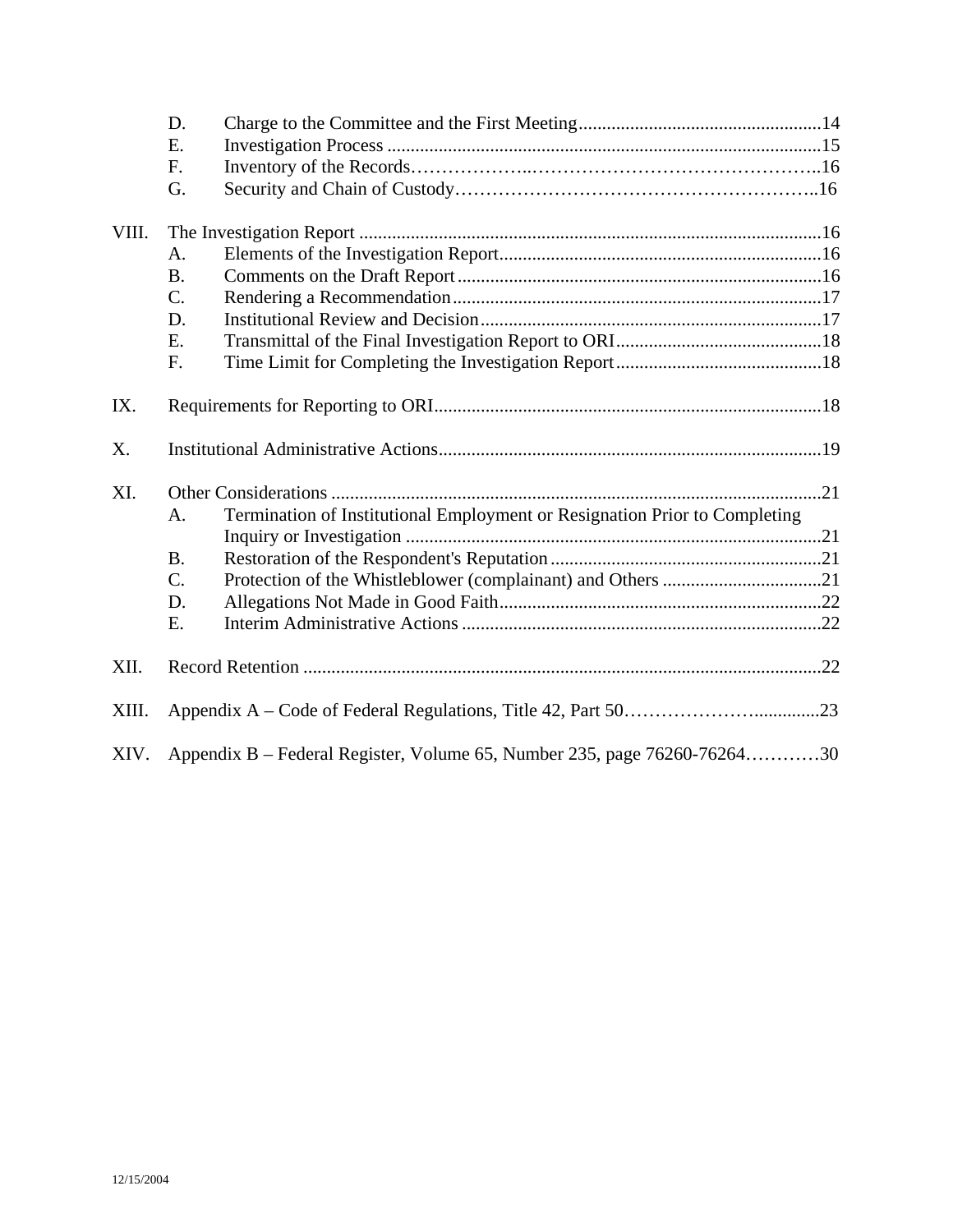# **I. Introduction**

### I. A. General Policy

Pittsburg State University is a comprehensive university supporting the academic functions of instruction, research and service. The PSU scholarly community is committed to advancing and preserving their academic reputation by assuring to their sponsors and to the public that their faculty and students observe the highest standards of ethical conduct in professional and personal activities. The PSU Policy on Responding to Allegations of Research Misconduct is a formal statement to guide the academic community in its internal policing of scholarly activities. **Research misconduct** is defined as fabrication, falsification, or plagiarism in proposing, performing, or reviewing research, or in reporting research results as well as misconduct that violates the ethical standards of any discipline within the University. It does not include honest error or honest differences in interpretations or judgments of data. The term "employee" includes any person paid by, under the control of, or affiliated with the institution, including but not limited to scientists, physicians, trainees, students, fellows, technicians, nurses, support staff, and guest researchers.

In an effort to consolidate the federal policy for all federal agencies regarding research misconduct (previously defined as "research misconduct" or "misconduct in science"), the Office of Science and Technology (OSTP), Executive Office of the President, published notification of final policy on December 6, 2000. This policy applies to all federally-funded research and proposals submitted to Federal agencies for research funding. The policy also establishes the scope of the Federal government's interest in the accuracy and reliability of the research record and the processes involved in its development. It consists of a definition of research misconduct and basic guidelines for the response to allegations of research misconduct. Federal agencies were given one year to implement this new policy. Previous revisions of PSU's policy adhered strictly to the U.S. Public Health Service (PHS) regulation 42 C.F.R. Part 50, Subpart A (see appendix A) and applied to any research, research-training or research-related grant or cooperative agreement with PHS. This policy has been revised to apply to PHS requirements as well as the Office of Science and Technology Policy as set forth in the Federal Register, December 6, 2000 (Volume 65, Number 235), pages 76260-76264

The scholarly community at PSU is vitally interested in preserving the best research environment for intellectual inquiry. A favorable climate can best be maintained by PSU scholars assuming that faculty and students are expected to always act in a professional manner by recognizing that among reasonable people actions are subject to many interpretations and that the institution should have a mechanism for hearing differing interpretations within the community. Scholars assume professional responsibility, which is a two-sided coin. One side assures that the scientist assumes responsibility for the total conduct of their work with no supervision for their independent research expertise and professional integrity is sufficient to guide their work. The other side of professionalism requires all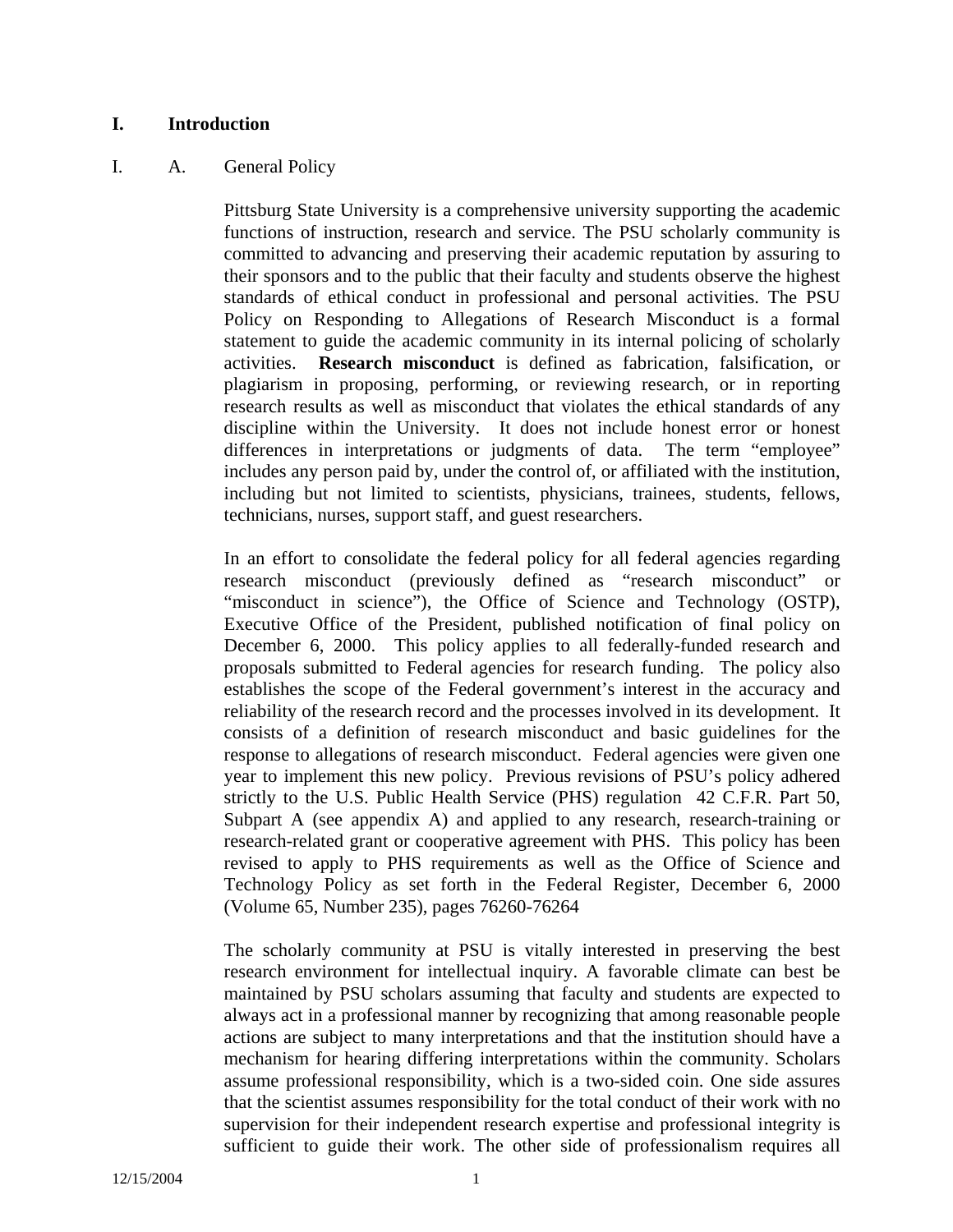members of the academy to be self-policing. Self-policing is a difficult but necessary obligation to one's discipline that requires every professional to report perceived violations of professional ethics. This reporting of a perceived violation of professional ethics is commonly called "whistleblowing." Once an alleged violation is reported it is the duty of the University to assure that a fair inquiry into the controversial matter is held.

The PSU Policy for Responding to Allegations of Research Misconduct provides the institutional framework for assuring that allegations of misconduct are investigated in a timely fashion and that whistleblower (complainant)s are protected in performing their duty to report possible instances of research misconduct and that respondents accused of misconduct are given an open and fair hearing.

B. The Presumption of Innocence

As in many legal matters, once a person is accused of some misconduct or crime the accused has a right (1) to know the accusation, (2) to have access to the formal charges (3) to the discovery of evidence, (4) to be afforded (the respondent and whistleblower (complainant)) confidential treatment to the maximum extent possible, and (5) to be presumed innocent of the charges until the recommendations of the Investigating Committee determine otherwise.

C. Scope

This policy and the associated procedures apply to all individuals at Pittsburg State Unverisity engaged in research that is supported by or for which support is requested from any federal, state or private sponsor. In the case the research is supported by the U.S. Public Health Service (PHS), the PHS regulation 42 C.F.R. Part 50, Subpart A (see appendix A) applies to any research, research-training or research-related grant or cooperative agreement with PHS. This policy applies to any person paid by, under the control of, or affiliated with the institution, such as scientists, trainees, technicians and other staff members, students, fellows, guest researchers, or collaborators at Pittsburg State University.

The policy and associated procedures will normally be followed when an institutional official receives an allegation of possible misconduct in science. Particular circumstances in an individual case may dictate variation from the normal procedure deemed in the best interests of Pittsburg State Unverisity and the supporting Federal agency. Any change from normal procedures also must ensure fair treatment to the subject of the inquiry or investigation. Any significant variation should be approved in advance by the Research Integrity Officer of Pittsburg State University.

# **II. Definitions**

A. *Allegation* means any written or oral statement or other indication of possible research misconduct made to an institutional official.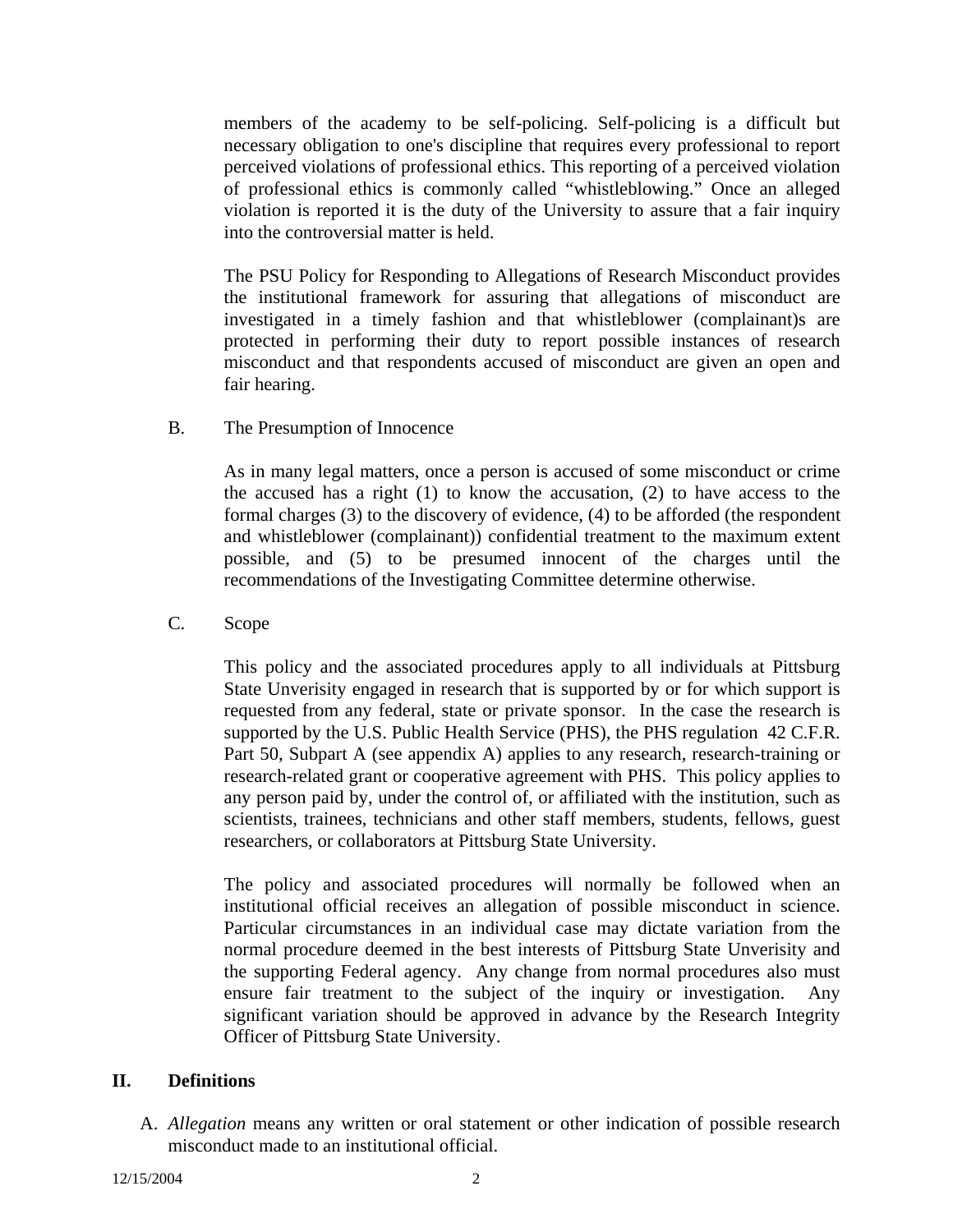- B. *Conflict of interest* means the real or apparent interference of one person's interests with the interests of another person, where potential bias may occur due to prior or existing personal or professional relationships.
- C. *Deciding Official* means the institutional official who makes final determinations on allegations of research misconduct and any responsive institutional actions. The Deciding Official will not be the same individual as the Research Integrity Officer and should have no direct prior involvement in the institution's inquiry, investigation, or allegation assessment. At Pittsburg State Unverisity the deciding official will be the Vice President for Academic Affairs.
- D. *Employee* means, for the purpose of these instructions only, any person paid by, under the control of, or affiliated with the institution, including but not limited to scientists, physicians, trainees, students, fellows, technicians, nurses, support staff, and guest researchers.
- E. *Fabrication* is making up data or results and recording or reporting them as well as manipulating research materials, equipment, or processes, or changing or omitting data or results such that the research is not accurately represented in the research record.
- F. *Good faith allegation* means an allegation made with the honest belief that research misconduct may have occurred. An allegation is not in good faith if it is knowingly false or made with reckless disregard for or willful ignorance of facts that would disprove the allegation.
- G. *Inquiry* means gathering information and initial fact-finding to determine whether an allegation or apparent instance of research misconduct warrants an investigation.
- H. *Institutional counsel* means legal counsel who represents the institution during the research misconduct inquiry and investigation and who is responsible for advising the Research Integrity Officer, the inquiry and investigation committees, and the Deciding Official on relevant legal issues. The institutional counsel does not represent the respondent, the whistleblower (complainant), or any other person participating during the inquiry, investigation, or any follow-up action, except the institutional officials responsible for managing or conducting the institutional research misconduct process as part of their official duties.
- I. *Investigation* means the formal examination and evaluation of all relevant facts to determine if misconduct has occurred, and, if so, to determine the responsible person and the seriousness of the misconduct.
- J. *ORI* means the Office of Research Integrity, the office within the U.S. Department of Health and Human Services (DHHS) that is responsible for the research misconduct and research integrity activities of the U.S. Public Health Service.
- K. *PHS* means the U.S. Public Health Service, an operating component of the DHHS.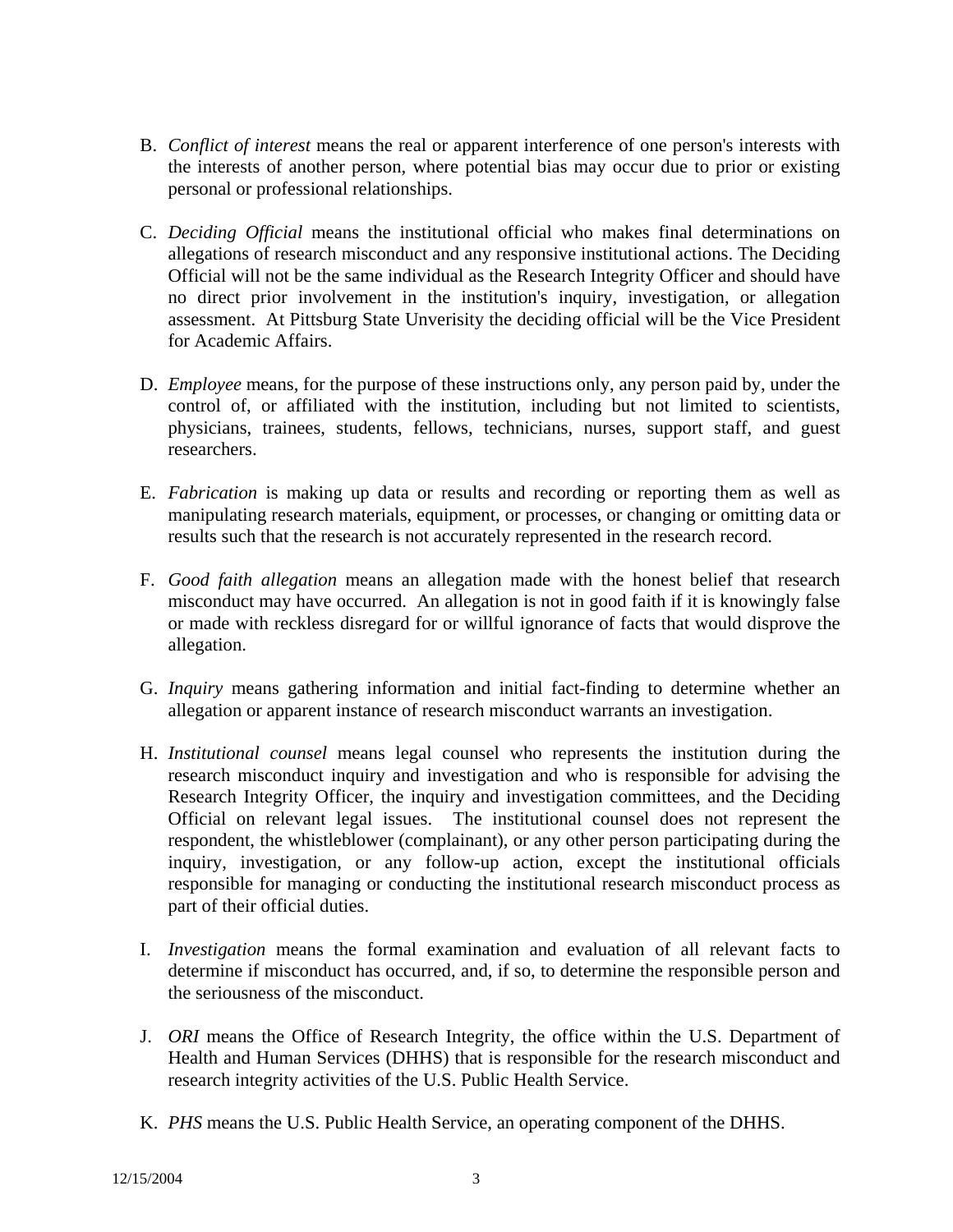- L. *PHS regulation* means the Public Health Service regulation establishing standards for institutional inquiries and investigations into allegations of research misconduct, which is set forth at 42 C.F.R. Part 50, Subpart A, entitled "Responsibility of PHS Awardee and Applicant Institutions for Dealing With and Reporting Possible Misconduct in Science."
- M. *PHS support* means PHS grants, contracts, or cooperative agreements or applications therefor.
- N. *Plagiarism* is the appropriation of another person's ideas, processes, results, or words without giving appropriate credit.
- O. *Research* includes all basic, applied, and demonstration research in all fields of science, engineering, and mathematics. This includes but is not limited to, research in economics, education, linguistics, medicine, psychology, social sciences, statistics, and research involving human subjects or animals.
- P. *Research misconduct* means fabrication, falsification, or plagiarism in proposing, performing, or reviewing research, or in reporting research results. Research misconduct does not include honest error or differences of opinion.
- Q. *Research Integrity Officer* means the institutional official responsible for assessing allegations of research misconduct and determining when such allegations warrant inquiries and for overseeing inquiries and investigations. At Pittsburg State Unverisity the Research Integrity Officer will be the Assistant to the President and Legislative Liaison.
- R. *Research record* means any data or results that embody the facts resulting from scientific inquiry, and includes, but is not limited to documents, computer files, computer diskettes, or any other written or non-written account or object that reasonably may be expected to provide evidence or information regarding the proposed, conducted, or reported research that constitutes the subject of an allegation of research misconduct. A research record includes, but is not limited to, grant or contract applications, whether funded or unfunded; grant or contract progress and other reports; laboratory notebooks; notes; correspondence; videos; photographs; X-ray film; slides; biological materials; computer files and printouts; manuscripts and publications; equipment use logs; laboratory procurement records; animal facility records; human and animal subject protocols; consent forms; medical charts; and patient research files.
- S. *Respondent* means the person against whom an allegation of research misconduct is directed or the person whose actions are the subject of the inquiry or investigation. There can be more than one respondent in any inquiry or investigation.
- T. *Retaliation* means any action that adversely affects the employment or other institutional status of an individual that is taken by an institution or an employee because the individual has in good faith, made an allegation of research misconduct or of inadequate institutional response thereto or has cooperated in good faith with an investigation of such allegation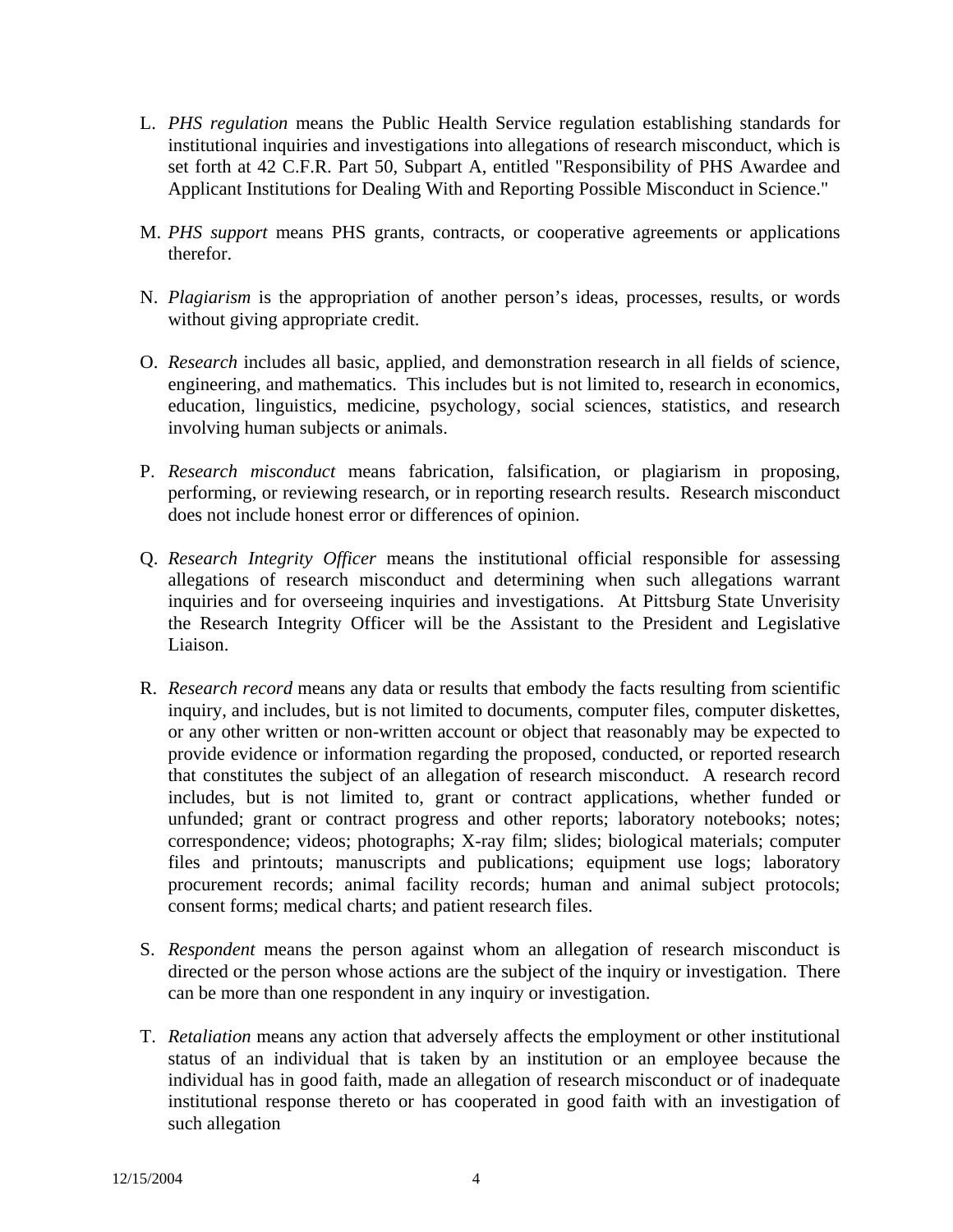- U. *Research misconduct or misconduct in science* means fabrication, falsification, plagiarism, or other practices that seriously deviate from those that are commonly accepted within the relevant research community for proposing, conducting, or reporting research. It does not include honest error or honest differences in interpretations or judgments of data.
- V. *Whistleblower (Complainant)* means a person who makes an allegation of research misconduct.

# **III. Rights and Responsibilities**

# A. Research Integrity Officer

The Assistant to the President and Legislative Liaison will serve as the Research Integrity Officer (RIO). The RIO will have primary responsibility for implementation of the procedures set forth in this document. The RIO is well qualified by her/his Pittsburg State University oversight responsibilities to handle the procedural requirements involved and is sensitive to the varied demands made on those who conduct research, those who are accused of misconduct, and those who report apparent misconduct in good faith.

The Research Integrity Officer will appoint the inquiry and investigation committees and ensure that necessary and appropriate expertise is secured to carry out a thorough and authoritative evaluation of the relevant evidence in an inquiry or investigation. The Research Integrity Officer will attempt to ensure that confidentiality is maintained.

The Research Integrity Officer will assist inquiry and investigation committees and all institutional personnel in complying with these procedures and with applicable standards imposed by government or external funding sources. The Research Integrity Officer is also responsible for maintaining files for all procedural documents and evidence and for assuring the confidentiality and the security of the files.

The Research Integrity Officer will report to ORI as required by regulation and keep sponsors apprised of any developments during the course of the inquiry or investigation that may affect current or potential sponsor funding for the individual(s) under investigation or that the sponsor needs to know to ensure appropriate use of Federal or private funds and otherwise protect the public and sponsor interest.

B. Whistleblower (Complainant)

The whistleblower (complainant) will have an opportunity to testify before the inquiry and investigation committees, to review portions of the inquiry and investigation reports pertinent to his/her allegations or testimony, to be informed of the results of the inquiry and investigation, and to be protected from retaliation. Also, if the Research Integrity Officer has determined that the whistleblower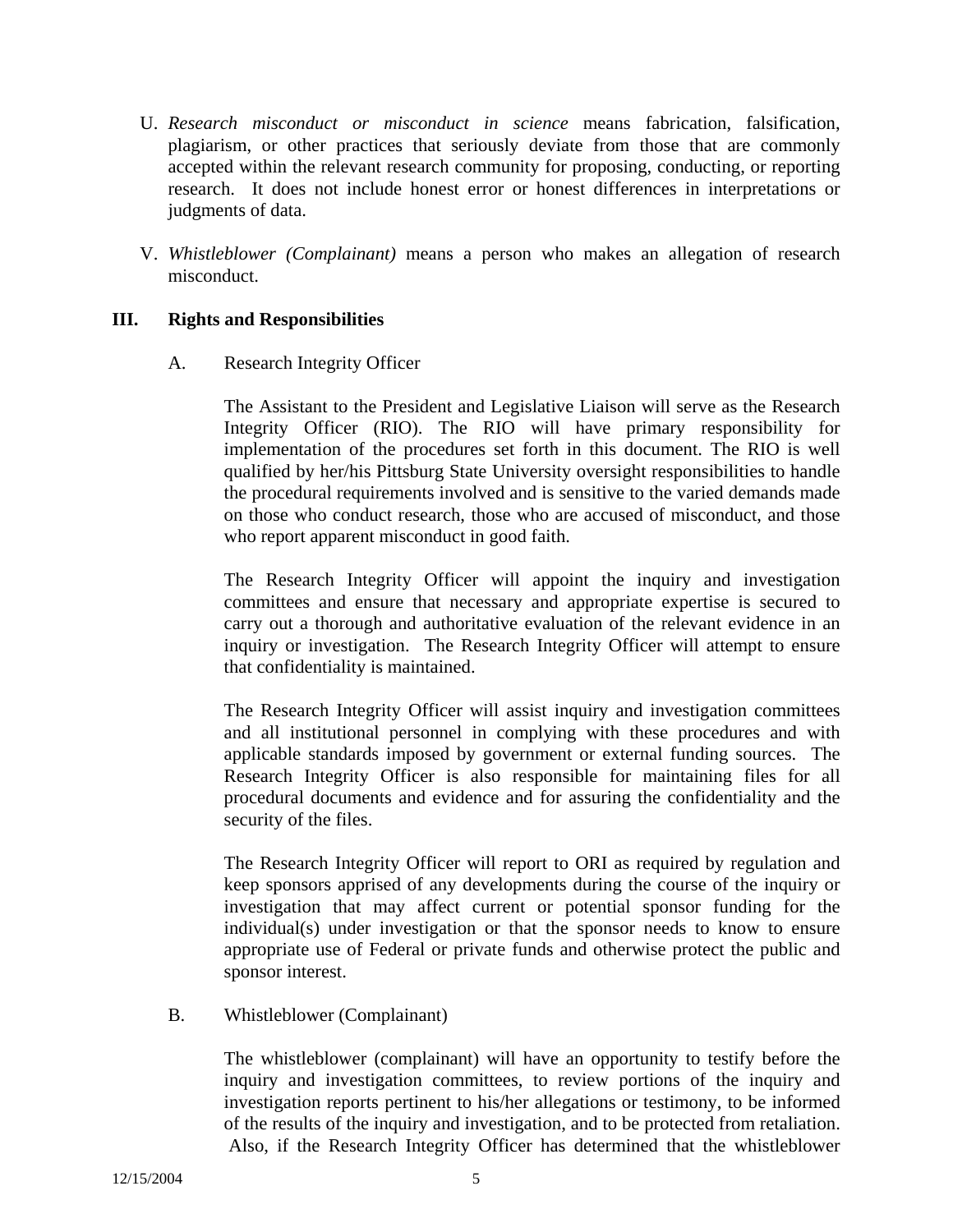(complainant) may be able to provide pertinent information on any portions of the draft report, these portions will be given to the whistleblower (complainant) for comment.

The whistleblower (complainant) is responsible for making allegations in good faith, maintaining confidentiality, and cooperating with an inquiry or investigation committee.

C. Respondent

The respondent will be informed in writing within 3 days of an official filing of the allegations when an inquiry is opened and notified in writing of the final determinations and resulting actions. The respondent will also have the opportunity to be interviewed by and present evidence to the inquiry and investigation committees, to review the draft inquiry and investigation reports, and to have the advice and presence of counsel at all meetings.

The respondent is responsible for maintaining confidentiality and cooperating with the conduct of an inquiry or investigation. If the respondent is not found responsible of research misconduct, he or she has the right to receive institutional assistance, as prescribed under XI., B., in restoring his or her reputation.

D. Deciding Official

The Deciding Official will receive the inquiry and/or investigation report and any written comments made by the respondent or the whistleblower (complainant) on the draft report. The Deciding Official will consult with the Research Integrity Officer or other appropriate officials and will determine whether to conduct an investigation, whether misconduct occurred, whether to impose sanctions, or whether to take other appropriate administrative actions [see section X].

E. Inquiry Hearing Committee

The Inquiry Hearing Committee will be composed of five full-time, tenured faculty who will elect their own chairperson. The chairperson will be responsible for scheduling the inquiry, contacting all parties involved, chairing the Inquiry and the deliberations and writing the findings of the committee. Each committee member will have one vote. The Research Integrity Officer will serve as an ex officio member and the Office of Continuing and Graduate Studies will provide any assistance needed by the Inquiry Committee.

- 1. For each specific Inquiry Hearing Committee, the five faculty members will be selected as follows:
	- a. Using random selection procedures, thirteen names will be selected from the potential pool of those that are tenured, full-time faculty eligible for this inquiry procedure.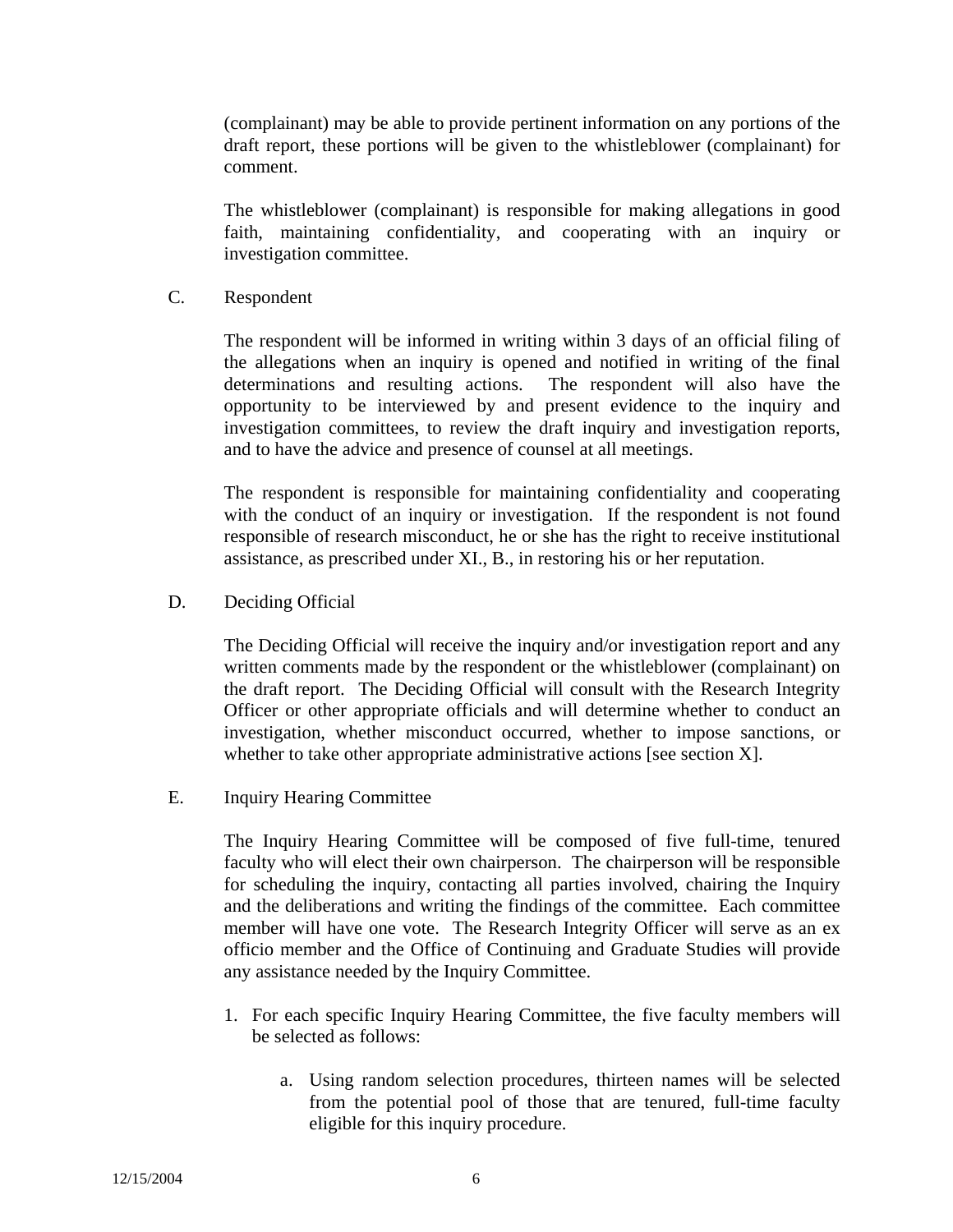- b. A representative of the respondent and a representative selected by the whistleblower (complainant) will establish necessary ground rules in accordance with the intent of this policy, select the names for the committee (using the procedure described in III.E.1.a), orient committee members as appropriate and make determinations on any challenges for cause of committee members.
- c. The respondent and the whistleblower (complainant) will each have the prerogative of striking four names from among the names generated in the procedure described in III.E.1.a. The respondent will strike the first name. If more than one individual is charged with misconduct, the individuals involved will act as one in striking the names.
- d. In the event a committee member is eliminated through a challenge for cause or is disqualified for any reason, three more names will be chosen by random number selection procedure from the potential pool of those eligible. The respondent and the whistleblower(s) (complainant) will each strike one name from the list.
- e. A faculty member will not be selected for two Inquiry Hearing Committees that will be operating during the same period of time.
- f. In the event the Inquiry Hearing Committee is unable to reach a decision, the Committee will be dissolved and the process described in III.E.1.a will be reinitiated. No member from the first Inquiry Hearing Committee will be eligible to serve on the Investigation Committee.
- g. No restraining, coercive, discriminatory, or retaliatory action of any type will be taken against an employee by any supervisor because of the employee's desire to initiate or participate in an inquiry.
- h. All parties shall recognize a mutual professional obligation to keep discussions confidential during the procedural stages of a grievance. Records of the inquiry procedures will be kept separate from the personnel files, but all the documents must be readily available to proper authority and the parties.
- F. Investigation Committee

The Investigation Hearing Committee will be composed of five individuals who may be scientists, administrators, subject matter experts, lawyers, or other qualified persons, and they may be from inside or outside the institution. The Investigation Hearing Committee will elect its own chairperson. Individuals appointed to the previous Inquiry Committee may not serve on the Investigation Committee. The Investigation Committee should consist of individuals who do not have real or apparent conflicts of interest in the case, are unbiased, and have the necessary expertise to evaluate the evidence and issues related to the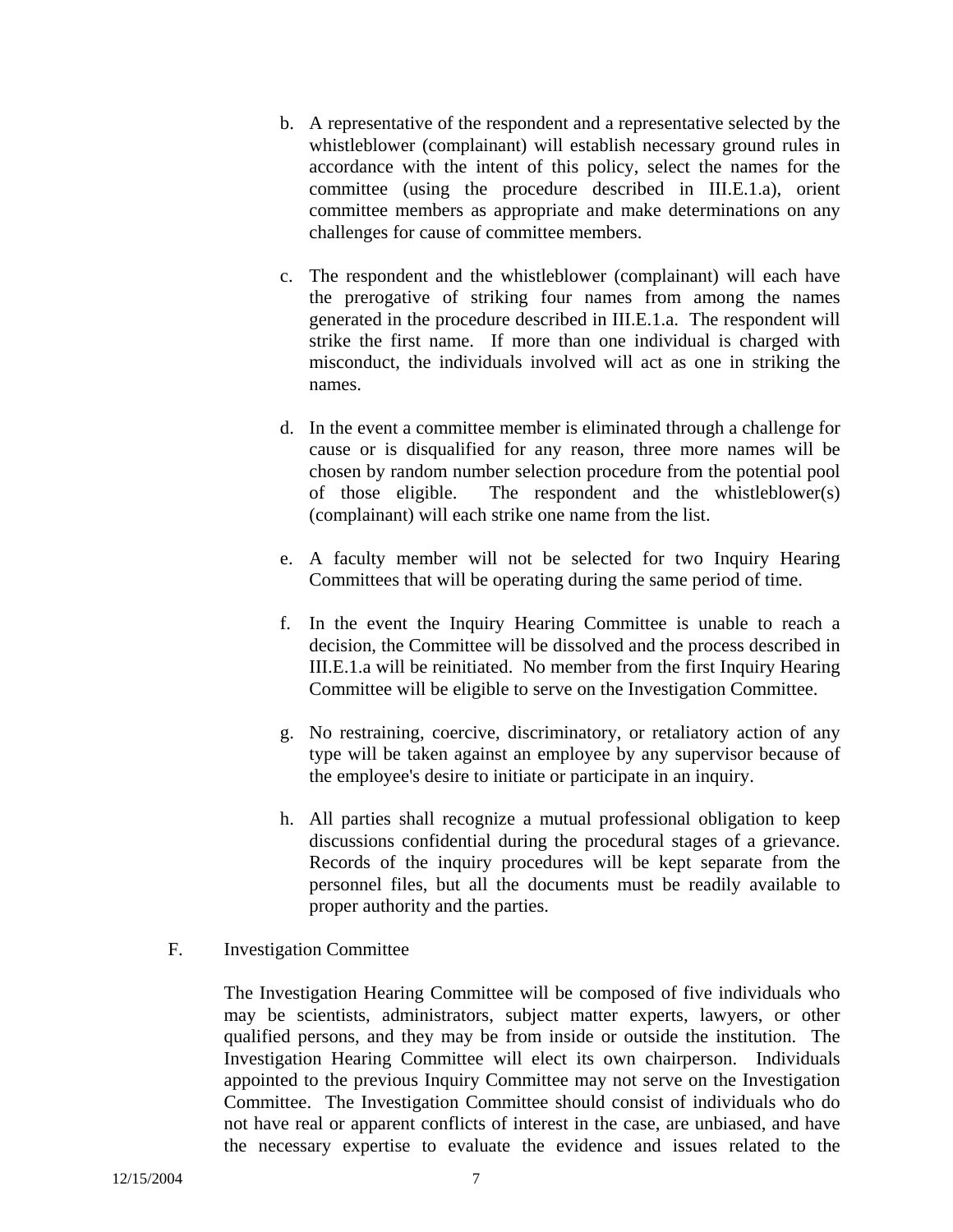allegations, interview the principals and key witnesses, and conduct the investigation. The chairperson will be responsible for scheduling the inquiry, contacting all parties involved, chairing the Investigation and the deliberations and writing the findings of the committee. Each committee member will have one vote. The Research Integrity Officer will serve as an ex officio member and the Office of Continuing and Graduate Studies will provide any assistance needed by the Investigation Committee.

- 1. For each specific Investigation Hearing Committee, the five faculty members will be selected as follows:
	- a. Using random selection procedures, thirteen names will be selected from the potential pool of those that are eligible for this inquiry procedure.
	- b. A representative of the respondent and a representative selected by the whistleblower (complainant) will establish necessary ground rules in accordance with the intent of this policy, select the names for the committee (using the procedure described in IV.F.1.a), orient committee members as appropriate and make determinations on any challenges for cause of committee members.
	- c. The respondent and the whistleblower (complainant) will each have the prerogative of striking four names from among the names generated in the procedure described in IV.F.1.a. The respondent will strike the first name. If more than one individual is charged with misconduct, the individuals involved will act as one in striking the names.
	- d. In the event a committee member is eliminated through a challenge for cause or is disqualified for any reason, three more names will be chosen by random number selection procedure from the potential pool of those eligible. The respondent and the whistleblower(s) (complainant) will each strike one name from the list.
	- e. A faculty member will not be selected for two Hearing and Investigation Committees that will be operating during the same period of time.
	- f. In the event the Investigation Hearing Committee is unable to reach a decision, the Committee will be dissolved and the process described in IV.F.1.a will be reinitiated. No member from the Inquiry Hearing Committee will be eligible to serve on the Investigation Committee.
	- g. No restraining, coercive, discriminatory, or retaliatory action of any type will be taken against an employee by any supervisor because of the employee's desire to initiate or participate in an inquiry.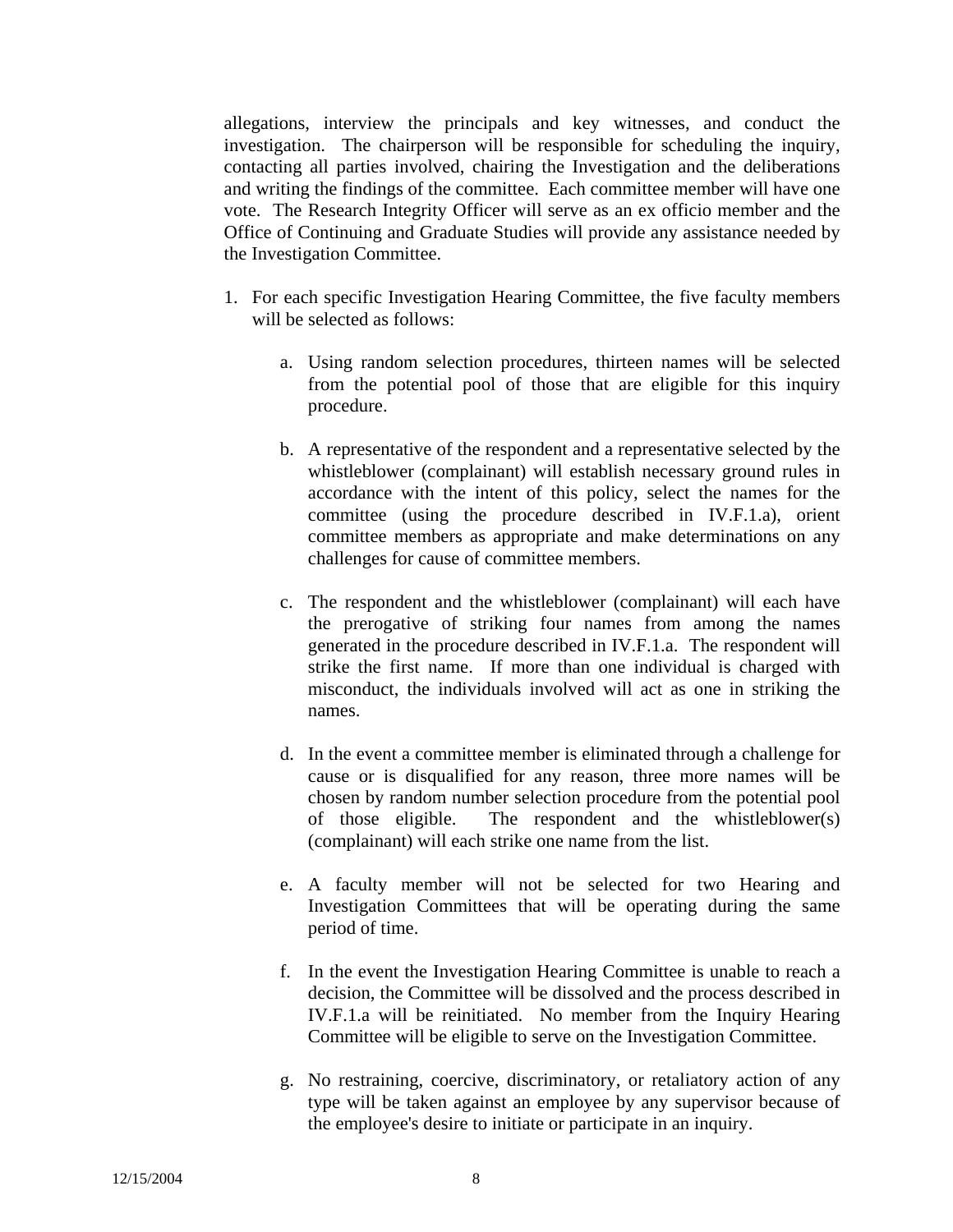h. All parties shall recognize a mutual professional obligation to keep discussions confidential during the procedural stages of a grievance. Records of the inquiry procedures will be kept separate from the personnel files, but all the documents must be readily available to proper authority and the parties.

# **IV. General Policies and Principles**

A response to an allegation of research misconduct consists of several phases. The first phase is the inquiry, the assessment of whether the allegation has substance and if an investigation is warranted. The second phase is the investigation, the formal development of a factual record, and the examination of that record leading to dismissal of the case or to a recommendation for a finding of research misconduct or other appropriate remedies. The final phase is adjudication, during which recommendations are reviewed and appropriate corrective actions are determined.

A. Responsibility to Report Misconduct

All employees or individuals associated with Pittsburg State Unverisity should report observed, suspected, or apparent misconduct in science to the Research Integrity Officer. If an individual is unsure whether a suspected incident falls within the definition of research misconduct, he or she may call the Research Integrity Officer at (620) 235-4102 to discuss the suspected misconduct informally. If the circumstances described by the individual do not meet the definition of research misconduct, the Research Integrity Officer will refer the individual or allegation to other offices or officials with responsibility for resolving the problem.

At any time, an employee may have confidential discussions and consultations about concerns of possible misconduct with the Research Integrity Officer and will be counseled about appropriate procedures for reporting allegations.

B. Protecting the Whistleblower (Complainant)

The Research Integrity Officer will monitor the treatment of individuals who bring allegations of misconduct or of inadequate institutional response thereto, and those who cooperate in inquiries or investigations. The Research Integrity Officer will ensure that these persons will not be retaliated against in the terms and conditions of their employment or other status at the institution and will review instances of alleged retaliation for appropriate action.

Employees should immediately report any alleged or apparent retaliation to the Research Integrity Officer.

Also the institution will protect the privacy of those who report misconduct in good faith to the maximum extent possible. For example, if the whistleblower (complainant) requests anonymity, the institution will make an effort to honor the request during the allegation assessment or inquiry within applicable policies and regulations and state and local laws, if any. The whistleblower (complainant) will be advised that if the matter is referred to an investigation committee and the whistleblower's (complainant) testimony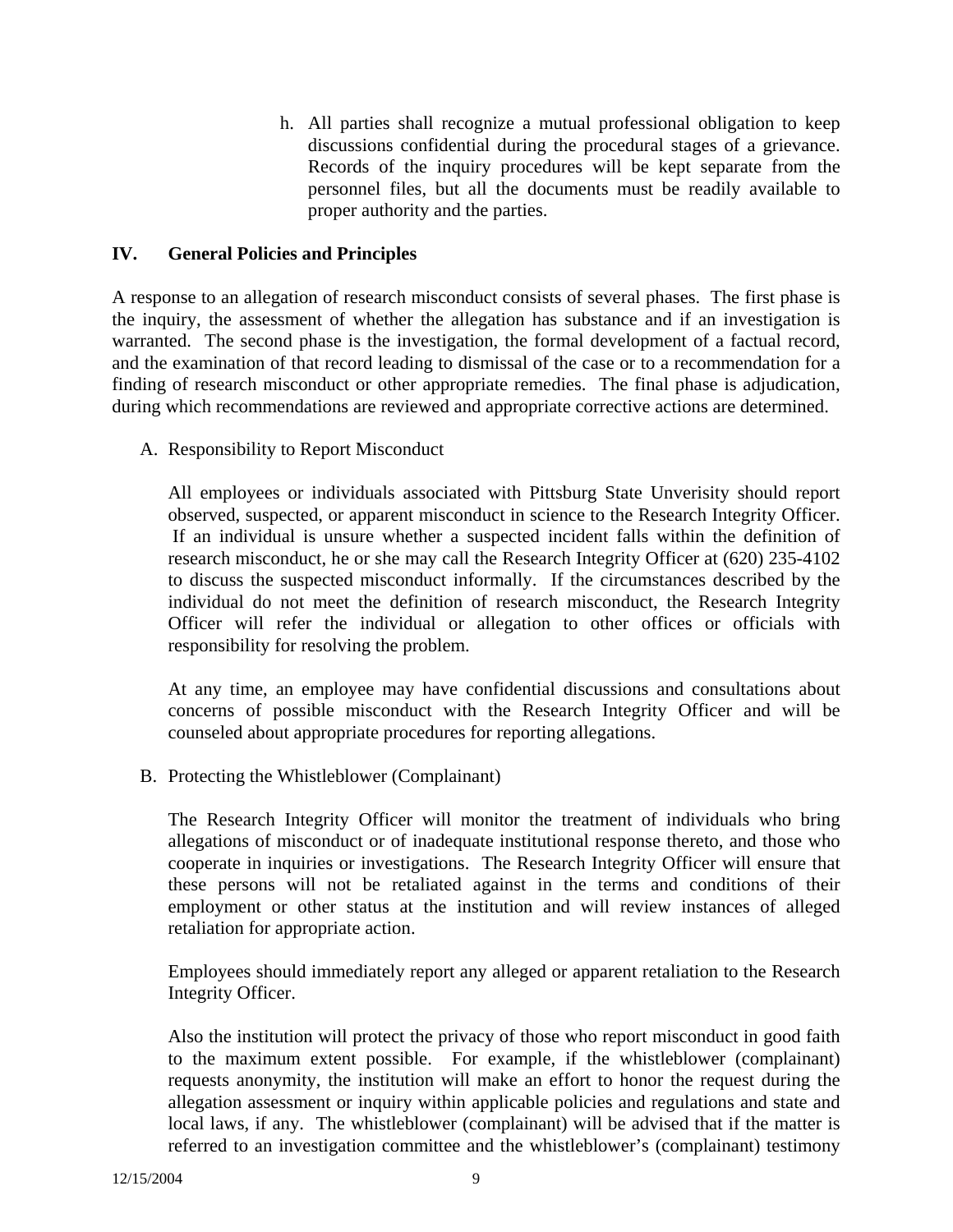is required, anonymity may no longer be guaranteed. Institutions are required to undertake diligent efforts to protect the positions and reputations of those persons who, in good faith, make allegations.

C. Protecting the Respondent

Inquiries and investigations will be conducted in a manner that will ensure fair treatment to the respondent(s) in the inquiry or investigation and confidentiality to the extent possible without compromising public health and safety or thoroughly carrying out the inquiry or investigation.

Institutional employees accused of research misconduct may consult with legal counsel or a non-lawyer personal adviser (who is not a principal or witness in the case) only to seek advice and may bring the counsel or personal adviser to interviews or meetings on the case.

The Research Integrity Officer will report any allegation not made in good faith to the Deciding Official for appropriate action.

D. Confidentiality

Institutional employees who make, receive, or learn of an allegation of research misconduct will protect, to the maximum extent possible, the confidentiality of information regarding the whistleblower (complainant), the respondent, and other affected individuals. The Research Integrity Officer may establish reasonable conditions to ensure the confidentiality of such information.

E. Cooperation with Inquiries and Investigations

Institutional employees will cooperate with the Research Integrity Officer and other institutional officials in the review of allegations and the conduct of inquiries and investigations. Employees have an obligation to provide relevant evidence to the Research Integrity Officer or other institutional officials on misconduct allegations.

F. Preliminary Assessment of Allegations

Upon receiving an allegation of research misconduct, the Research Integrity Officer will immediately assess the allegation to determine whether there is sufficient evidence to warrant an inquiry, whether Federal support or Federal applications for funding are involved, and whether the allegation falls under the Federal definition of research misconduct.

# **V. Conducting the Inquiry**

A. Initiation and Purpose of the Inquiry

Following the preliminary assessment, if the Research Integrity Officer determines that the allegation provides sufficient information to allow specific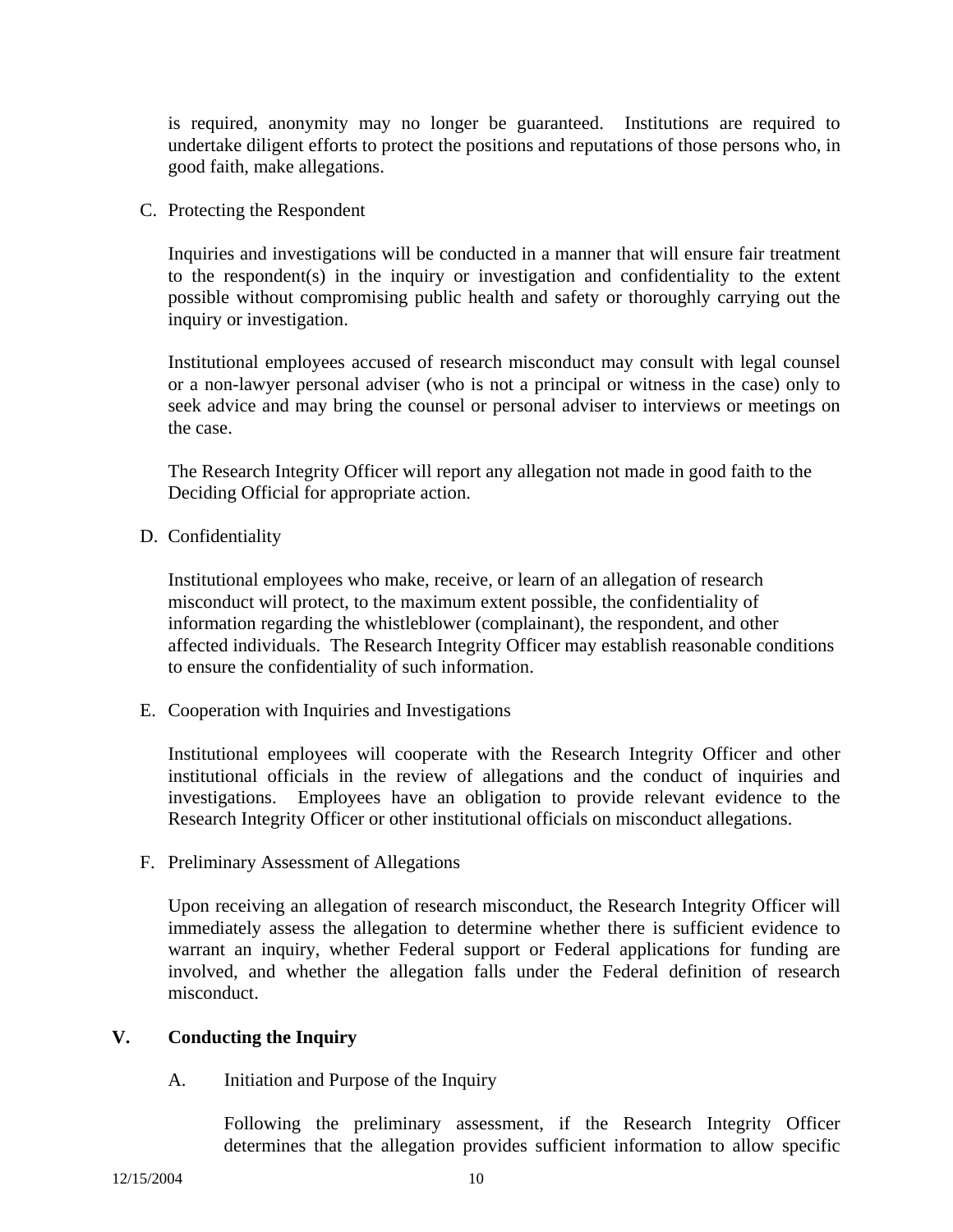follow-up, involve sponsor support, and falls under the Federal, state or private definitions of research misconduct, he or she will immediately initiate the inquiry process. In initiating the inquiry, the Research Integrity Officer should identify clearly the original allegation and any related issues that should be evaluated. The purpose of the **Inquiry** is to make a preliminary evaluation of the available evidence and testimony of the respondent, whistleblower (complainant), and key witnesses to determine whether there is sufficient evidence of possible research misconduct to warrant an investigation. The purpose of the **inquiry** is **not** to reach a final conclusion about whether misconduct definitely occurred or who was responsible. The findings of the **Inquiry** must be set forth in an **Inquiry Report**.

B. Sequestration of the Research Records

After determining from the Inquiry that an allegation falls within the definition of misconduct in science and involves outside funding, the Research Integrity Officer must ensure that all original research records and materials relevant to the allegation are immediately secured. The Research Integrity Officer may consult with the sponsor for advice and assistance in this regard.

C. Appointment of the Inquiry Committee

The Research Integrity Officer, in consultation with other institutional officials as appropriate, will appoint an Inquiry Committee and Committee Chair within 10 days of the initiation of the Inquiry. The Inquiry Committee should consist of individuals who do not have real or apparent conflicts of interest in the case, are unbiased, and have the necessary expertise to evaluate the evidence and issues related to the allegation, interview the principals and key witnesses, and conduct the inquiry. These individuals will be five full-time, tenured faculty who will elect their own chairperson. The Research Integrity Officer will notify the respondent of the proposed committee membership at least 10 days before the hearings beginning date. If the respondent submits a written objection to any appointed member of the inquiry committee or expert based on bias or conflict of interest within 5 days, the Research Integrity Officer will determine whether to replace the challenged member or expert with a qualified substitute from the pool of faculty.

D. Charge to the Committee and the First Meeting

The Research Integrity Officer will prepare a charge paper for the Inquiry Committee that describes the allegations and any related issues identified during the allegation assessment. It will state that the purpose of the inquiry is to make a preliminary evaluation of the evidence and testimony of the respondent, whistleblower (complainant), and key witnesses to determine whether there is sufficient evidence of possible research misconduct to warrant an investigation as required by this policy. The purpose is not to determine whether research misconduct definitely occurred or who was responsible.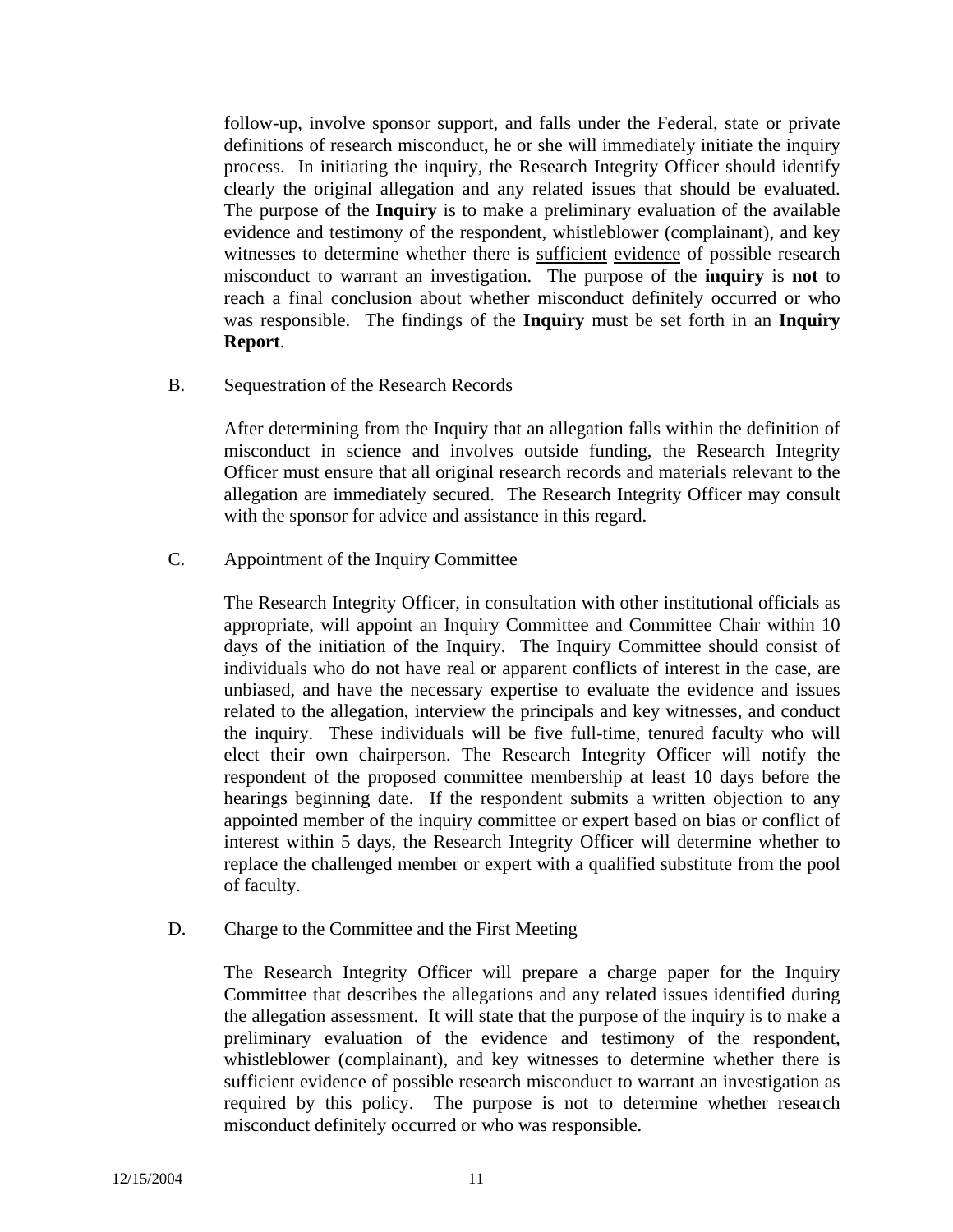At the Inquiry Committee's first meeting, the Research Integrity Officer will review the charge with the committee, discuss the allegations, any related issues, and the appropriate procedures for conducting the inquiry, assist the committee with organizing plans for the inquiry, and answer any questions raised by the committee. The Research Integrity Officer and institutional counsel will be present or available throughout the inquiry to advise the committee as needed.

E. Inquiry Process

The Inquiry Committee will normally interview the whistleblower (complainant), the respondent and key witnesses as well as examine relevant research records and materials. Then the Inquiry Committee will evaluate the evidence and testimony obtained during the inquiry. After consultation with the Research Integrity Officer and institutional counsel, the committee members will decide whether there is **sufficient evidence of possible research misconduct to recommend further investigation**. The scope of the inquiry does not include deciding whether misconduct occurred or conducting exhaustive interviews and analyses.

# **VI. The Inquiry Report**

A. Elements of the Inquiry Report

A written inquiry report must be prepared that includes the name and title of the committee members and experts (if any), the allegations, the sponsor support, a summary of the inquiry process used, a list of the research records reviewed, summaries of any interviews, a description of the evidence in sufficient detail to demonstrate whether an investigation is warranted or not, and the committee's determination as to whether an investigation is recommended and whether any other actions should be taken. If an investigation is not recommended, Institutional counsel will review the report for legal sufficiency.

B. Comments on the Draft Report by the Respondent and the Whistleblower (Complainant)

The Research Integrity Officer will provide the respondent with a copy of the draft inquiry report for comment and rebuttal and will provide the whistleblower (complainant), if he or she is identifiable, with portions of the draft inquiry report that address the whistleblower's (complainant) role and opinions in the investigation

1. Confidentiality

The Research Integrity Officer may establish reasonable conditions for review to protect the confidentiality of the draft report.

2. Receipt of Comments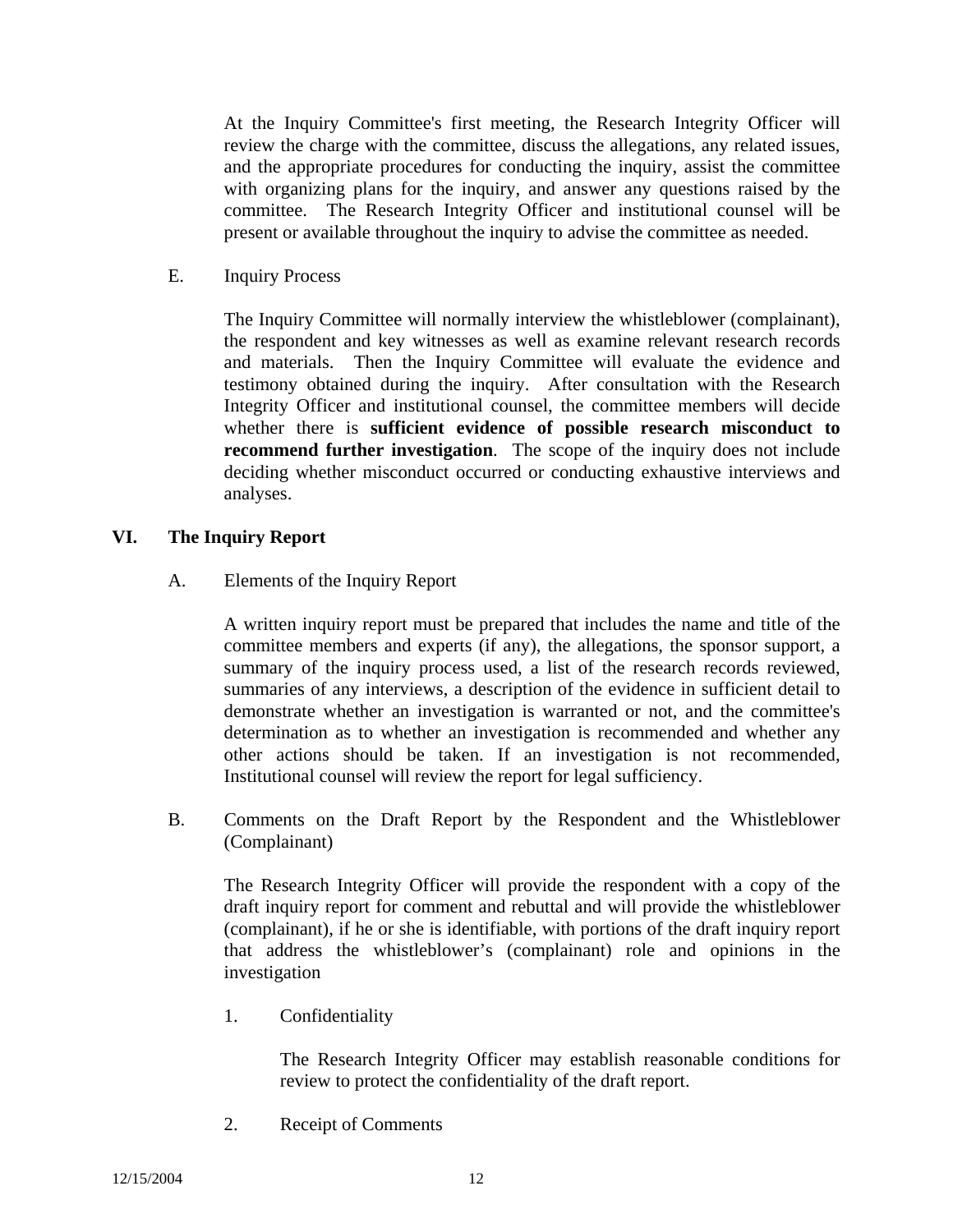Within 14 calendar days of their receipt of the draft report, the whistleblower (complainant) and respondent will provide their comments, if any, to the Inquiry Committee. Any comments that the whistleblower (complainant) or respondent submits on the draft report will become part of the final inquiry report and record. Based on the comments, the Inquiry Committee may revise the report as appropriate.

- C. Inquiry Decision and Notification
	- 1. Decision by Deciding Official

The Research Integrity Officer will transmit the final report and any comments to the Deciding Official, who will make the determination of whether findings from the inquiry provide sufficient evidence of possible research misconduct to justify conducting an investigation. The inquiry is completed when the Deciding Official makes this determination, which will be made within 60 days of the first meeting of the inquiry committee. Any extension of this period will be based on good cause and recorded in the inquiry file.

2. Notification

The Research Integrity Officer will notify both the respondent and the whistleblower (complainant) in writing of the Deciding Official's decision of whether to proceed to an investigation and will remind them of their obligation to cooperate in the event an investigation is opened. The Research Integrity Officer will also notify all appropriate institutional officials of the Deciding Official's decision.

D. Time Limit for Completing the Inquiry Report

The Inquiry Committee will normally complete the inquiry and submit its report in writing to the Research Integrity Officer no more than 60 calendar days following its first meeting, unless the Research Integrity Officer approves an extension for good cause. If the Research Integrity Officer approves an extension, the reason for the extension will be entered into the records of the case and the report. The respondent also will be notified of the extension.

# **VII. Conducting the Investigation to Determine Research misconduct**

A. Purpose of the Investigation

The purpose of the investigation is to explore in detail the allegations, to examine the evidence in depth, and to determine specifically whether misconduct has been committed, by whom, and to what extent. The investigation will also determine whether there are additional instances of possible misconduct that would justify broadening the scope beyond the initial allegations. This is particularly important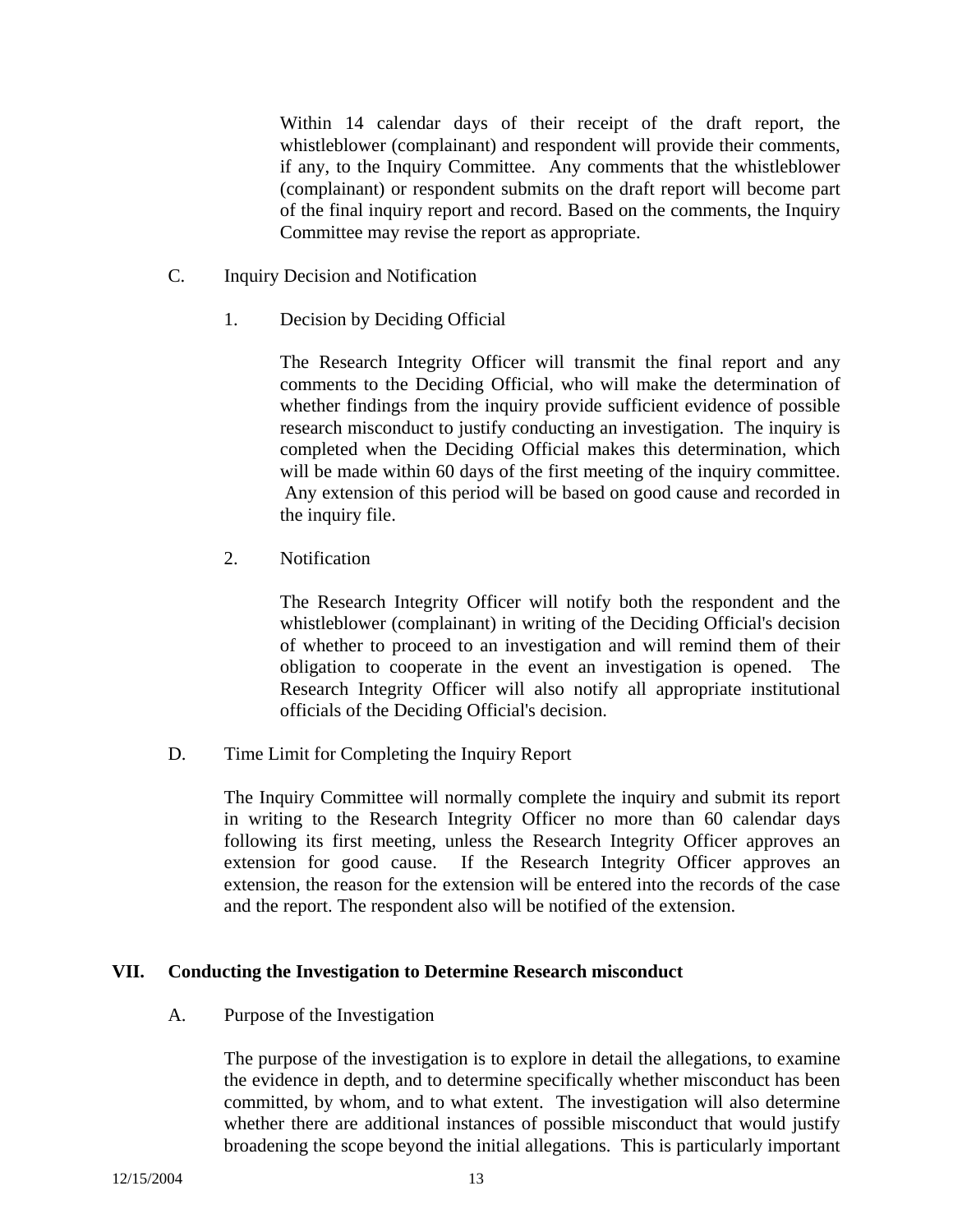where the alleged misconduct involves clinical trials or potential harm to human subjects or the general public or if it affects research that forms the basis for public policy, clinical practice, or public health practice. The findings of the investigation will be set forth in an investigation report.

B. Sequestration of the Research Records or other Evidence

The Research Integrity Officer will immediately sequester any additional pertinent research records or other evidence that were not previously sequestered during the inquiry. This sequestration should occur before or at the time the respondent is notified that an investigation has begun. The need for additional sequestration of records may occur for any number of reasons, including the institution's decision to investigate additional allegations not considered during the inquiry stage or the identification of records during the inquiry process that had not been previously secured. The procedures to be followed for sequestration during the investigation are the same procedures that apply during the inquiry.

C. Appointment of the Investigation Committee

The Research Integrity Officer, in consultation with other institutional officials as appropriate, will appoint an Investigation Committee of five members and the Committee Chair within 10 class days of the notification to the respondent that an investigation is planned or as soon thereafter as practicable or extendable on agreement by both parties. The Investigation Committee should consist of individuals who do not have real or apparent conflicts of interest in the case, are unbiased, and have the necessary expertise to evaluate the evidence and issues related to the allegations, interview the principals and key witnesses, and conduct the investigation. These five individuals may be scientists, administrators, subject matter experts, lawyers, or other qualified persons, and they may be from inside or outside the institution. Individuals appointed to the inquiry committee may not serve on the investigation committee.

The Research Integrity Officer will notify the respondent of the proposed committee membership within 5 days. If the respondent submits a written objection to any appointed member of the investigation committee or expert, the Research Integrity Officer will replace the challenged member or expert with a qualified substitute from the pool of qualified faculty that is acceptable to the respondent.

- D. Charge to the Committee and the First Meeting
	- 1. Charge to the Committee

The Research Integrity Officer will define the subject matter of the investigation in a written charge to the committee that describes the allegations and the related issue identified during the inquiry, defines research misconduct, and identifies the name of the respondent. The charge will state that the committee is to evaluate the evidence and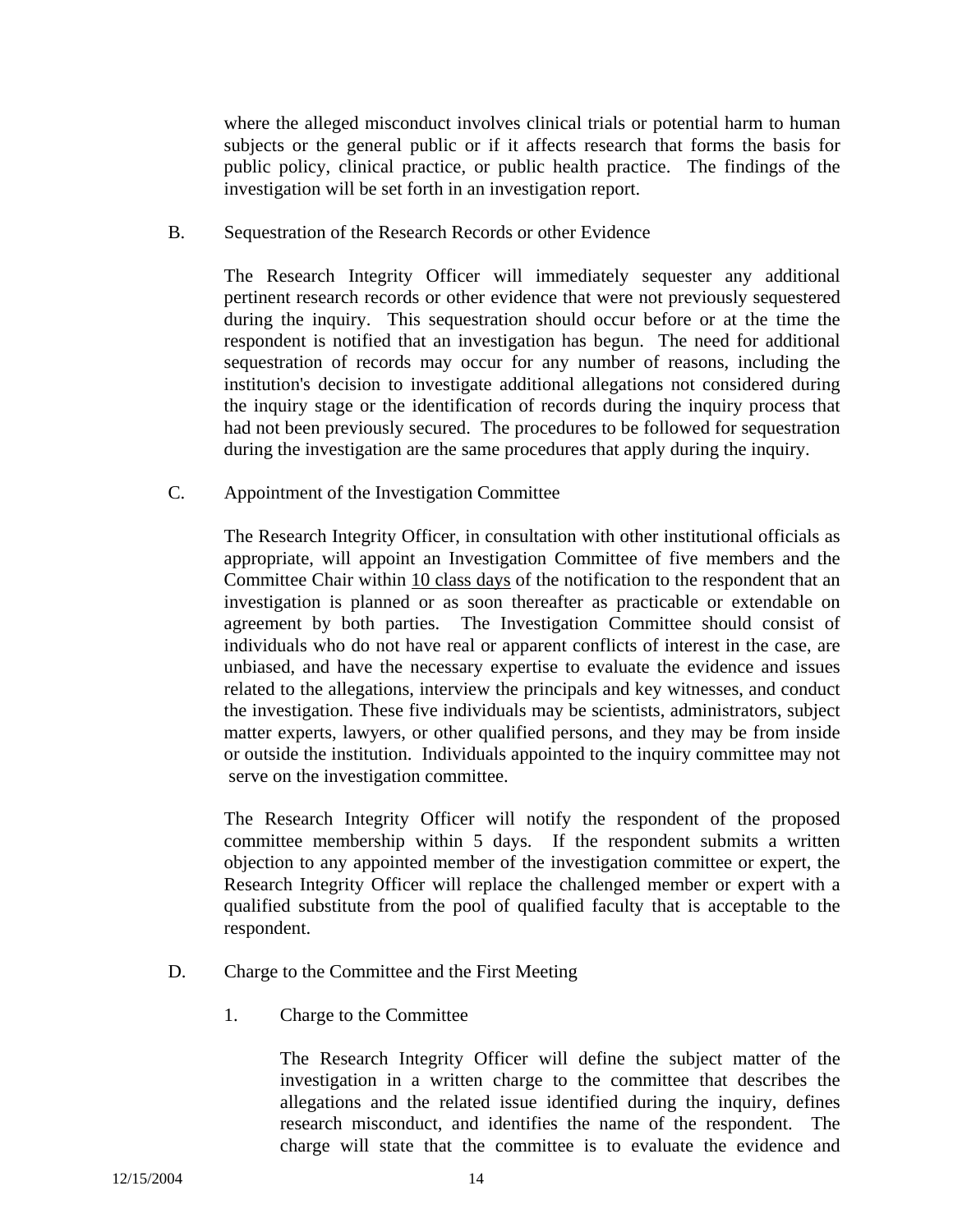testimony of the respondent, whistleblower (complainant), and key witnesses to determine whether, based on a preponderance of the evidence, research misconduct occurred and, if so, to what extent, who was responsible, and its seriousness.

During the investigation, if additional information becomes available that substantially changes the subject matter of the investigation or would suggest additional respondents, the committee will notify the Research Integrity Officer, who will determine whether it is necessary to notify the respondent of the new subject matter or to provide notice to additional respondents.

2. The First Meeting

The Research Integrity Officer, with the assistance of institutional counsel, will convene the first meeting of the Investigation Committee to review the charge, the inquiry report, and the prescribed procedures and standards for the conduct of the investigation, including the necessity for confidentiality and for developing a specific investigation plan. The Investigation Committee will be provided with a copy of these instructions and, where sponsor funding is involved, the sponsor regulations.

E. Investigation Process

The Investigation Committee will be appointed and the process initiated within 30 days of the completion of the inquiry, if findings from that inquiry provide a sufficient basis for conducting an investigation.

The investigation will normally involve examination of all documentation including, but not necessarily limited to, relevant research records, computer files, proposals, manuscripts, publications, correspondence, memoranda, and notes of telephone calls and other evidence. Whenever possible, the committee should interview the whistleblower(s), the respondents(s), and other individuals who might have information regarding aspects of the allegations. Interviews of the respondent should be tape recorded or transcribed. All other interviews should be transcribed, tape recorded, or summarized. Summaries or transcripts of the interviews should be prepared, provided to the interviewed party for comment or revision, and included as part of the investigatory file.

Three elements must be met to establish a finding of research misconduct. One of these elements is a showing that the respondent had the requisite level of intent to commit the misconduct. The intent element is satisfied by showing that the misconduct was committed intentionally, or knowingly, or recklessly. Only one of these needs to be demonstrated to satisfy this element of a research misconduct finding.

F. Inventory of the Records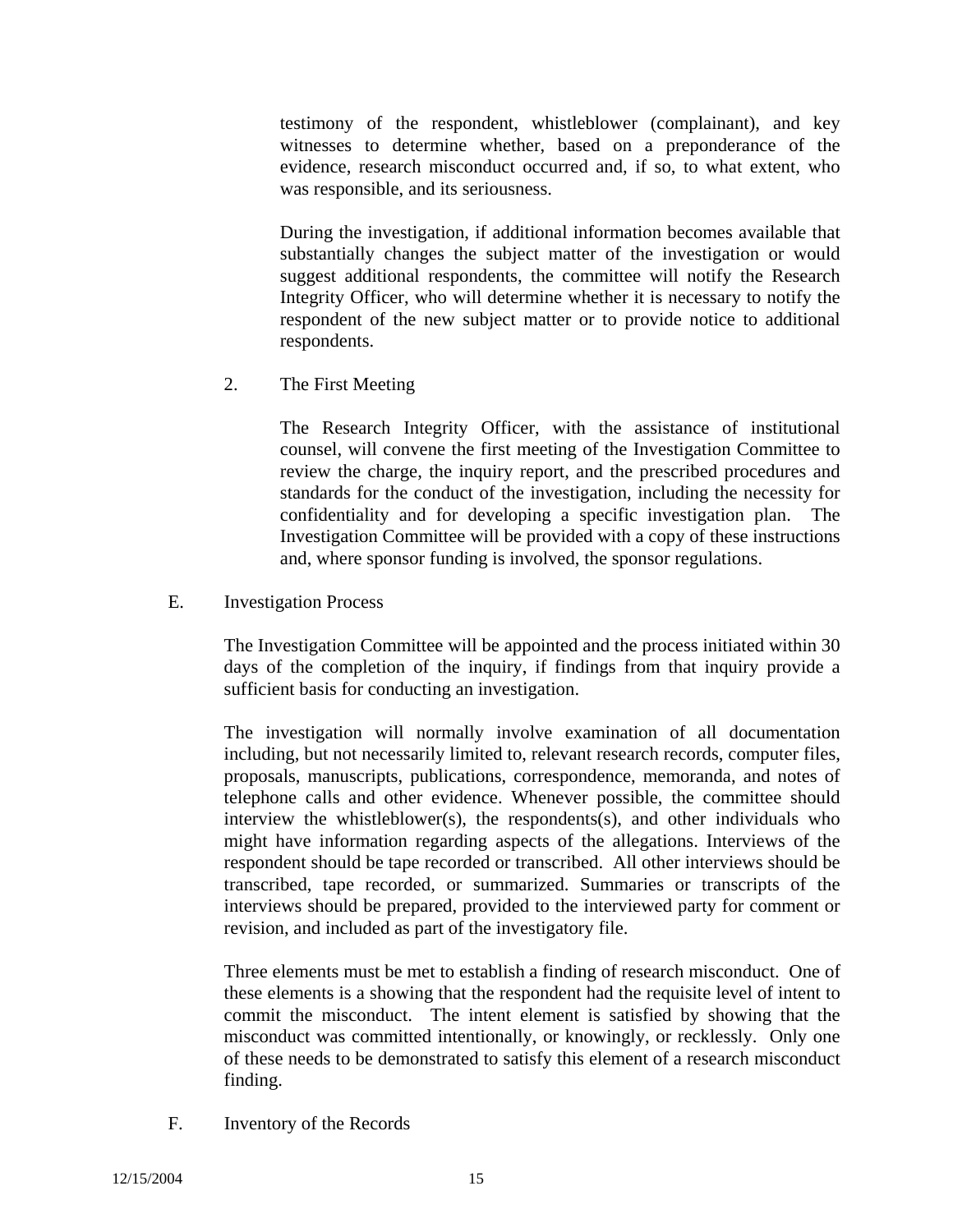A dated receipt should be signed by the sequestering official and the person from whom an item is collected, and a copy of the receipt should be given to the person from whom the record is taken. If it is not possible to prepare a complete inventory list at the time of collection, one should be prepared as soon as possible, and then a copy should be given to the person from whom the items were collected.

G. Security and Chain of Custody

The Research Integrity Officer will lock records and materials in a secure place. The persons from whom items are collected may be provided with a copy of any item. Where feasible, that person will have access to his or her own original items under the direct and continuous supervision of an institutional official. This will ensure that a proper chain of custody is maintained and that the originals are kept intact and unmodified. Questions about maintaining the chain of custody of records should be referred to the institutional counsel.

# **VIII. The Investigation Report**

A. Elements of the Investigation Report

The final report submitted to Pittsburg State University must describe the policies and procedures under which the investigation was conducted, describe how and from whom information relevant to the investigation was obtained, state the findings, and explain the basis for the findings and recommendations of the Investigation Committee. The report will include the actual text or an accurate summary of the views of any individual(s) found to have engaged in misconduct as well as a description of any sanctions imposed and administrative actions taken by the institution.

- B. Comments on the Draft Report
	- 1. Respondent

The Research Integrity Officer will provide the respondent with a copy of the draft investigation report for comment and rebuttal. The respondent will be allowed 10 days to review and comment on the draft report. The respondent's comments will be attached to the final report. The findings of the final report should take into account the respondent's comments in addition to all the other evidence.

2. Whistleblower (complainant)

The Research Integrity Officer will provide the whistleblower (complainant), if he or she is identifiable, with those portions of the draft investigation report that address the whistleblower's (complainant) role and opinions in the investigation. The report should be modified, as appropriate, based on the whistleblower's (complainant) comments.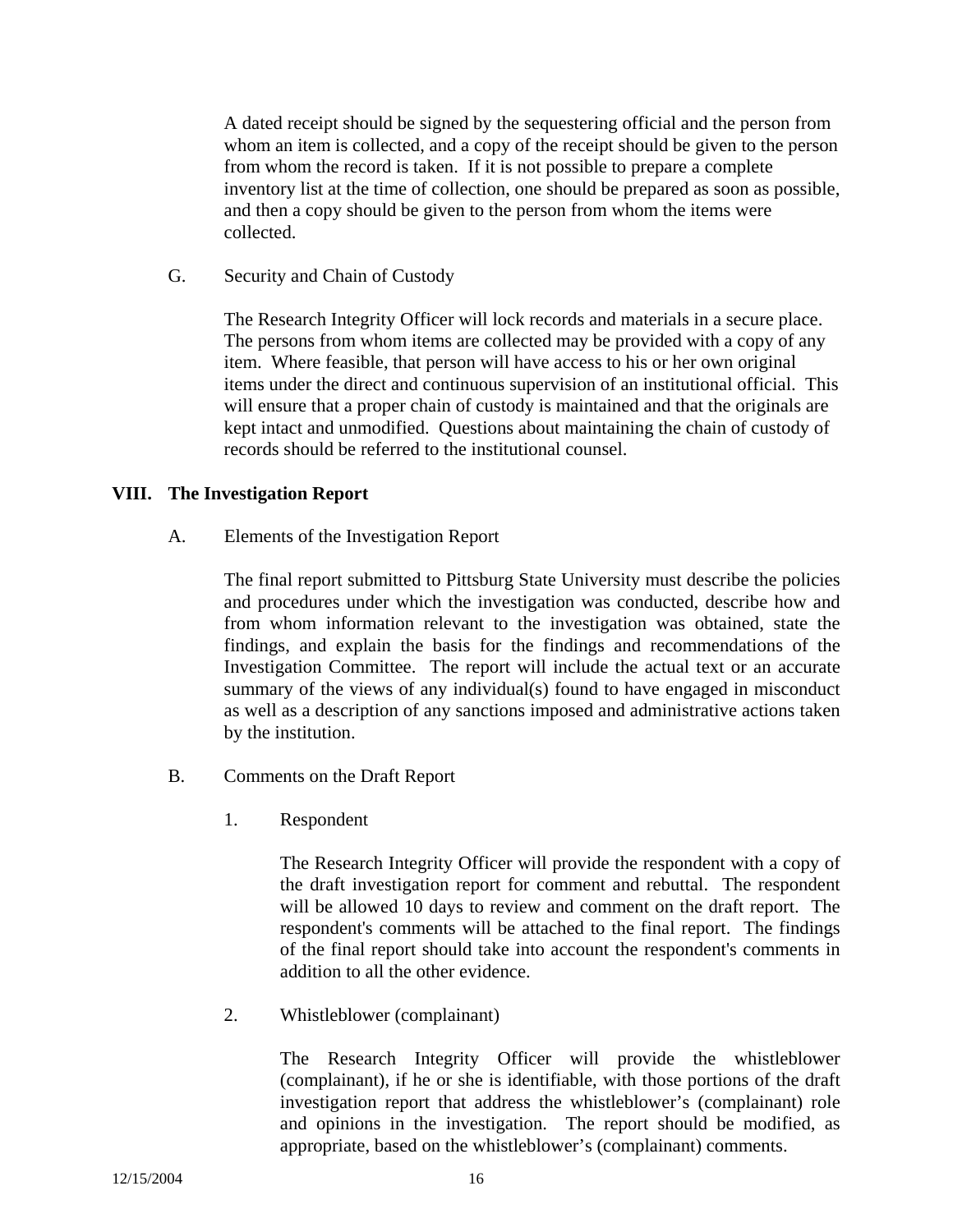3. Institutional Counsel

The draft investigation report will be transmitted to the institutional counsel for a review of its legal sufficiency. Comments should be incorporated into the report as appropriate.

4. Confidentiality

In distributing the draft report, or portions thereof, to the respondent and whistleblower (complainant), the Research Integrity Officer will inform the recipient of the confidentiality under which the draft report is made available and may establish reasonable conditions to ensure such confidentiality. For example, the Research Integrity Officer may request the recipient to sign a confidentiality statement or to come to his or her office to review the report.

C. Rendering a Recommendation

The Investigation Committee will make a report of the investigation and render a recommendation on the findings – yes or no to the charge.

D. Institutional Review and Decision

Based on a preponderance of the evidence, the Deciding Official will make the final determination whether to accept the investigation report, its findings, and the recommended institutional actions. If this determination varies from that of the investigation committee, the Deciding Official will explain in detail the basis for rendering a decision different from that of the Investigation Committee and will discuss the significant departures of the Deciding Officer with the investigating committee and explain those significant departures in the institution's letter of transmittal covering the report to any sponsor or state agency. The Deciding Official's explanation should be consistent with the sponsor's definition of research misconduct, the institution's policies and procedures, and the evidence reviewed and analyzed by the investigation committee. The Deciding Official may also return the report to the Investigation Committee with a request for further fact-finding or analysis. The Deciding Official's determination, together with the Investigation Committee's report, constitutes the final investigation report for purposes of the institutional review.

When a final decision on the case has been reached, the Research Integrity Officer will notify both the respondent and the whistleblower (complainant) in writing. In addition, the Deciding Official will determine whether law enforcement agencies, professional societies, professional licensing boards, editors of journals in which falsified reports may have been published, collaborators of the respondent in the work, or other relevant parties should be notified of the outcome of the case. The Research Integrity Officer is responsible for ensuring compliance with all notification requirements of funding or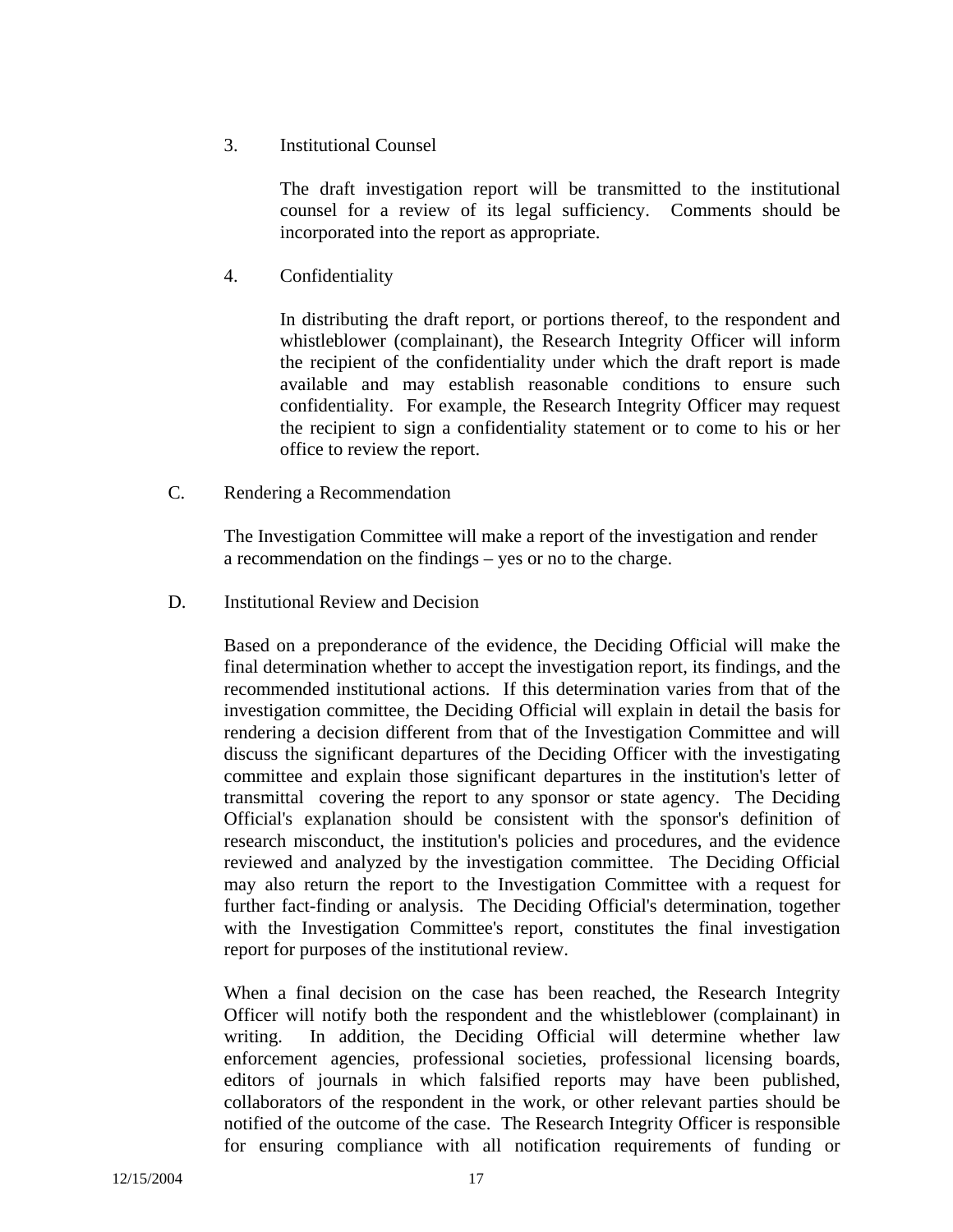sponsoring agencies.

E. Transmittal of the Final Investigation Report to Sponsors and State Agencies

After the Deciding Officer's comments have been received and the necessary changes have been made to the draft report, the Investigation Committee should transmit the final report with attachments, including the respondent's and whistleblower (complainant)'s comments, to the Deciding Official, through the Research Integrity Officer for transmittal to state and federal sponsors.

F. Time Limit for Completing the Investigation Report

An investigation should ordinarily be completed within 120 days of its initiation, with the initiation being defined as the first meeting of the Investigation Committee. This includes conducting the investigation, preparing the report of findings, making the draft report available to the subject of the investigation for comment, submitting the report to the Deciding Official for approval, and submitting the Investigation Report to the sponsor and state agencies by the RIO.

# **IX. Requirements for Reporting to ORI**

- A. An institution's decision to initiate an investigation must be reported in writing to the Director, ORI, on or before the date the investigation begins. At a minimum, the notification should include the name of the person(s) against whom the allegations have been made, the general nature of the allegation as it relates to the sponsor's (Federal) definition of research misconduct, and the sponsor (Federal) applications or grant number(s) involved. The Pittsburg State University Research Integrity Officer must also be notified of the final outcome of the investigation and must be provided with a copy of the investigation report. Any significant variations from the provisions of the institutional policies and procedures should be explained in any reports submitted to the sponsor.
- B. If the institution plans to terminate an inquiry or investigation for any reason without completing all relevant requirements of the sponsor's regulation, the Research Integrity Officer will submit a report of the planned termination to the sponsor, including a description of the reasons for the proposed termination.
- C. If the institution determines that it will not be able to complete the investigation in 120 days, the Research Integrity Officer will submit to the sponsor a written request for an extension that explains the delay, reports on the progress to date, estimates the date of completion of the report, and describes other necessary steps to be taken. If the request is granted, the Research Integrity Officer will file periodic progress reports as requested by the ORI.
- D. When Federal funding or applications for funding are involved and an admission of research misconduct is made, the Research Integrity Officer will contact ORI for consultation and advice. Normally, the individual making the admission will be asked to sign a statement attesting to the occurrence and extent of misconduct.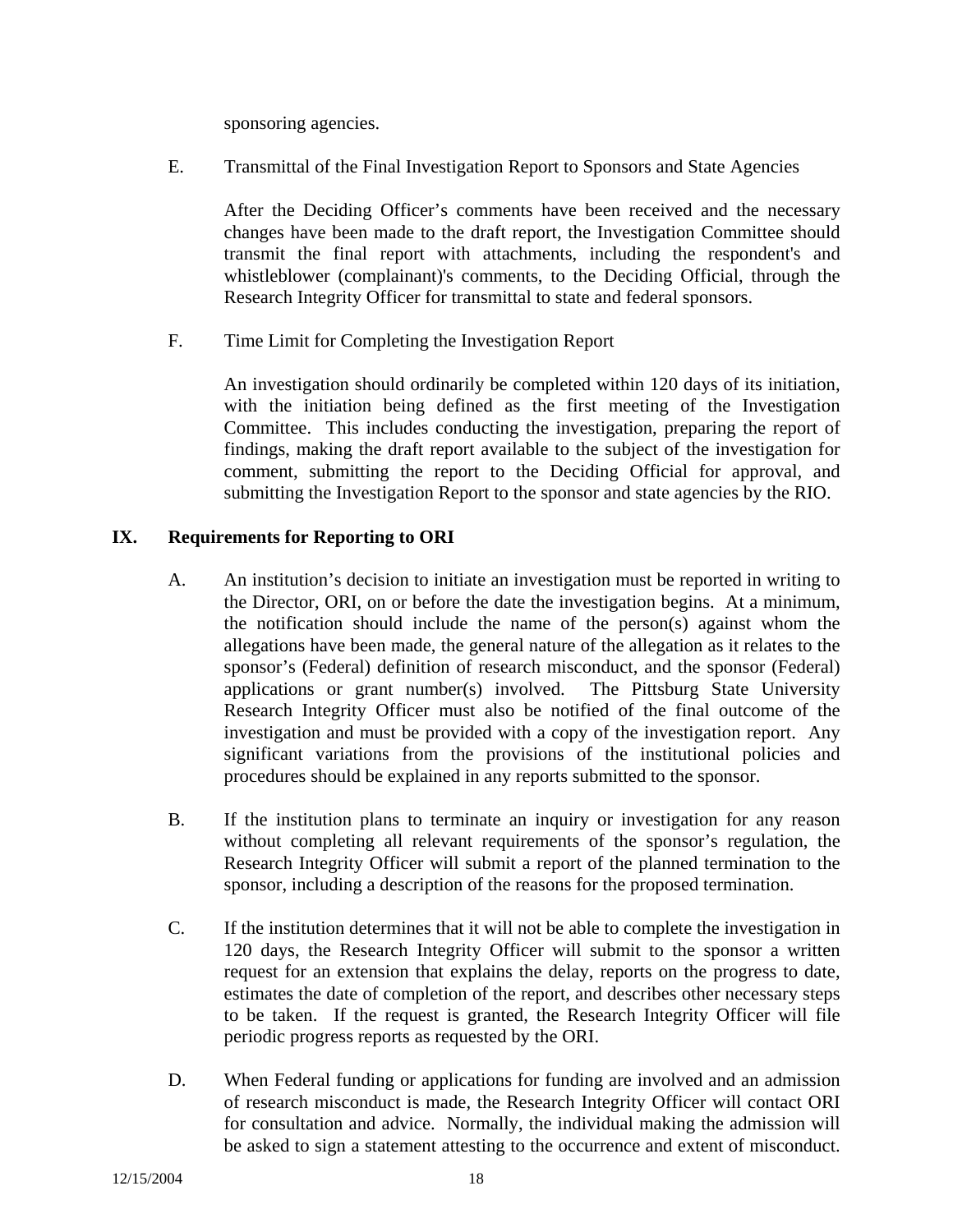When the case involves external funds, the institution cannot accept an admission of research misconduct as a basis for closing a case or not undertaking an investigation without prior approval from ORI.

- E. The Research Integrity Officer will notify ORI at any stage of the inquiry or investigation if:
	- 1. There is an immediate health hazard involved;
	- 2. There is an immediate need to protect Federal funds or equipment;
	- 3. There is an immediate need to protect the interests of the person(s) making the allegations or of the individual(s) who is the subject of the allegations as well as his/her co-investigators and associates, if any;
	- 4. It is probable that the alleged incident is going to be reported publicly; or
	- 5. The allegation involves a public health sensitive issue, *e.g.* a clinical trial; or
	- 6. There is a reasonable indication of possible criminal violation. In this instance, the institution must inform the sponsor within 24-hours of obtaining that information.

# **X. Institutional Administrative Actions**

Pittsburg State University will take appropriate administrative actions against individuals when an allegation of misconduct has been substantiated.

If the Deciding Official determines that the alleged misconduct is substantiated by the findings, he or she will decide on the appropriate actions to be taken, after consultation with the Research Integrity Officer. The actions may include

- A. Appropriate steps to correct the research record.
- B. Letter(s) of reprimand.
- C. Withdrawal or correction of all pending or published abstracts and papers emanating from the research where research misconduct was found.
- D. Removal of the responsible person from the particular project, special monitoring of future work, probation, suspension, salary reduction, or initiation of steps leading to possible rank reduction or termination of employment.
- E. Restitution of funds as appropriate.
- F. Referral of Non-Research Misconduct Issues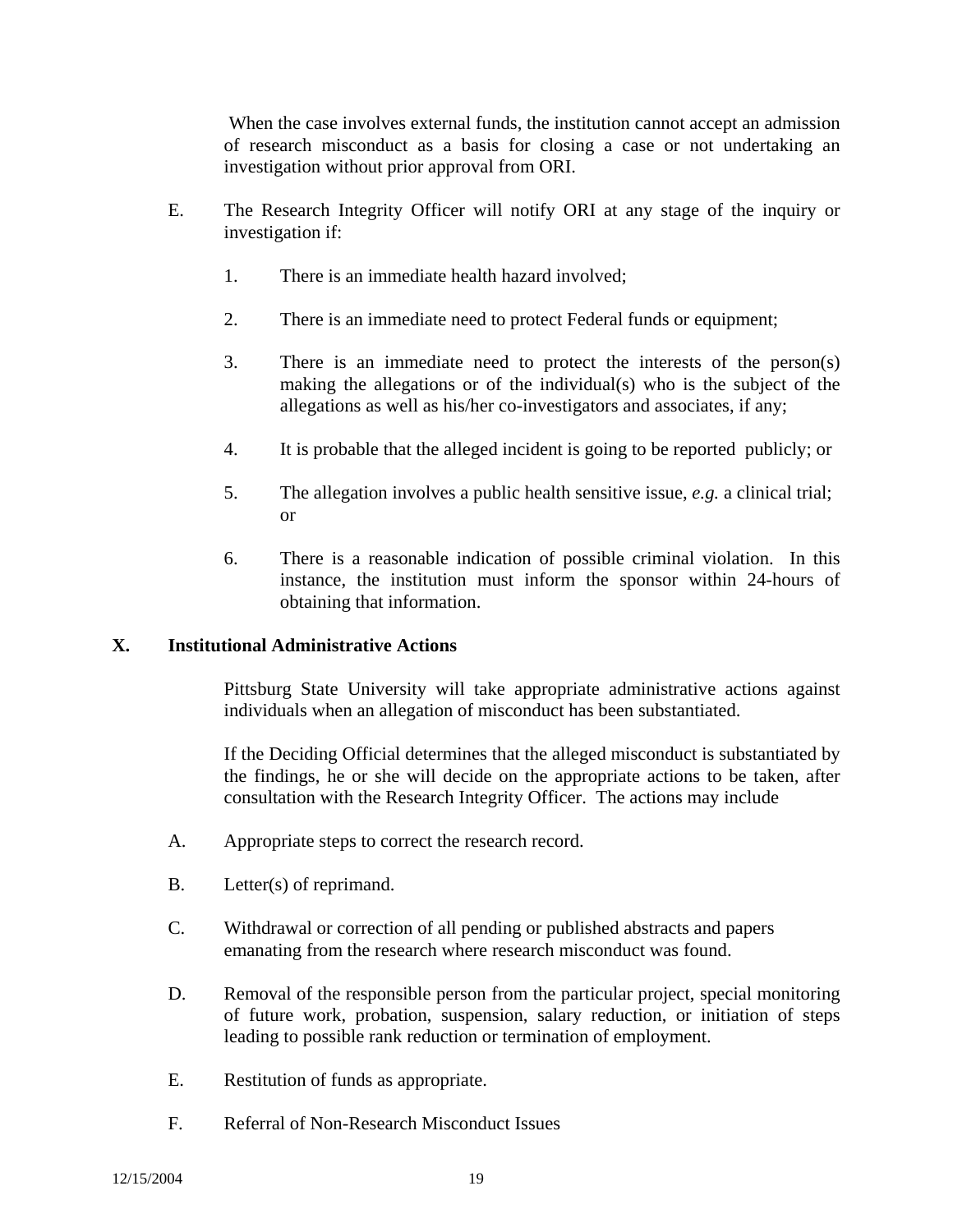When the institution's review of the allegation identifies non-research misconduct issues, the Research Integrity Officer should refer these matters to the proper institutional or Federal office for action. Issues requiring referral are described below.

1. HHS Criminal Violations<sup>1</sup>

Potential violation of criminal law under HHS grants and contracts should be referred to the Office of Inspector General, HHS-OIG Hot line, P.O. Box 17303, Baltimore, MD 21203-7303, telephone (800) 368-5779. If the possible criminal violation is identical to the alleged research misconduct (*e.g.*, alleged false statements in a FEDERAL grant application), the criminal charge should be reported to ORI. ORI will then refer it to OIG.

2. Violation of Human and Animal Subject Regulations

Potential violations of human subject regulations should be referred to the Office of Human Research Protections, Department of Health and Human Services, 6100 Executive [B](#page-42-0)oulevard, Suite 3B01, Rockville, MD 20892- 7507. Phone: 301-496-7005. Email: [ohrp@osophs.dhhs.gov](mailto:ohrp@osophs.dhhs.gov).

Potential violations of animal subject regulations should be referred to the Office of Laboratory Animal Welfare, National Institutes of Health, 6705 Rockledge Drive, RKL1, Suite 1050, MSC 7982, Bethesda, MD 20892- 7982, Phone: 301-402-5913.

3. Violation of FDA Regulations

Potential violations of Food and Drug Administration regulated research requirements should be referred to the FDA Office of Regulatory Affairs, Division of Compliance Policy, Bioresearch Program Coordination, 5600 Fishers Lane, HFC-230 TWBK 715, Rockville, MD 20857, telephone (301) 827-0420.

4. Fiscal Irregularities

Potential violations of cost principles or other fiscal irregularities should be referred as follows:

- i. For all NIH Agencies--Office of Management Assessment, NIH, Building 31, Room 1B05, Bethesda, MD 2089 telephone (301) 496-1361.
- ii. For all other PHS Agencies--PHS Office of Grants and Contracts,5600 Fishers Lane, Room 17A39, Rockville, MD 20857, telephone (301) 443-6630.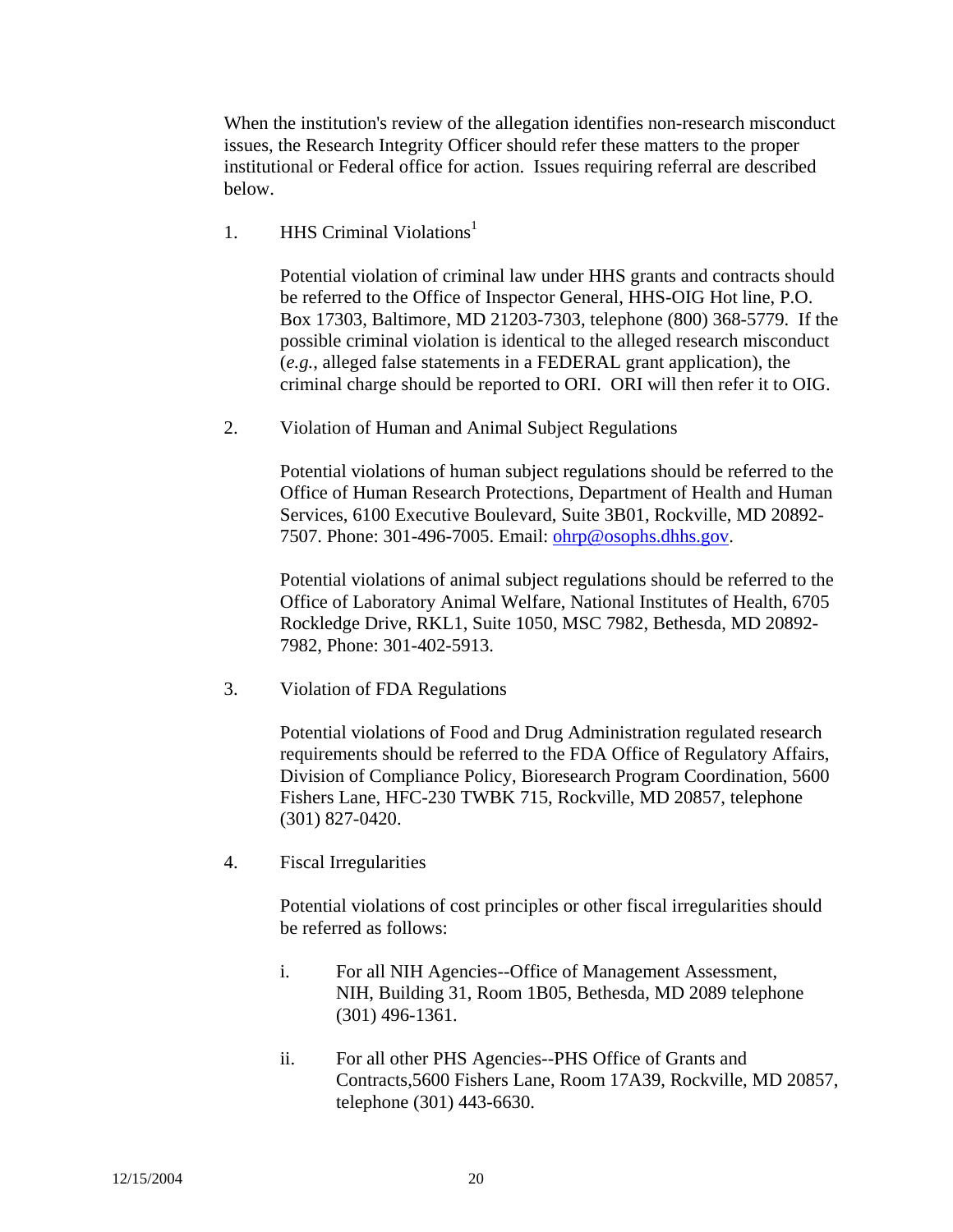If there are any questions regarding the proper referral of non-research misconduct issues, the Research Integrity Officer may call the ORI Division of Research Investigations at (301) 443-5330 to obtain advice.

# **XI. Other Considerations**

A. Termination of Institutional Employment or Resignation Prior to Completing Inquiry or Investigation

The termination of the respondent's institutional employment, by resignation or otherwise, before or after an allegation of possible research misconduct has been reported, will not preclude or terminate the misconduct procedures.

If the respondent, without admitting to the misconduct, elects to resign his or her position prior to the initiation of an inquiry, but after an allegation has been reported, or during an inquiry or investigation, the inquiry or investigation will proceed. If the respondent refuses to participate in the process after resignation, the committee will use its best efforts to reach a conclusion concerning the allegation, noting in its report the respondent's failure to cooperate and its effect on the committee's review of all the evidence.

B. Restoration of the Respondent's Reputation

If the institution finds no misconduct and the sponsor concurs, after consulting with the respondent, the Research Integrity Officer will undertake reasonable efforts to restore the respondent's reputation. Depending on the particular circumstances, the Research Integrity Officer should consider notifying those individuals aware of or involved in the investigation of the final outcome, publicizing the final outcome in forums in which the allegation of research misconduct was previously publicized, or expunging all reference to the research misconduct allegation from the respondent's reputation must first be approved by the Deciding Official.

C. Protection of the Whistleblower (complainant) and Others

Regardless of whether the institution or the sponsor determines that research misconduct occurred, the Research Integrity Officer will undertake reasonable efforts to protect whistleblower (complainant)s who made allegation of research misconduct in good faith and others who cooperate in good faith with inquiries and investigations of such allegations. Upon completion of an investigation, the Deciding Official will determine, after consulting with the whistleblower (complainant), what steps, if any, are needed to restore the position or reputation of the whistleblower (complainant).

The Research Integrity Officer is responsible for implementing any steps the Deciding Official approves. The Research Integrity Officer will also take appropriate steps during the inquiry and investigation to prevent any retaliation against the whistleblower (complainant).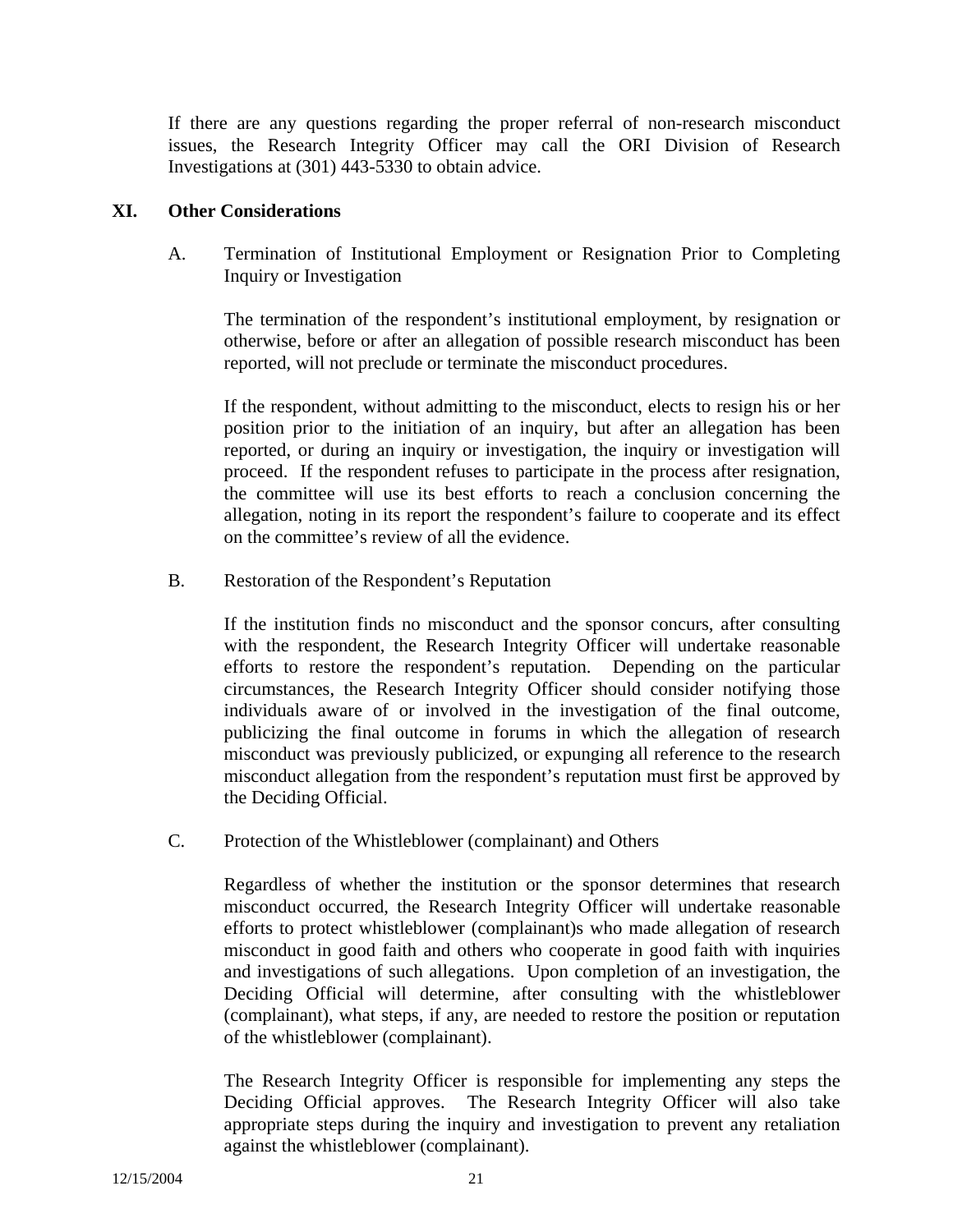D. Allegations Not Made in Good Faith

If relevant, the Deciding Official will determine whether the whistleblower (complainant)'s allegations of research misconduct were made in good faith. If an allegation was not made in good faith, the Deciding Official will determine whether any administrative action should be taken against the whistleblower (complainant).

E. Interim Administrative Actions

Institutional officials will take interim administrative actions, as appropriate, to protect Federal funds and ensure that the purposes of the Federal financial assistance are carried out.

# **XII. Record Retention**

After completion of a case and all ensuing related actions, the Research Integrity Officer will prepare a complete file, including the records of any inquiry or investigation and copies of all documents and other materials furnished to the Research Integrity Officer or committees. The Research Integrity Officer will keep the file for three years after completion of the case to permit later assessment of the case. The sponsor will be given access to the records upon request.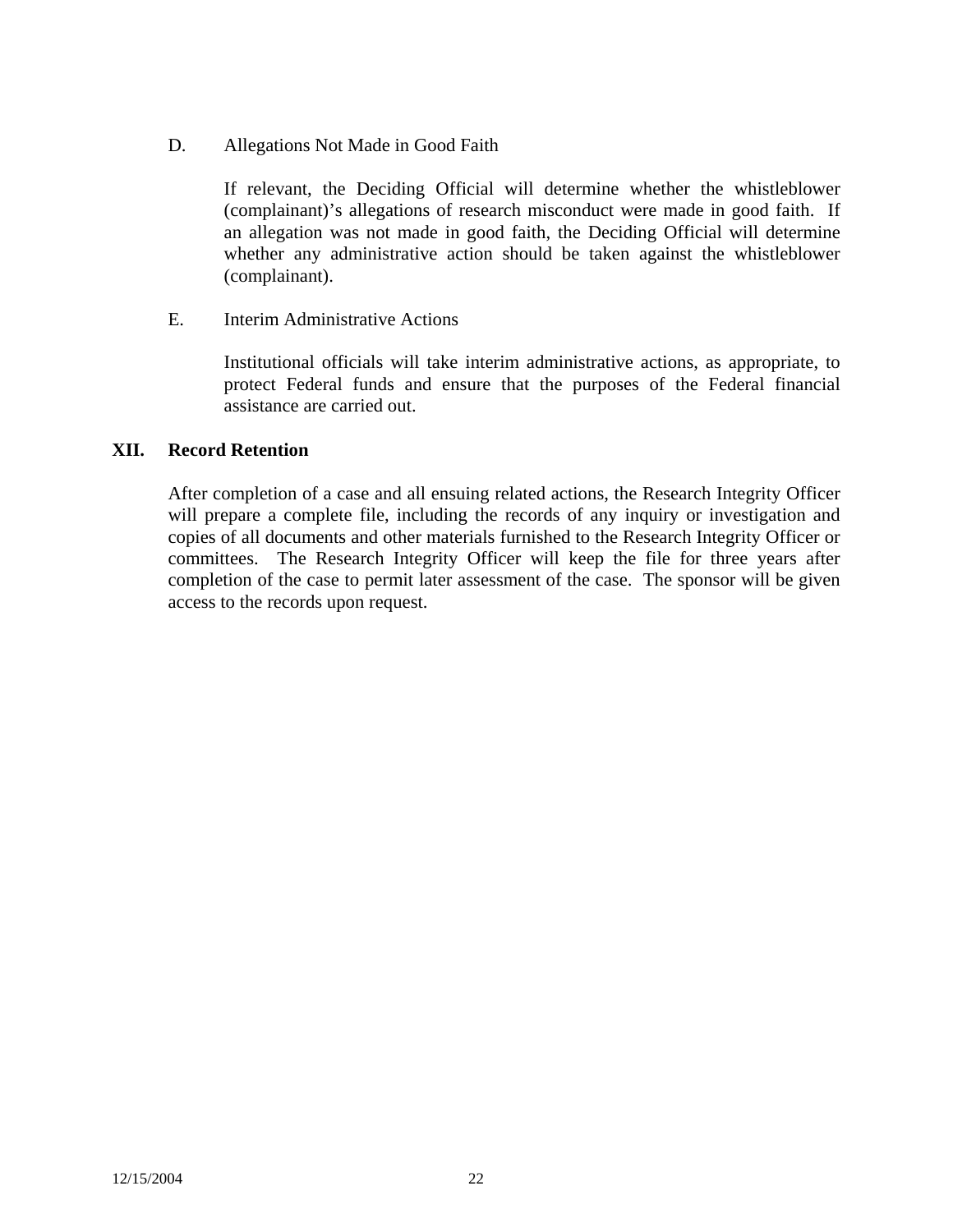# **XIII. Appendix A**

#### TITLE 42--PUBLIC HEALTH

#### CHAPTER 1 - PUBLIC HEALTH SERVICE, DEPARTMENT OF HEALTH AND HUMAN SERVICES

Code of Federal Regulations Title 42, Volume 1 Revised as of October 1, 2003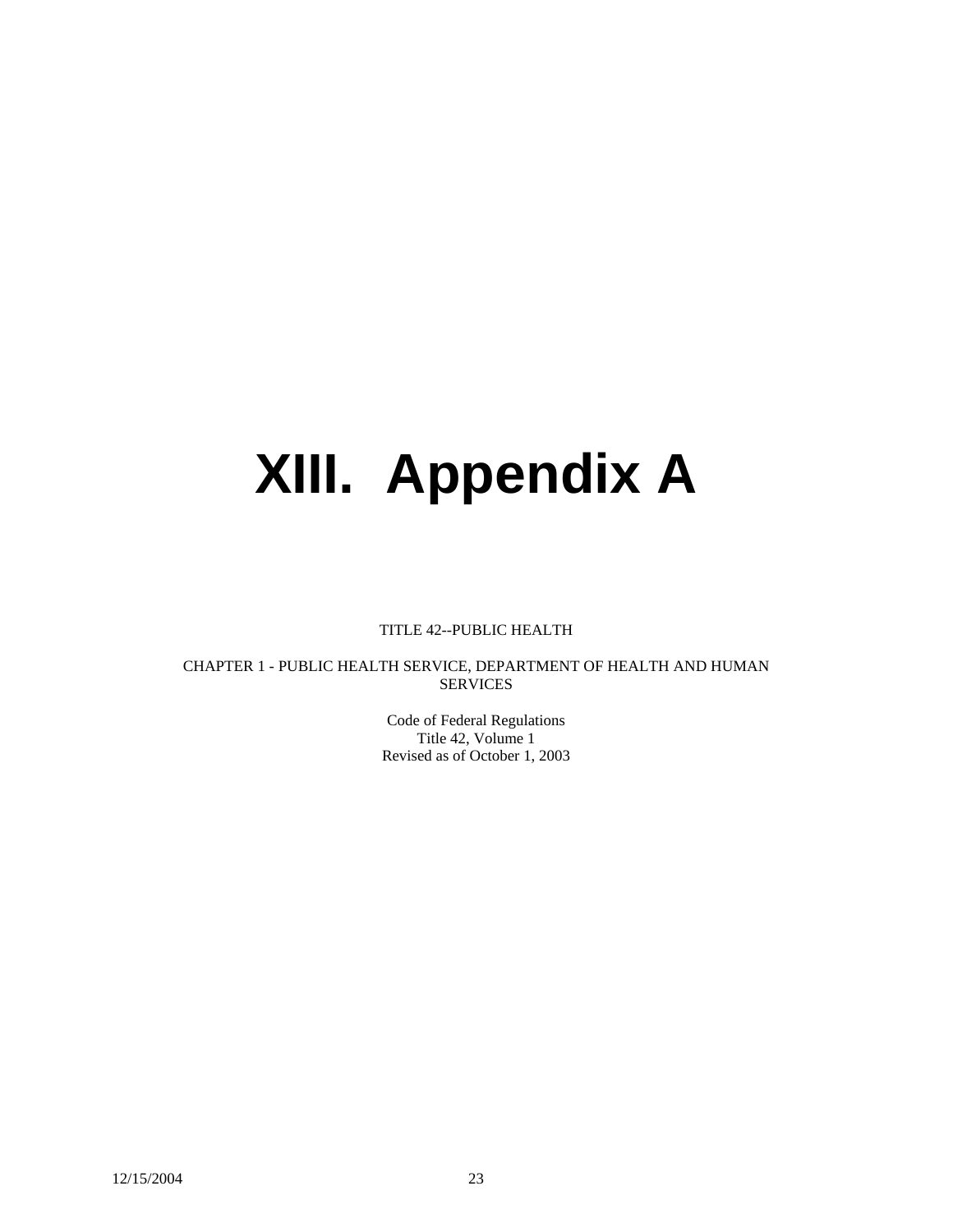# **42 C.F.R. Part 50--Policies of General Applicability**

Subpart A--Responsibility of PHS Awardee and Applicant Institutions for Dealing With and Reporting Possible Misconduct in Science

Sections: 50.101 Applicability. 50.102 Definitions. 50.103 Assurance--Responsibilities of PHS awardee and applicant institutions. 50.104 Reporting to the OSI. 50.105 Institutional compliance.

# **Subpart A--Responsibility of PHS Awardee and Applicant Institutions for Dealing With and Reporting Possible Misconduct in Science**

Authority: Sec. 493, Public Health Service Act, as amended, 99 Stat. 874-875 (42 U.S.C. 289b); Sec. 501(f), Public Health Service Act, as amended, 102 Stat. 4213 (42 U.S.C. 290aa(f)).

Source: 54 FR 32449, Aug. 8, 1989, unless otherwise noted.

# **§ 50.101 Applicability.**

This subpart applies to each entity which applies for a research, research-training, or researchrelated grant or cooperative agreement under the Public Health Service (PHS) Act. It requires each such entity to establish uniform policies and procedures for investigating and reporting instances of alleged or apparent misconduct involving research or research training, applications for support of research or research training, or related research activities that are supported with funds made available under the PHS Act. This subpart does not supersede and is not intended to set up an alternative to established procedures for resolving fiscal improprieties, issues concerning the ethical treatment of human or animal subjects, or criminal matters.

# **§ 50.102 Definitions.**

As used in this subpart:

*Act* means the Public Health Service Act, as amended, (42 U.S.C. 201, *et seq.*).

*Inquiry* means information gathering and initial factfinding to determine whether an allegation or apparent instance of misconduct warrants an investigation.

*Institution* means the public or private entity or organization (including federal, state, and other agencies) that is applying for financial assistance from the PHS, e.g., grant or cooperative agreements, including continuation awards, whether competing or noncompeting. The organization assumes legal and financial accountability for the awarded funds and for the performance of the supported activities.

*Investigation* means the formal examination and evaluation of all relevant facts to determine if misconduct has occurred.

12/15/2004 24 *Misconduct* or *Misconduct in Science* means fabrication, falsification, plagiarism, or other practices that seriously deviate from those that are commonly accepted within the relevant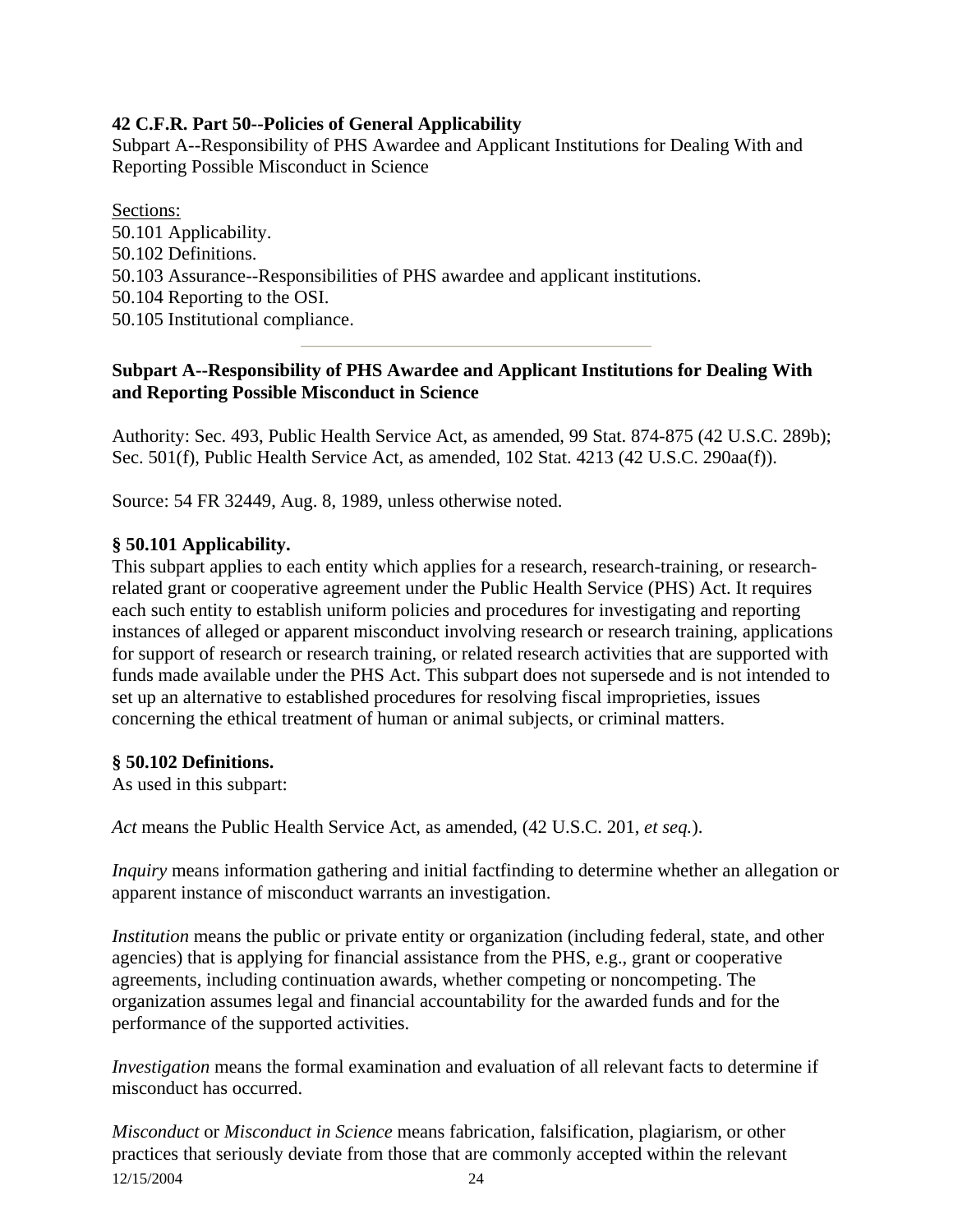research community for proposing, conducting, or reporting research. It does not include honest error or differences in interpretations or judgments of data.

*OSI* means the Office of Scientific Integrity, a component of the Office of the Director of the National Institutes for Health (NIH), which oversees the implementation of all PHS policies and procedures related to research misconduct; monitors the individual investigations into alleged or suspected research misconduct conducted by institutions that receive PHS funds for biomedical or behavioral research projects or programs; and conducts investigations as necessary.

*OSIR* means the Office of Scientific Integrity Review, a component of the Office of the Assistant Secretary for Health, which is responsible for establishing overall PHS policies and procedures for dealing with misconduct in science, overseeing the activities of PHS research agencies to ensure that these policies and procedures are implemented, and reviewing all final reports of investigations to assure that any findings and recommendations are sufficiently documented. The OSIR also makes final recommendations to the Assistant Secretary for Health on whether any sanctions should be imposed and, if so, what they should be in any case where research misconduct has been established.

*PHS* means the Public Health Service, an operating division of the Department of Health and Human Services (HHS). References to PHS include organizational units within the PHS that have delegated authority to award financial assistance to support scientific activities, e.g., Bureaus, Institutes, Divisions, Centers or Offices.

*Secretary* means the Secretary of Health and Human Services and any other officer or employee of the Department of Health and Human Services to whom the authority involved may be delegated.

# **§ 50.103 Assurance - Responsibilities of PHS awardee and applicant institutions.**

(a) *Assurances*. Each institution that applies for or receives assistance under the Act for any project or program which involves the conduct of biomedical or behavioral research must have an assurance satisfactory to the Secretary that the applicant:

(1) Has established an administrative process, that meets the requirements of this Subpart, for reviewing, investigating, and reporting allegations of misconduct in science in connection with PHS-sponsored biomedical and behavioral research conducted at the applicant institution or sponsored by the applicant; and

(2) Will comply with its own administrative process and the requirements of this Subpart.

(b) *Annual Submission*. An applicant or recipient institution shall make an annual submission to the OSI as follows:

(1) The institution's assurance shall be submitted to the OSI, on a form prescribed by the Secretary, as soon as possible after November 8, 1989, but no later than January 1, 1990, and updated annually thereafter on a date specified by OSI. Copies of the form may be requested through the Director, OSI.

(2) An institution shall submit, along with its annual assurance, such aggregate information on allegations, inquiries, and investigations as the Secretary may prescribe.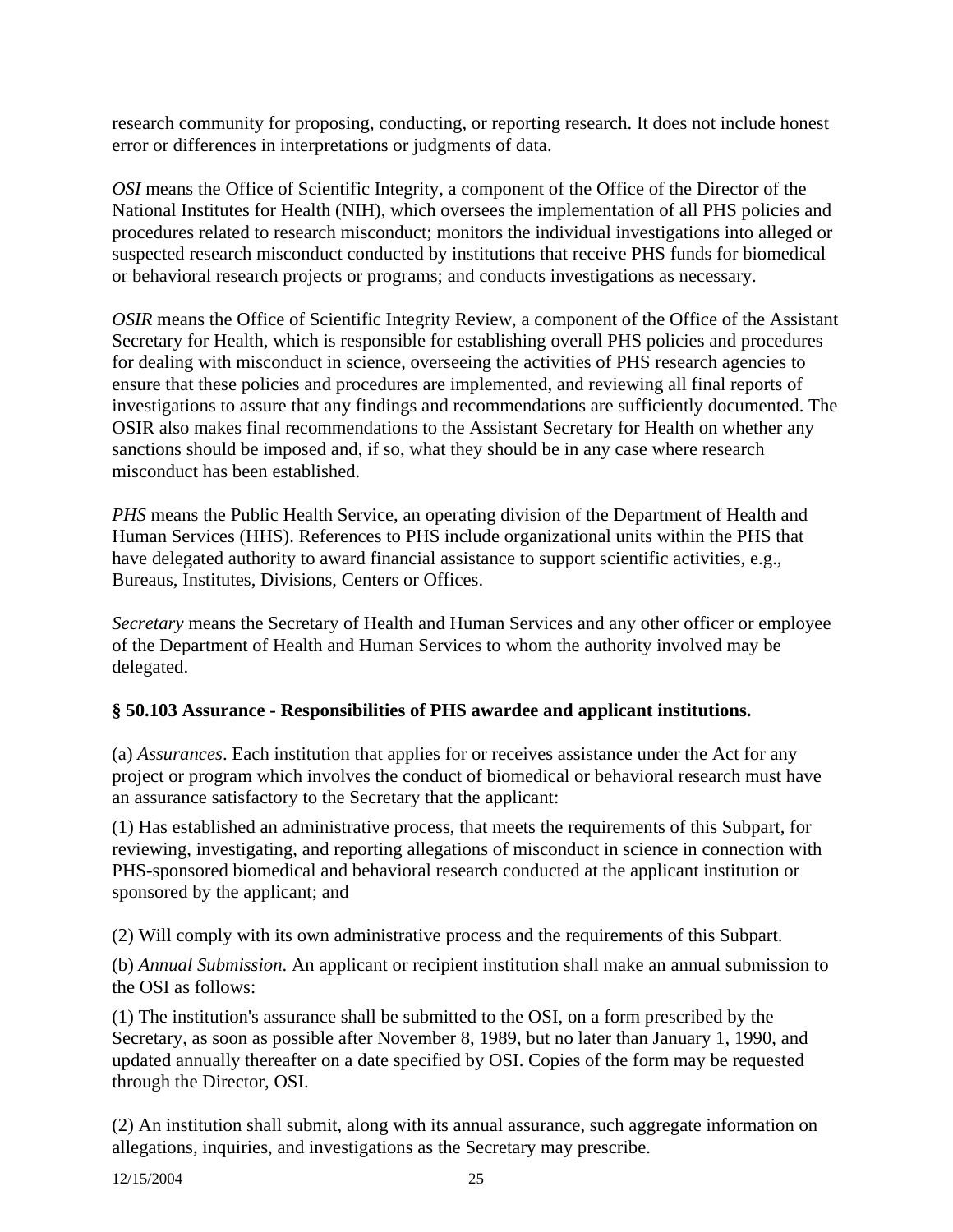(c) *General Criteria*. In general, an applicant institution will be considered to be in compliance with its assurance if it:

(1) Establishes, keeps current, and upon request provides the OSIR, the OSI, and other authorized Departmental officials the policies and procedures required by this subpart.

(2) Informs its scientific and administrative staff of the policies and procedures and the importance of compliance with those policies and procedures.

(3) Takes immediate and appropriate action as soon as misconduct on the part of employees or persons within the organization's control is suspected or alleged.

(4) Informs, in accordance with this subpart, and cooperates with the OSI with regard to each investigation of possible misconduct.

(d) *Inquiries, Investigations, and Reporting--Specific Requirements*. Each applicant's policies and procedures must provide for:

(1) Inquiring immediately into an allegation or other evidence of possible misconduct. An inquiry must be completed within 60 calendar days of its initiation unless circumstances clearly warrant a longer period. A written report shall be prepared that states what evidence was reviewed, summarizes relevant interviews, and includes the conclusions of the inquiry. The individual(s) against whom the allegation was made shall be given a copy of the report of inquiry. If they comment on that report, their comments may be made part of the record. If the inquiry takes longer than 60 days to complete, the record of the inquiry shall include documentation of the reasons for exceeding the 60-day period.

(2) Protecting, to the maximum extent possible, the privacy of those who in good faith report apparent misconduct.

(3) Affording the affected individual(s) confidential treatment to the maximum extent possible, a prompt and thorough investigation, and an opportunity to comment on allegations and findings of the inquiry and/or the investigation.

(4) Notifying the Director, OSI, in accordance with § 50.104(a) when, on the basis of the initial inquiry, the institution determines that an investigation is warranted, or prior to the decision to initiate an investigation if the conditions listed in § 50.104(b) exist.

(5) Notifying the OSI within 24 hours of obtaining any reasonable indication of possible criminal violations, so that the OSI may then immediately notify the Department's Office of Inspector General.

(6) Maintaining sufficiently detailed documentation of inquiries to permit a later assessment of the reasons for determining that an investigation was not warranted, if necessary. Such records shall be maintained in a secure manner for a period of at least three years after the termination of the inquiry, and shall, upon request, be provided to authorize HHS personnel.

(7) Undertaking an investigation within 30 days of the completion of the inquiry, if findings from that inquiry provide sufficient basis for conducting an investigation. The investigation normally will include examination of all documentation, including but not necessarily limited to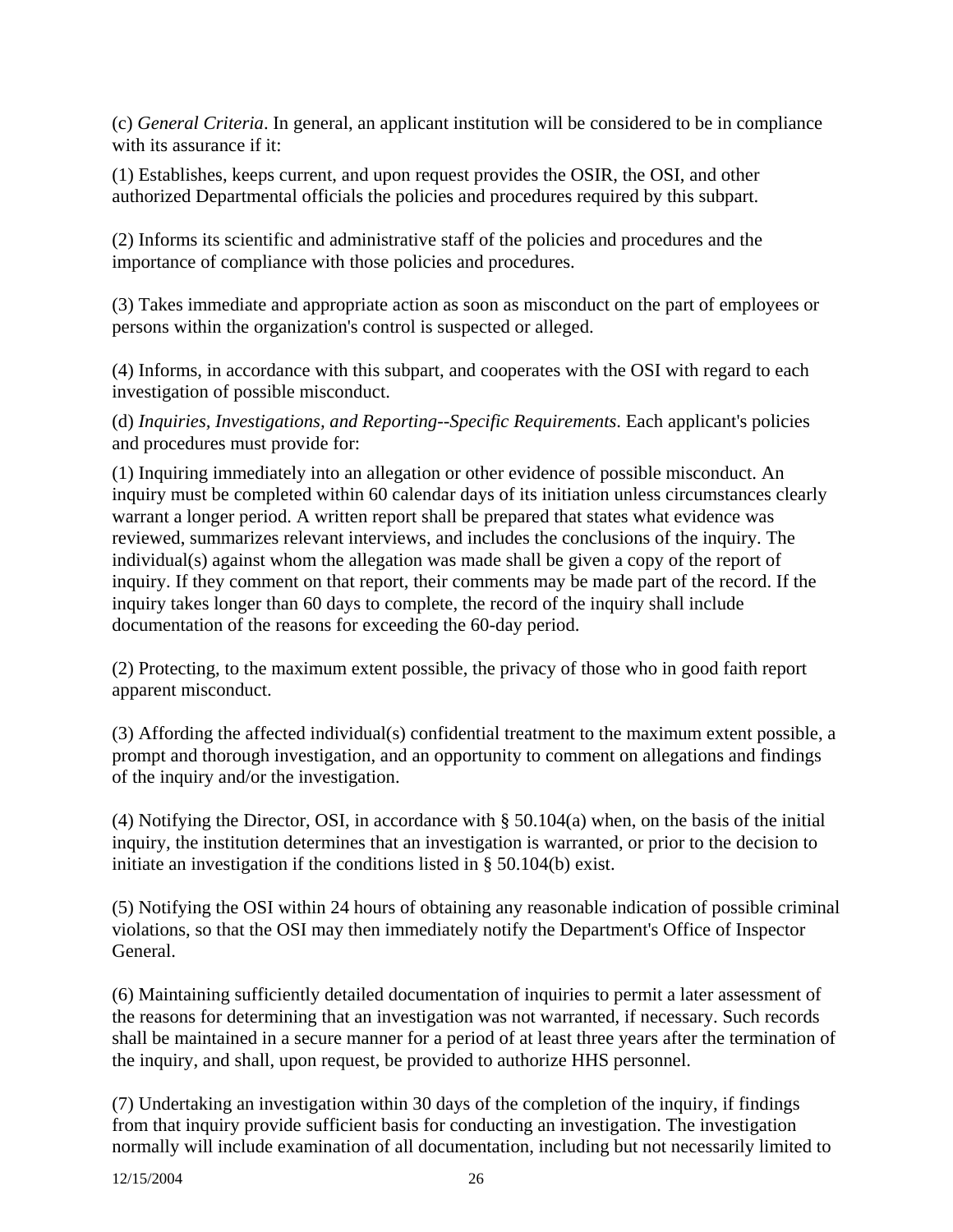relevant research data and proposals, publications, correspondence, and memoranda of telephone calls. Whenever possible, interviews should be conducted of all individuals involved either in making the allegation or against whom the allegation is made, as well as other individuals who might have information regarding key aspects of the allegations; complete summaries of these interviews should be prepared, provided to the interviewed party for comment or revision, and included as part of the investigatory file.

(8) Securing necessary and appropriate expertise to carry out a thorough and authoritative evaluation of the relevant evidence in any inquiry or investigation.

(9) Taking precautions against real or apparent conflicts of interest on the part of those involved in the inquiry or investigation.

(10) Preparing and maintaining the documentation to substantiate the investigation's findings. This documentation is to be made available to the Director, OSI, who will decide whether that Office will either proceed with its own investigation or will act on the institution's findings.

(11) Taking interim administrative actions, as appropriate, to protect Federal funds and insure that the purpose of the Federal financial assistance are carried out.

(12) Keeping the OSI apprised of any developments during the course of the investigation which disclose facts that may affect current or potential Department of Health and Human Services funding for the individual(s) under investigation or that the PHS needs to know to ensure appropriate use of Federal funds and otherwise protect the public interest.

(13) Undertaking diligent efforts, as appropriate, to restore the reputations of persons alleged to have engaged in misconduct when allegations are not confirmed, and also undertaking diligent efforts to protect the positions and reputations of those persons who, in good faith, make allegations.

(14) Imposing appropriate sanctions on individuals when the allegation of misconduct has been substantiated.

(15) Notifying the OSI of the final outcome of the investigation.

# **§ 50.104 Reporting to the OSI.**

(1) An institution's decision to initiate an investigation must be reported in writing to the Director, OSI, on or before the date the investigation begins. At a minimum, the notification should include the name of the person(s) against whom the allegations have been made, the general nature of the allegation, and the PHS application or grant number(s) involved. Information provided through the notification will be held in confidence to the extent permitted by law, will not be disclosed as part of the peer review and Advisory Committee review processes, but may be used by the Secretary in making decisions about the award or continuation of funding.

(2) An investigation should ordinarily be completed within 120 days of its initiation. This includes conducting the investigation, preparing the report of findings, making that report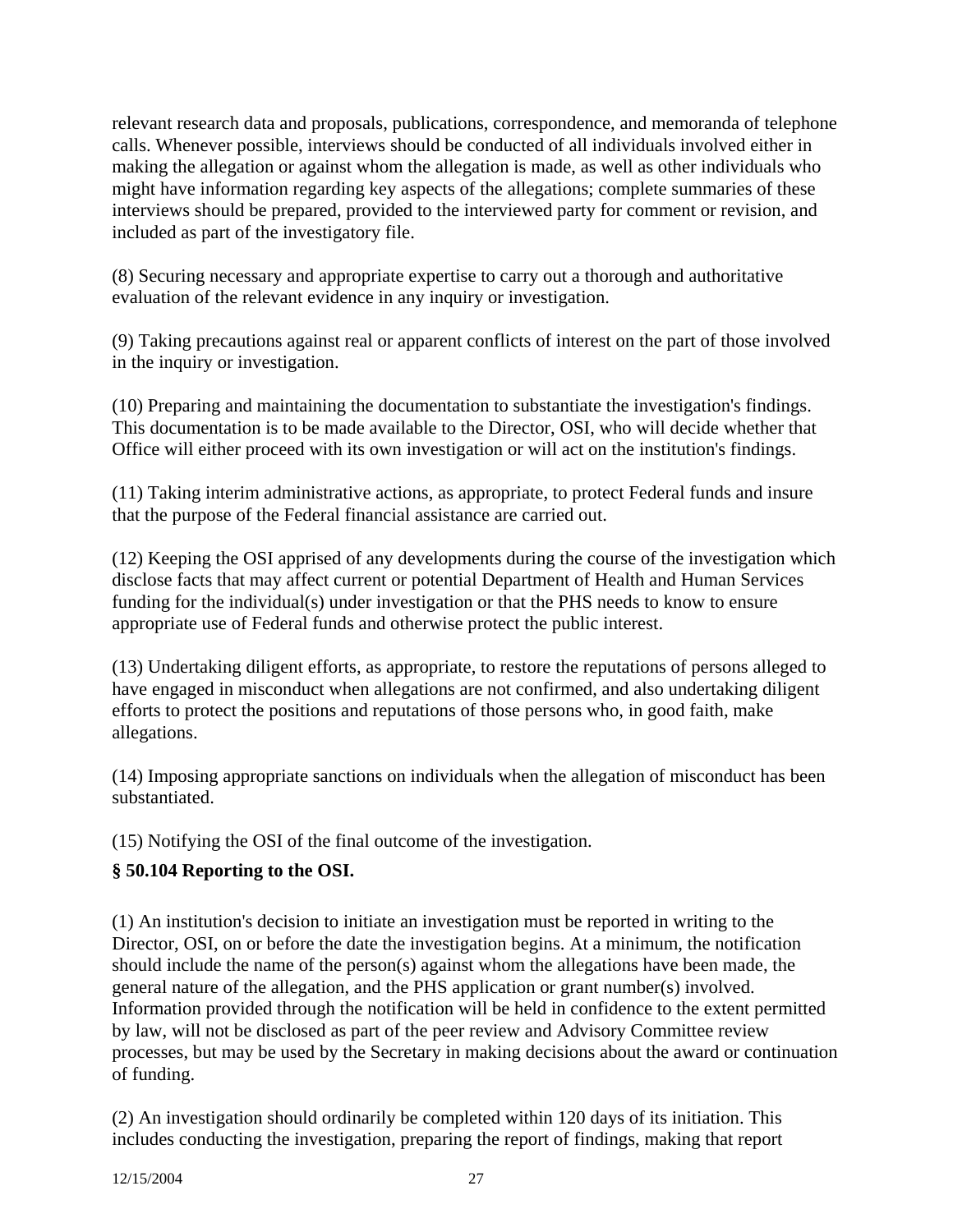available for comment by the subjects of the investigation, and submitting the report to the OSI. If they can be identified, the person(s) who raised the allegation should be provided with those portions of the report that address their role and opinions in the investigation.

(3) Institutions are expected to carry their investigations through to completion, and to pursue diligently all significant issues. If an institution plans to terminate an inquiry or investigation for any reason without completing all relevant requirements under 50.103(d), a report of such planned termination, including a description of the reasons for such termination, shall be made to OSI, which will then decide whether further investigation should be undertaken.

(4) The final report submitted to the OSI must describe the policies and procedures under which the investigation was conducted, how and from whom information was obtained relevant to the investigation, the findings, and the basis for the findings, and include the actual text or an accurate summary of the views of any individual(s) found to have engaged in misconduct, as well as a description of any sanctions taken by the institution.

(5) If the institution determines that it will not be able to complete the investigation in 120 days, it must submit to the OSI a written request for an extension and an explanation for the delay that includes an interim report on the progress to date and an estimate for the date of completion of the report and other necessary steps. Any consideration for an extension must balance the need for a thorough and rigorous examination of the facts versus the interests of the subject(s) of the investigation and the PHS in a timely resolution of the matter. If the request is granted, the institution must file periodic progress reports as requested by the OSI. If satisfactory progress is not made in the institution's investigation, the OSI may undertake an investigation of its own.

(6) Upon receipt of the final report of investigation and supporting materials, the OSI will review the information in order to determine whether the investigation has been performed in a timely manner and with sufficient objectivity, thoroughness and competence. The OSI may then request clarification or additional information and, if necessary, perform its own investigation. While primary responsibility for the conduct of investigations and inquiries lies with the institution, the Department reserves the right to perform its own investigation at any time prior to, during, or following an institution's investigation.

(7) In addition to sanctions that the institution may decide to impose, the Department also may impose sanctions of its own upon investigators or institutions based upon authorities it possesses or may possess, if such action seems appropriate.

(b) The institution is responsible for notifying the OSI if it ascertains at any stage of the inquiry or investigation, that any of the following conditions exist:

(1) There is an immediate health hazard involved;

(2) There is an immediate need to protect Federal funds or equipment;

(3) There is an immediate need to protect the interests of the person(s) making the allegations or of the individual(s) who is the subject of the allegations as well as his/her co-investigators and associates, if any;

(4) It is probable that the alleged incident is going to be reported publicly.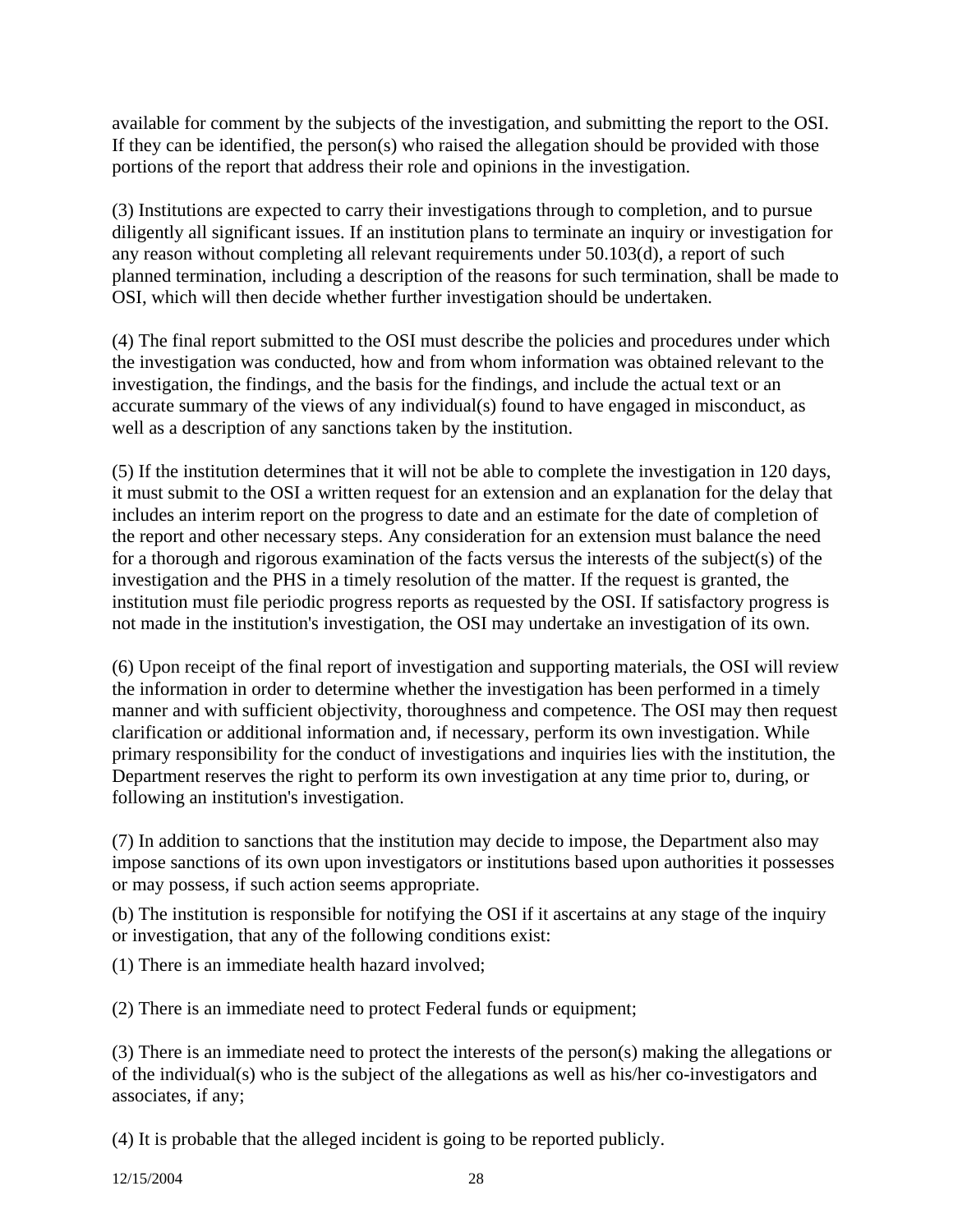(5) There is a reasonable indication of possible criminal violation. In that instance, the institution must inform OSI within 24 hours of obtaining that information. OSI will immediately notify the Office of the Inspector General.

# **§50.105 Institutional compliance.**

Institutions shall foster a research environment that discourages misconduct in all research and that deals forthrightly with possible misconduct associated with research for which PHS funds have been provided or requested. An institution's failure to comply with its assurance and the requirements of this subpart may result in enforcement action against the institution, including loss of funding, and may lead to the OSI's conducting its own investigation.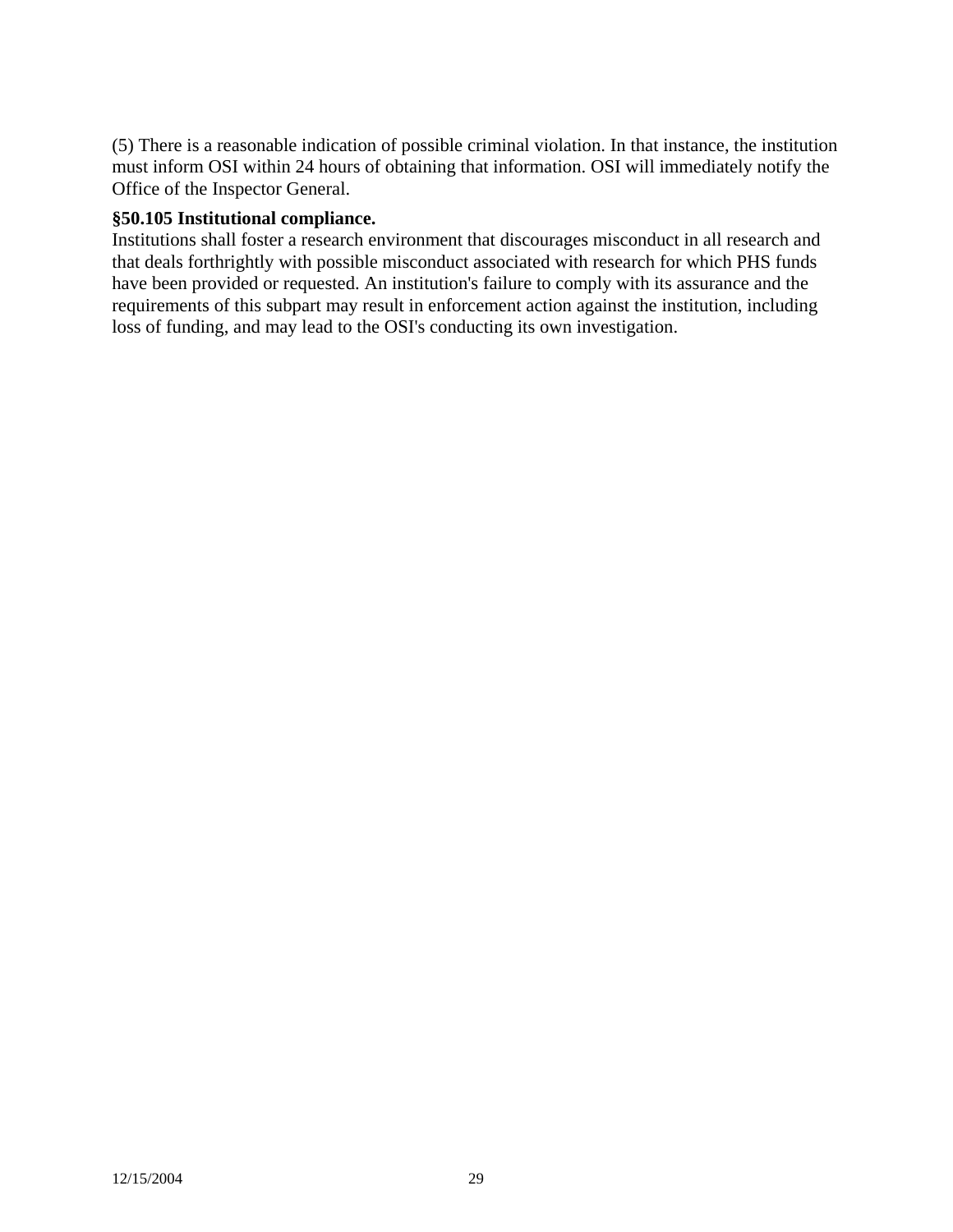# **XIV. Appendix B**

FEDERAL REGISTER

OFFICE OF SCIENCE AND TECHNOLOGY POLICY

Research Misconduct Policy 65 CFR 76260 December 6, 2000 Pages 76260-76264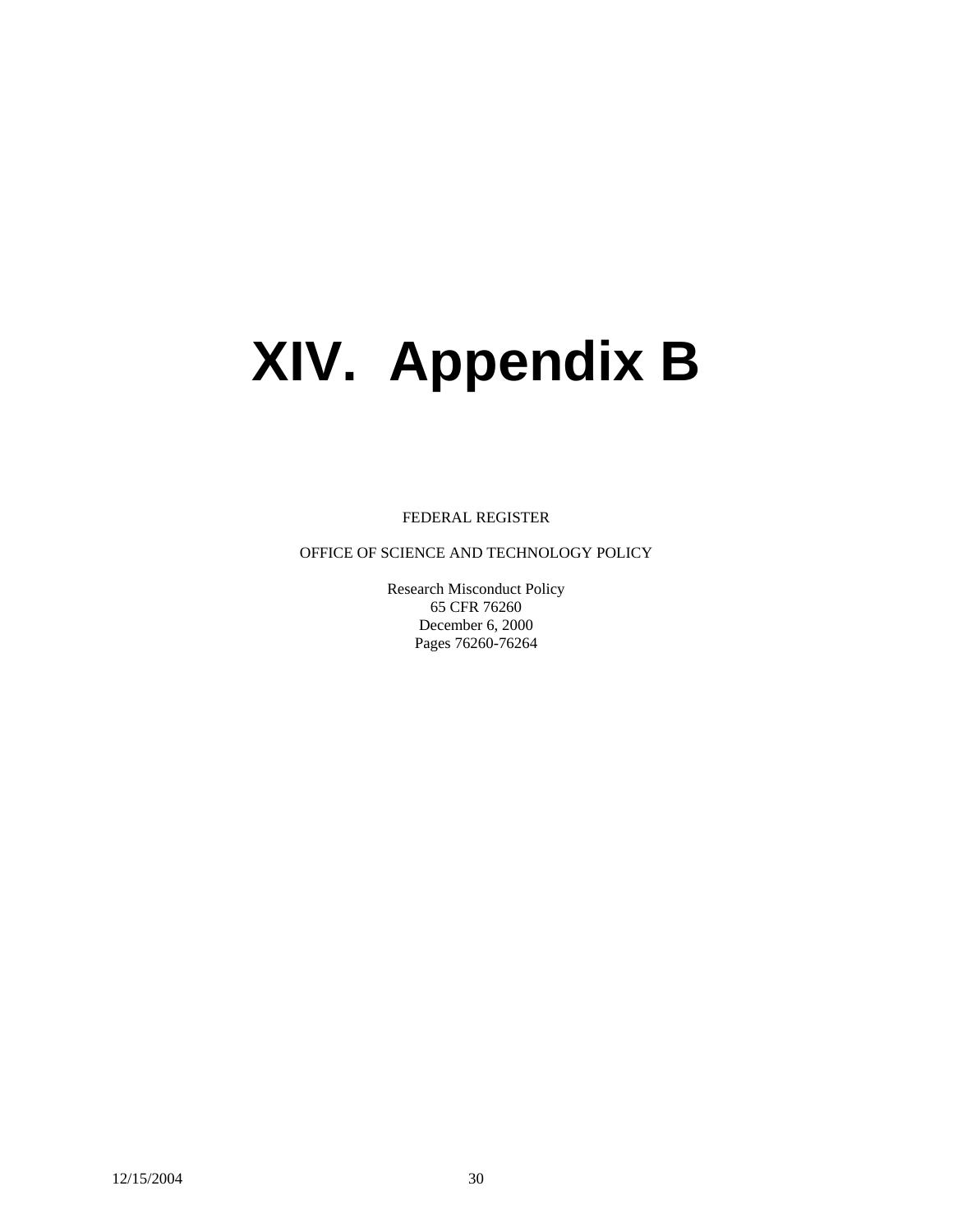[Federal Register: December 6, 2000 (Volume 65, Number 235)] [Notices] [Page 76260-76264] From the Federal Register Online via GPO Access [wais.access.gpo.gov] [DOCID:fr06de00-72]

# OFFICE OF SCIENCE AND TECHNOLOGY POLICY

Executive Office of the President; Federal Policy on Research Misconduct; Preamble for Research Misconduct Policy AGENCY: Office of Science and Technology Policy. ACTION: Notification of Final Policy.

SUMMARY: The Office of Science and Technology Policy (OSTP) published a request for public comment on a proposed Federal research misconduct policy in the October 14, 1999 Federal Register (pp. 55722-55725). OSTP received 237 sets of comments before the public comment period closed on December 13, 1999. After consideration of the public comments, the policy was revised and has now been finalized. This notice provides background information about the development of the policy, explains how the policy has been modified, and discusses plans for its implementation.

# EFFECTIVE DATE: December 6, 2000.

FOR FURTHER INFORMATION CONTACT: Holly Gwin, Office of Science and Technology Policy, Executive Office of the President, Washington, DC 20502. Tel: 202-456- 6140; Fax: 202-456-6021; e-mail: hgwin@ostp.eop.gov.

SUPPLEMENTARY INFORMATION: Advances in science, engineering, and all fields of research depend on the reliability of the research record, as do the benefits associated with them in areas such as health and national security. Sustained public trust in the research enterprise also requires confidence in the research record and in the processes involved in its ongoing development. For these reasons, and in the interest of achieving greater uniformity in Federal policies in this area, the National Science and Technology Council (NSTC) initiated discussions in April 1996 on the development of a research misconduct policy. The Office of Science and Technology Policy (OSTP) provided leadership and coordination. The NSTC approved the proposed draft policy in May 1999, clearing the way for the October 14, 1999 Federal Register notice. Public comments in response to that notice have been reviewed. The purpose of this notice is to provide information about the policy as it has now been finalized.

This policy applies to federally-funded research and proposals submitted to Federal agencies for research funding. It thus applies to research conducted by the Federal agencies, conducted or managed for the Federal government by contractors, or supported by the Federal government and performed at research institutions, including universities and industry.

The policy establishes the scope of the Federal government's interest in the accuracy and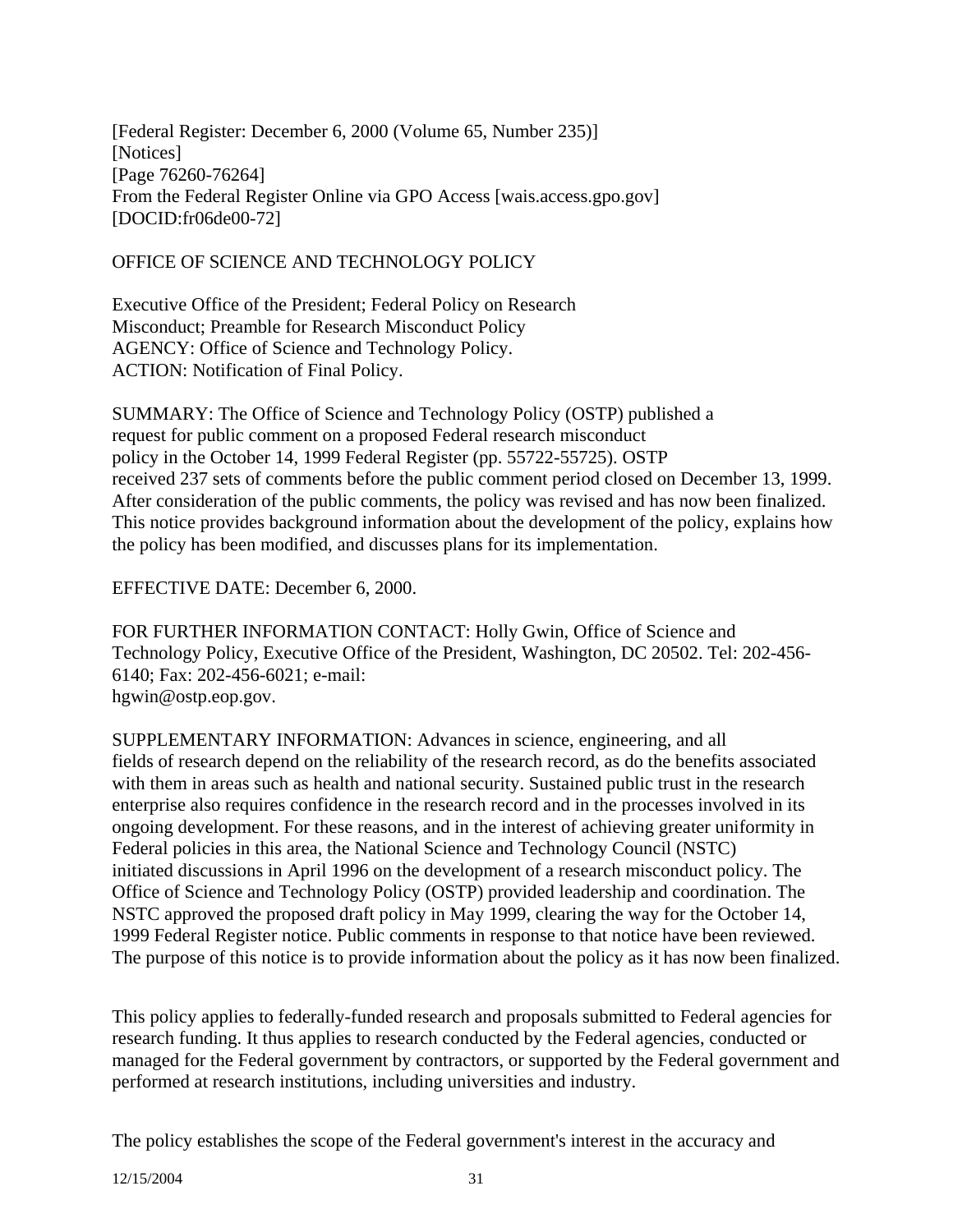reliability of the research record and the processes involved in its development. It consists of a definition of research misconduct and basic guidelines for the response of Federal agencies and research institutions to allegations of research misconduct.

The Federal agencies that conduct or support research will implement this policy within one year of the date of publication of this notice. An NSTC interagency research misconduct policy implementation group has been established to help achieve uniformity across the Federal agencies in implementation of the research misconduct policy. In some cases, this may require agencies to amend or replace extant regulations addressing research misconduct. In other cases, agencies may need to put new regulations in place or implement the policy through administrative mechanisms.

The policy addresses research misconduct. It does not supersede government or institutional policies or procedures for addressing other forms of misconduct, such as the unethical treatment of human research subjects or mistreatment of laboratory animals used in research, nor does it supersede criminal or other civil law. Agencies and institutions may address these other issues as authorized by law and as appropriate to their missions and objectives.

# Summary of Comments

The Office of Science and Technology Policy received 237 comments on the proposed Federal Research Misconduct Policy. Letters were signed by individuals, and by representatives of universities, university associations, Federal agencies, and private entities. Comments are available for review. Comments that resulted in a modification of the policy are summarized below. A section that addresses other questions raised by the comments follows the summary of modifications.

Uniform Federal Policy

Issue: Many comments recommended various mechanisms to ensure uniform implementation of this policy.

Response: An NSTC research misconduct policy implementation group has been formed to foster uniformity among the agencies in their implementation of the policy.

Section I: Research Misconduct Defined

Issue: A number of comments suggested that the definition of fabrication be modified to read as follows: ``Fabrication is making up data or results and recording or reporting them.'' (Italicized words are suggested addition.) This change is to clarify that the raw data collected or generated in the research process can be fabricated just as can the results of the research.

Response: This change was accepted.

Issue: A number of commenters interpreted the definition of plagiarism to imply that using material gathered during the peer review process was acceptable as long as it is cited.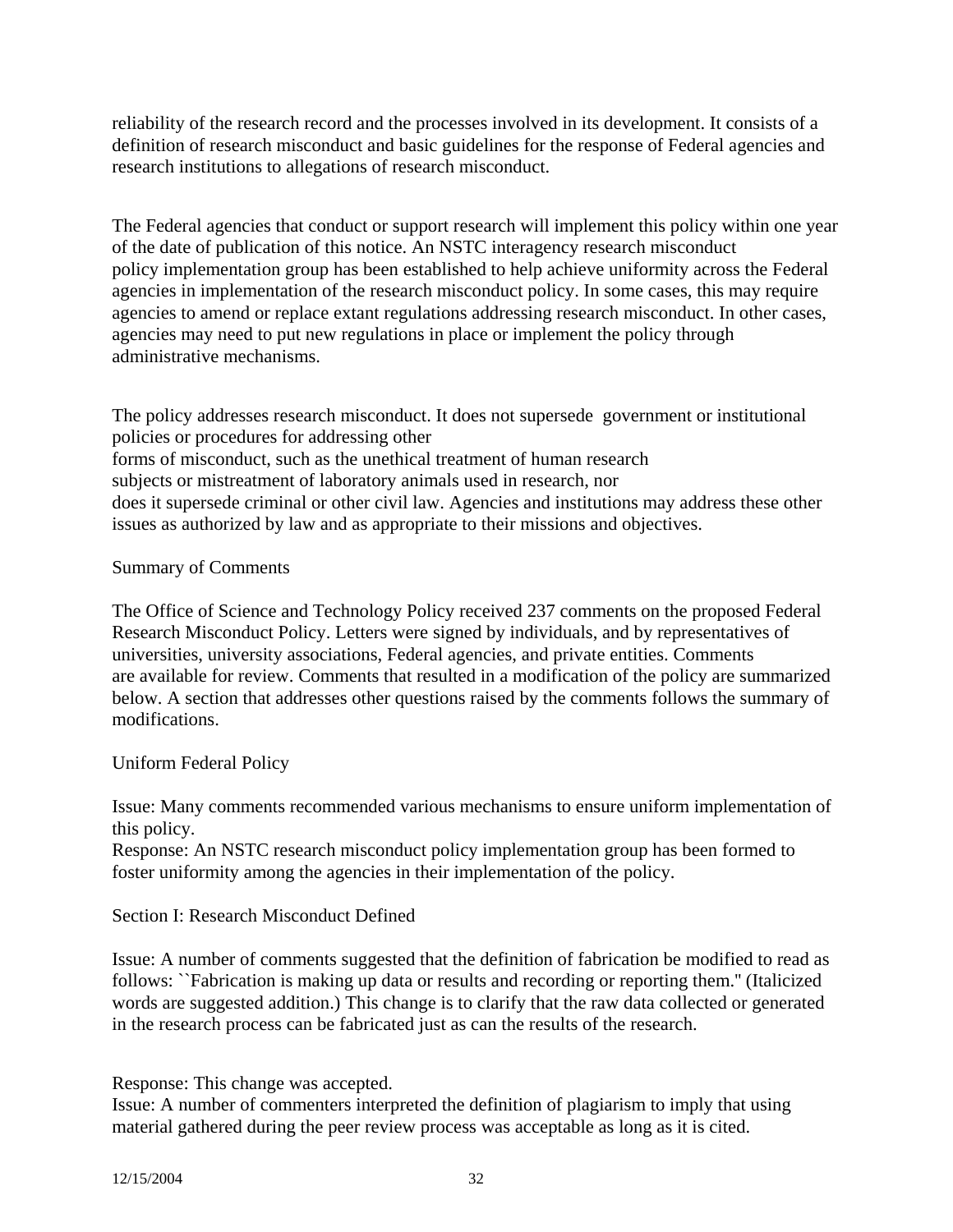Response: The policy is intended to address the problem of reviewers who take material from the peer review process and use it without attribution. This constitutes plagiarism. We have deleted the phrase ``including those obtained through confidential review of others' research proposals and manuscripts'' to avoid any appearance of condoning a breach of confidentiality in the peer review process.

Issue: Despite general support for the rationale for the phrase ``does not include honest error or honest differences of opinion,'' several comments requested various clarifications.

Response: This phrase is intended to clarify that simple errors or mere differences of judgment or opinion do not constitute research misconduct. The phrase does not create a separate element of proof. Institutions and agencies are not required to disprove possible ``honest error or differences of opinion.'' The phrase has been retained, with the deletion of the second ``honest'' of the phrase as redundant.

Issue: A number of comments raised questions about what fields of research are included in the definition of research. For example, some readers were unsure about the applicability of [[Page 76261]] the policy as written to medicine or the social sciences.

Response: The policy applies to research funded by the Federal agencies. In order to be responsive to specific inquiries about what fields of research are covered by the policy, an illustrative, non-exclusive list of selected fields of research is now included in the policy itself.

Section II: Findings of Research Misconduct

Issue: Several comments stressed the need for greater precision in the phrase ``significant departure from accepted practices of the scientific community.''

Response: This phrase is intended to make it clear that behavior alleged to involve research misconduct should be assessed in the context of community practices, meaning practices that are generally understood by the community but that may not be in a written form. For clarification purposes and in order to be more comprehensive, the term ``scientific community'' has been modified to read ``relevant research community.'' The policy is not intended to ratify those ``accepted practices'' but rather to indicate that these may vary among different communities.

Issue: Several comments requested clarification regarding the level of intent that is required to be shown in order to reach a finding of research misconduct.

12/15/2004 33 Response: Under the policy, three elements must be met in order to establish a finding of research misconduct. One of these elements is a showing that the subject had the requisite level of intent to commit the misconduct. The intent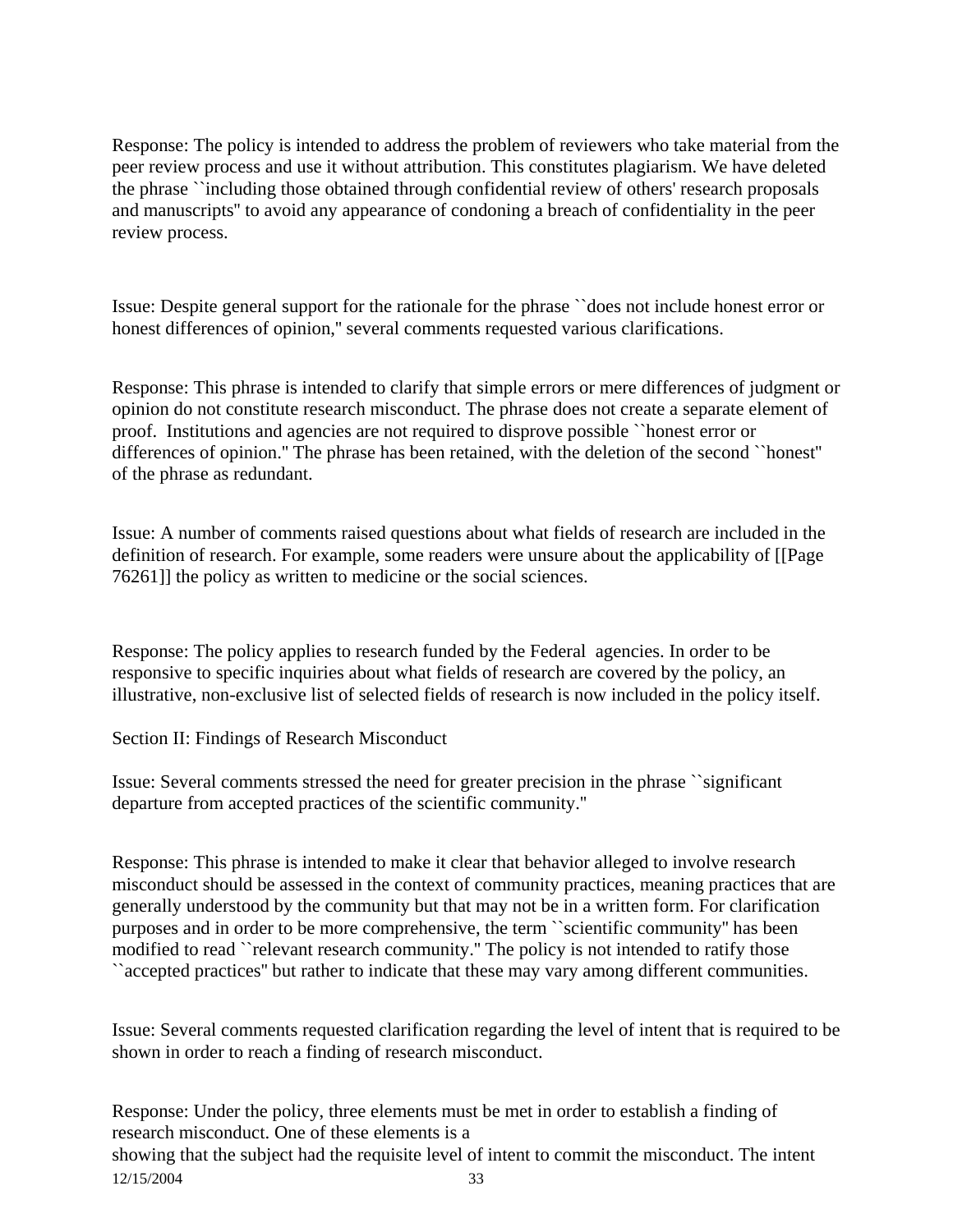element is satisfied by showing that the misconduct was committed ``intentionally, or knowingly, or recklessly.'' Only one of these needs to be demonstrated in order to satisfy this element of a research misconduct finding.

Section III: Responsibilities of Federal Agencies and Research **Institutions** 

Issue: Some comments indicated that this section could be incorrectly construed to require appeal of the agency misconduct finding back to the institution.

Response: The policy has been clarified to affirm that each agency should establish an appeals process for persons found by the agency to have engaged in research misconduct. The subject of the agency finding cannot appeal the agency decision back to the institution, although some institutions do offer an appeal of the institutional finding at the institutional level.

Section IV: Guidelines for Fair and Timely Procedures

Issue: The comments indicated some uncertainty about to whom the actions section applied.

Response: The actions delineated are those that may be taken by the Federal agencies if research misconduct has been shown to have occurred. The section has thus been renamed ``Agency Administrative Actions.''

Issue: The suggestion was made that publications based on false or fabricated data, or including such data, should be required to be officially withdrawn.

Response: Correction of the research record has been added to the list of possible actions to be taken if a researcher is found to have engaged in research misconduct.

Issue: The suggestion was made that safeguards for informants and subjects of allegations be made more explicit.

Response: More explicit safeguards have been added to the policy for both informants and subjects.

# Other Comments

Several comments and clarifications are addressed in the following question and answer format rather than through modification of the policy.

Will agencies be required to announce the details of their implementation plans? Yes. Agencies will announce the details of their implementation plans, including those plans that do not require formal rulemaking.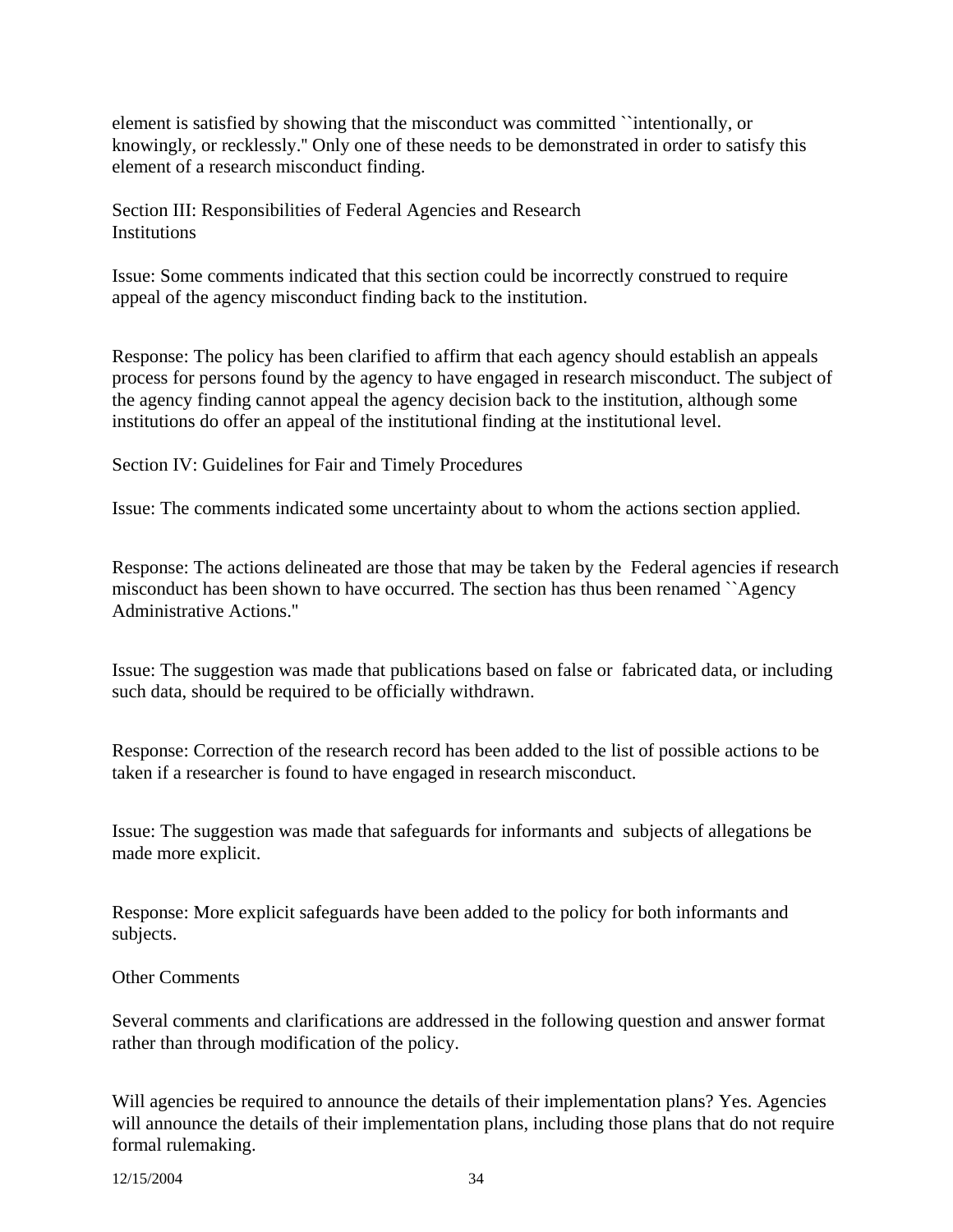What types of misconduct are covered by this policy? This policy is limited to addressing misconduct related to the conduct and reporting of research, as distinct from misconduct that occurs in the research setting but that does not affect the integrity of the research record, such as misallocation of funds, sexual harassment, and discrimination. This policy does not limit agencies or research institutions from addressing these other issues under appropriate policies, rules, regulations, or laws. In addition, should the behavior associated with research misconduct also trigger the applicability of other laws (including criminal law) this policy is not intended to limit agencies

or research institutions from pursuing these matters under separate authorities.

Does this policy address misrepresentation of a researcher's credentials or publications? Yes, misrepresentation of a researcher's qualifications or ability to perform the research in grant applications or similar submissions may constitute falsification or fabrication in proposing research.

Are authorship disputes covered by this policy? Authorship disputes are not covered by this policy unless they involve plagiarism. Does research misconduct include the mistreatment of human subjects or animals in research? This policy addresses activity that occurs in the course of human subjects or animal research that involves research misconduct as defined by the policy. Thus, falsification, fabrication, or plagiarism that occurs during the course of human or animal research is addressed by this policy. However, other issues concerning the ethical treatment of human or animal subjects are covered under separate procedures and are not affected by this policy.

Why doesn't the policy provide immunity for research misconduct investigative committees? Providing immunity to research misconduct investigative committees and other participants in institutional and agency research misconduct proceedings would require significant statutory or regulatory initiatives which will be explored separately from this policy.

Aren't there circumstances when omission of data or results is appropriate? A number of commenters suggested that there are circumstances when it may be appropriate to omit data in reporting research results. It is not the intent of this policy to call accepted practices into question. However, the omission of data is considered falsification when it misleads the reader about the results of the research.

Does this policy supersede institutional policies regarding research misconduct? Non-federal research institutions have authority to establish policies for research and employee misconduct that serve their own institutional purposes. However, the Federal research misconduct policy (as implemented by the agencies) provides the relevant guidance to institutions for purposes of Federal action. Does this policy supersede other agency policies, procedures, rules, and regulations? Agencies must comply with all relevant Federal personnel policies and laws in responding to allegations of research misconduct. However, personnel actions may not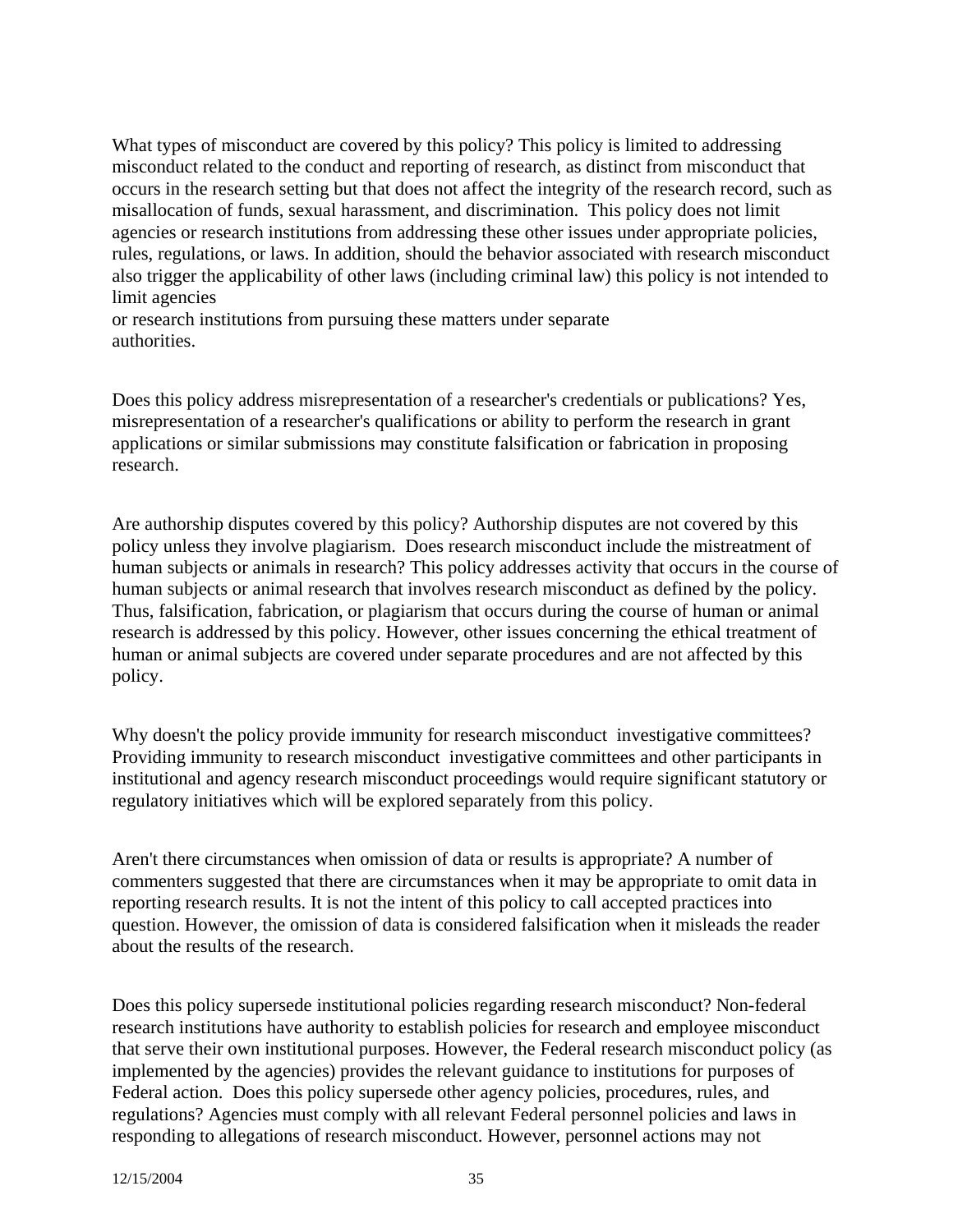adequately protect the public from the consequences of falsified, fabricated or plagiarized research. For example, Federal personnel policies may permit termination of an employee who commits research misconduct, but may not address the problem of research misconduct or seek to prevent it from recurring. The administrative actions available under the Federal research misconduct policy, such as debarment from federal funding, supervision and certification of research, and correction [[Page 76262]] of the literature, are designed to specifically address the problems raised by research misconduct.

Must all three elements in the Finding of Research Misconduct section be present for there to be a finding of research misconduct? Yes.

Who makes the final determination about whether or not there is a finding of research misconduct? The Federal agency will make the final decision about whether to make an agency finding of research misconduct. However, within its own internal jurisdiction, a non-Federal research institution may establish policies and take actions as appropriate to its needs and as consistent with other relevant laws. Shouldn't the burden of proof be more stringent, e.g., require ``clear and convincing evidence'' to support a finding of research misconduct? While much is at stake for a researcher accused of research misconduct, even more is at stake for the public when a researcher commits research misconduct. Since ``preponderance of the evidence'' is the uniform standard of proof for establishing culpability in most civil fraud cases and many federal administrative proceedings, including debarment, there is no basis for raising the bar for proof in misconduct cases which have such a potentially broad public impact. It is recognized that non-Federal research institutions have the discretion to apply a higher standard of proof in their internal misconduct proceedings. However, when their standard differs from that of the Federal government, research institutions must report their findings to the appropriate Federal agency under the applicable Federal

government standard, i.e., preponderance.

Why don't the Federal agencies conduct all inquiries and investigations? Research institutions are much closer to what is going on in their own institutions and are in a better position to conduct inquiries and investigations than are the Federal agencies. While the Federal agencies could have taken on the task of investigating all allegations of research misconduct, or established a separate agency for this purpose, this would have involved a substantial new Federal bureaucracy, which is not thought desirable. An agency may take steps, as appropriate, should a research institution demonstrate a lack of commitment to the policy's guidelines.

How will a lead agency be identified? If more than one Federal agency has jurisdiction over allegations of research misconduct, those agencies should work together to designate a lead agency. What criteria will be used for selecting the research institution that will handle the response to the allegation of research misconduct? In most cases, agencies will rely on the researcher's home institution to respond to allegations of research misconduct. However, in cases where the subject has switched institutions, it may be more appropriate for the institution where the alleged research misconduct occurred to respond to the allegation. The institution where the questioned research was conducted may have better access to the evidence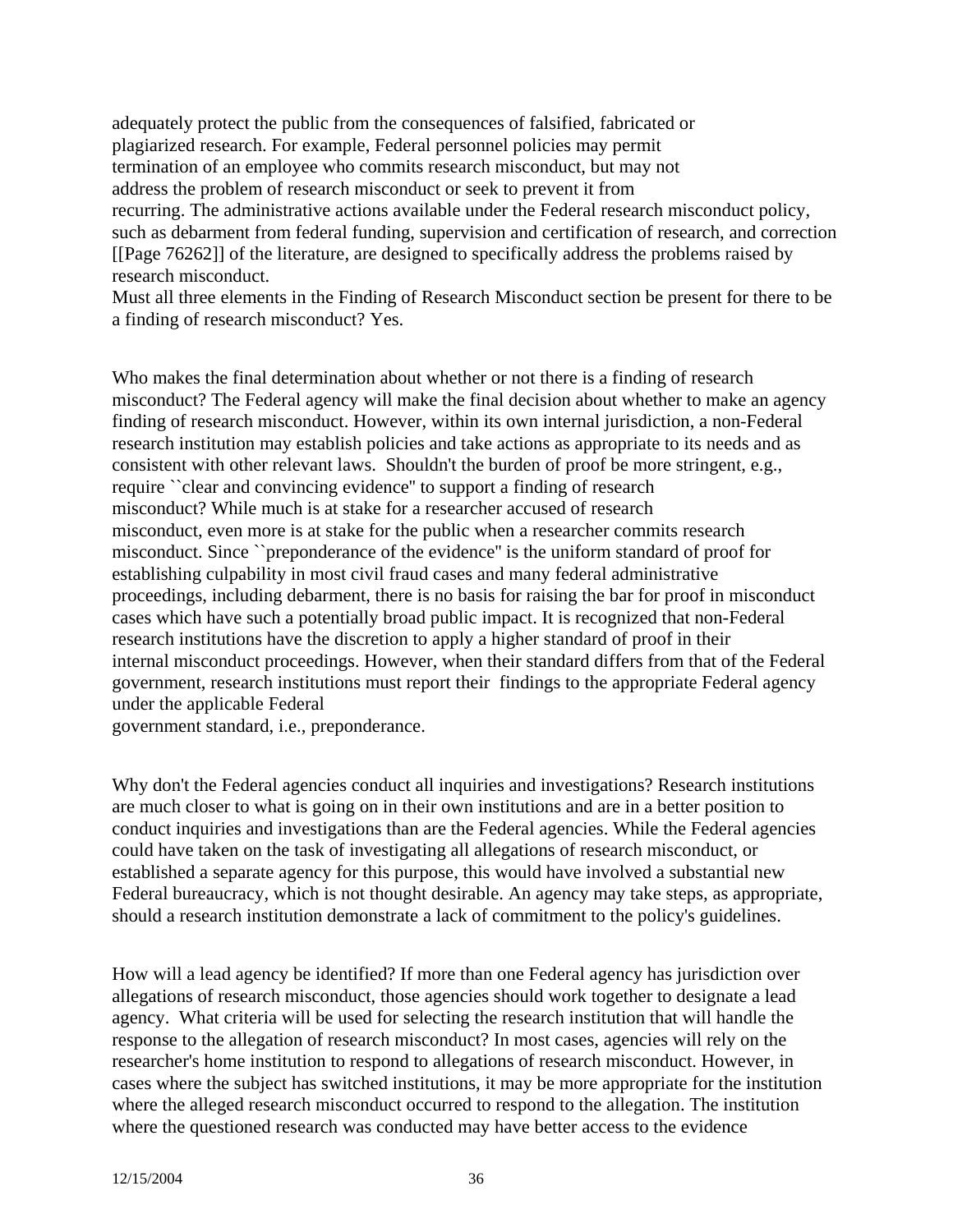and witnesses and therefore will have the capability to undertake a more efficient and thorough response.

Shouldn't the policy be more explicit about time lines for a response to allegations of misconduct? In establishing reasonable time lines the Federal agencies must balance the interests of concluding the process expeditiously while ensuring it has been conducted fairly and thoroughly. This will allow flexibility for the research institutions while at the same time ensuring that the process does not extend for an unreasonably long period. Research institutions should have the option to request reasonable extensions of agency timelines in individual cases. What can informants or subjects of allegations expect with regard to confidentiality? The policy strives for confidentiality for all involved to the extent consistent with a fair and thorough process and as allowed by law, including applicable Federal and state freedom of information and privacy laws.

Should the policy punish informants who act in bad faith or individuals who harass informants? The principal aim of this policy is to communicate to the research community those behaviors that constitute research misconduct and to take actions where research misconduct is found to have occurred. As employers and managers of the research, non-Federal research institutions may adopt policies to address the consequences of false, malicious, or capricious allegations and to respond to retaliation against informants. Agencies may also address this issue in their implementation of this policy.

How should the ``seriousness'' of the research misconduct be evaluated and how will this relate to any actions taken? In determining what action to take, agencies should fully consider the level of intent of the misconduct, the consequences of the behavior, and other aggravating and mitigating factors.

# Next Steps

The Federal agencies have up to one year from the date of publication of this notice to implement the policy. An interagency implementation group has been established under the auspices of the National Science and Technology Council to assist agencies in their implementation process and to strive for the highest level of uniformity possible and as appropriate in their implementation plans.

Federal Policy on Research Misconduct \1\

I. Research \2\ Misconduct Defined

Research misconduct is defined as fabrication, falsification, or plagiarism in proposing, performing, or reviewing research, or in reporting research results.

\1\ No rights, privileges, benefits or obligations are created or abridged by issuance of this policy alone. The creation or abridgment of rights, privileges, benefits or obligations, if any, shall occur only upon implementation of this policy by the Federal agencies.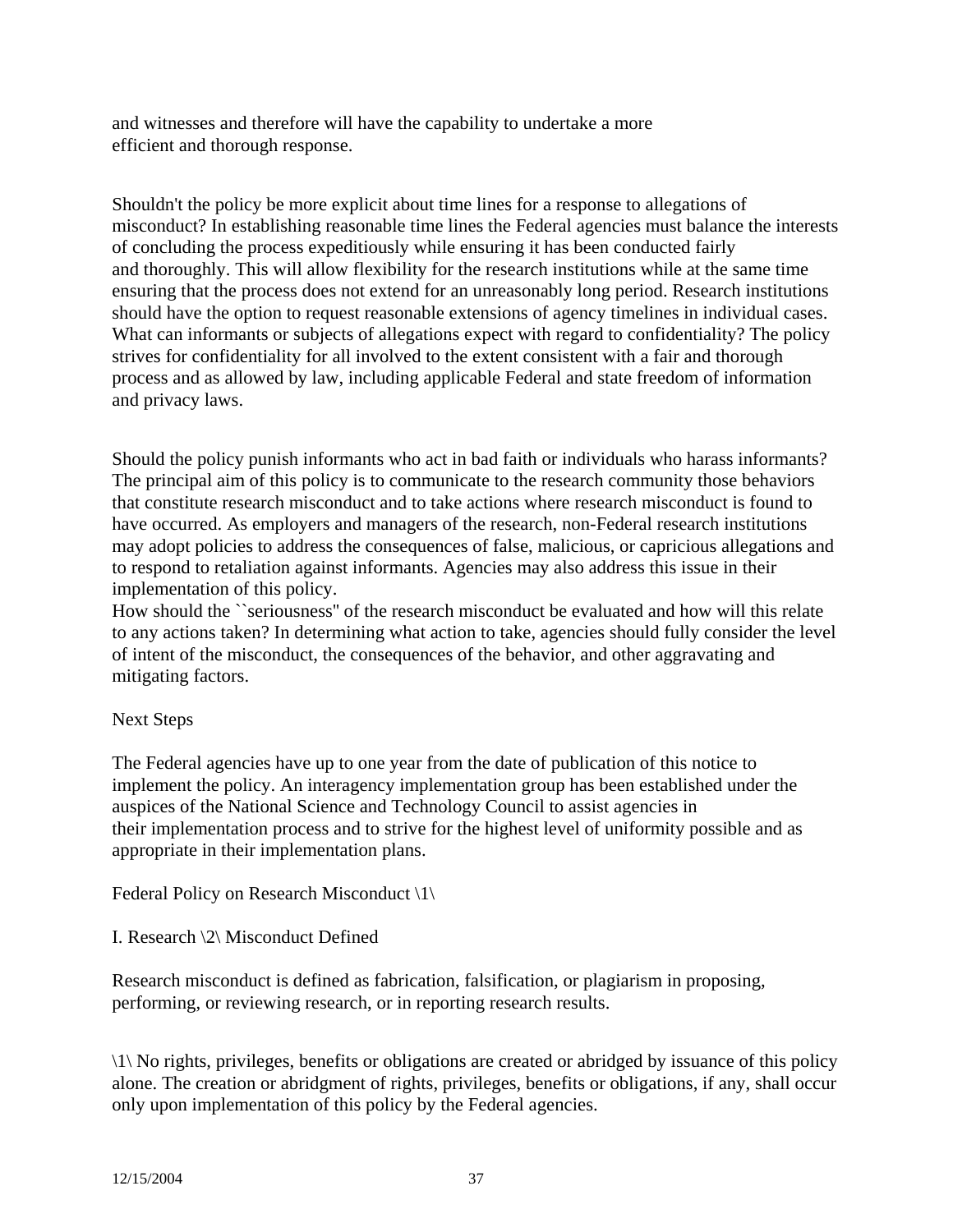\2\ Research, as used herein, includes all basic, applied, and demonstration research in all fields of science, engineering, and mathematics. This includes, but is not limited to, research in economics, education, linguistics, medicine, psychology, social sciences, statistics, and research involving human subjects or animals.

Fabrication is making up data or results and recording or reporting them. Falsification is manipulating research materials, equipment, or processes, or changing or omitting data or results such that the research is not accurately represented in the research record.\3\

\3\ The research record is the record of data or results that embody the facts resulting from scientific inquiry, and includes, but is not limited to, research proposals, laboratory records, both physical and electronic, progress reports, abstracts, theses, oral presentations, internal reports, and journal articles.

Plagiarism is the appropriation of another person's ideas, processes, results, or words without giving appropriate credit. Research misconduct does not include honest error or differences of opinion.

II. Findings of Research Misconduct

A finding of research misconduct requires that:

There be a significant departure from accepted practices of the relevant research community; and

The misconduct be committed intentionally, or knowingly, or recklessly; and

The allegation be proven by a preponderance of evidence.

[[Page 76263]]

III. Responsibilities of Federal Agencies and Research Institutions  $\langle 4 \rangle$ 

Agencies and research institutions are partners who share responsibility for the research process. Federal agencies have ultimate oversight authority for Federally funded research, but research institutions bear primary responsibility for prevention and detection of research misconduct and for the inquiry, investigation, and adjudication of research misconduct alleged to have occurred in association with their own institution.

\4\ The term ``research institutions'' is defined to include all organizations using Federal funds for research, including, for example, colleges and universities, intramural Federal research laboratories, Federally funded research and development centers, national user facilities, industrial laboratories, or other research institutes. Independent researchers and small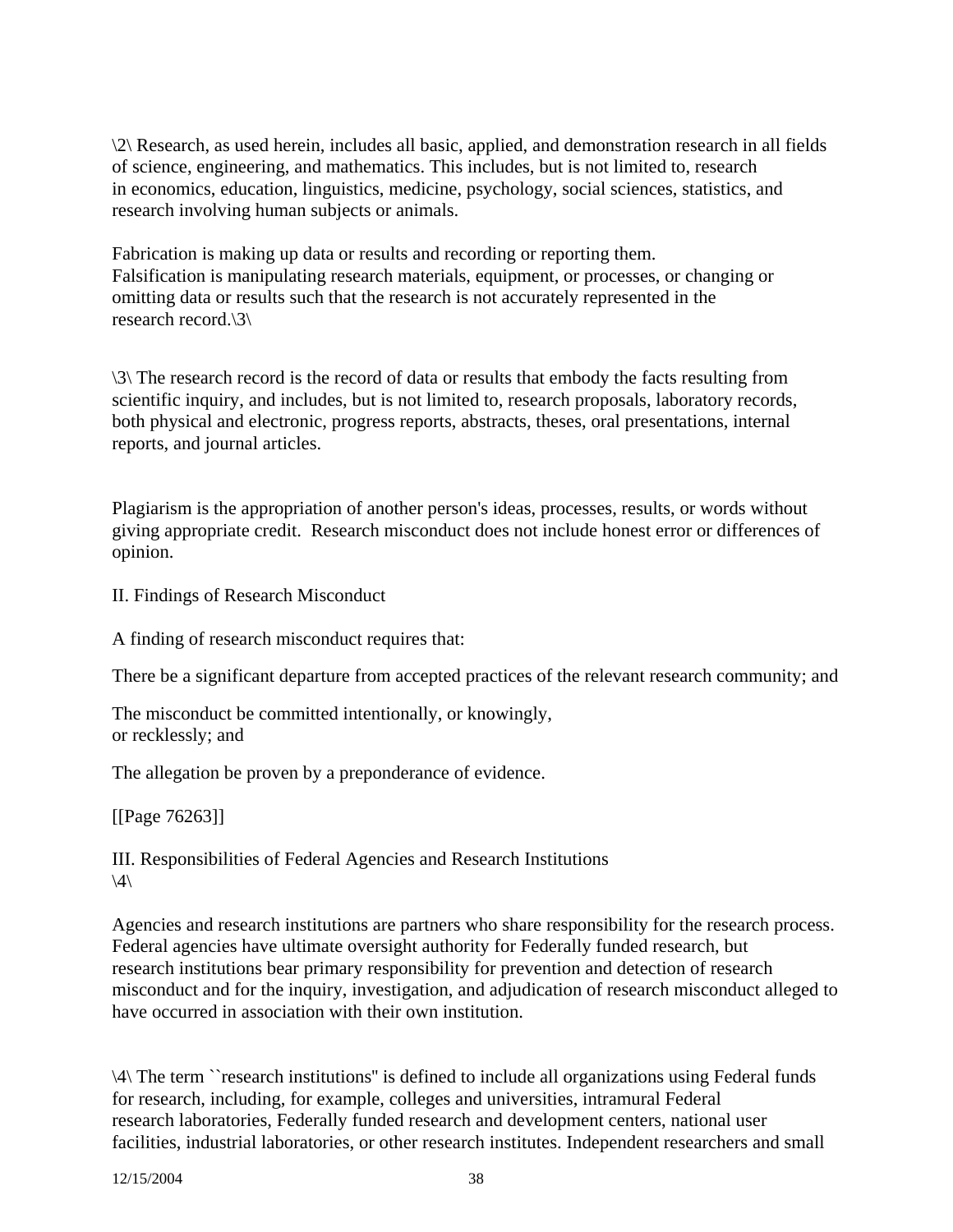research institutions are covered by this policy.

Agency Policies and Procedures. Agency policies and procedures with regard to intramural as well as extramural programs must conform to the policy described in this document. Agency Referral to Research Institution. In most cases, agencies will rely on the researcher's home institution to make the

initial response to allegations of research misconduct. Agencies will usually refer allegations of research misconduct made directly to them to the appropriate research institution. However, at any time, the Federal agency may proceed with its own inquiry or investigation. Circumstances in which agencies may elect not to defer to the research institution include, but are not limited to, the following: the agency determines the institution is not prepared to handle the allegation in a manner consistent with this policy; agency involvement is needed to protect the public interest, including public health and safety; the allegation involves an entity of sufficiently small size (or an individual) that it cannot reasonably conduct the investigation itself.

Multiple Phases of the Response to an Allegation of Research Misconduct. A response to an allegation of research misconduct will usually consist of several phases, including: (1) an inquiry--the assessment of whether the allegation has substance and if an investigation is warranted; (2) an investigation--the formal development of a factual record, and the examination of that record leading to dismissal of the case or to a recommendation for a finding of research misconduct or other appropriate remedies; (3) adjudication--during which recommendations are reviewed and appropriate corrective actions determined.

Agency Follow-up to Institutional Action. After reviewing the record of the investigation, the institution's recommendations to the institution's adjudicating official, and any corrective actions taken by the research institution, the agency will take additional oversight or investigative steps if necessary. Upon completion of its review, the agency will take appropriate administrative action in accordance with applicable laws, regulations, or policies. When the agency has made a final determination, it will notify the subject of the allegation of the outcome and inform the institution regarding its disposition of the case. The agency finding of research misconduct and

agency administrative actions can be appealed pursuant to the agency's applicable procedures.

Separation of Phases. Adjudication is separated organizationally from inquiry and investigation. Likewise, appeals are separated organizationally from inquiry and investigation.

Institutional Notification of the Agency. Research institutions will notify the funding agency (or agencies in some cases) of an allegation of research misconduct if (1) the allegation involves Federally funded research (or an application for Federal funding) and meets the Federal definition of research misconduct given above, and (2) if the institution's inquiry into the allegation determines there is sufficient evidence to proceed to an investigation. When an investigation is complete, the research institution will forward to the agency a copy of the evidentiary record, the investigative report, recommendations made to the institution's adjudicating official, and the subject's written response to the recommendations (if any). When a research institution completes the adjudication phase, it will forward the adjudicating official's decision and notify the agency of any corrective actions taken or planned.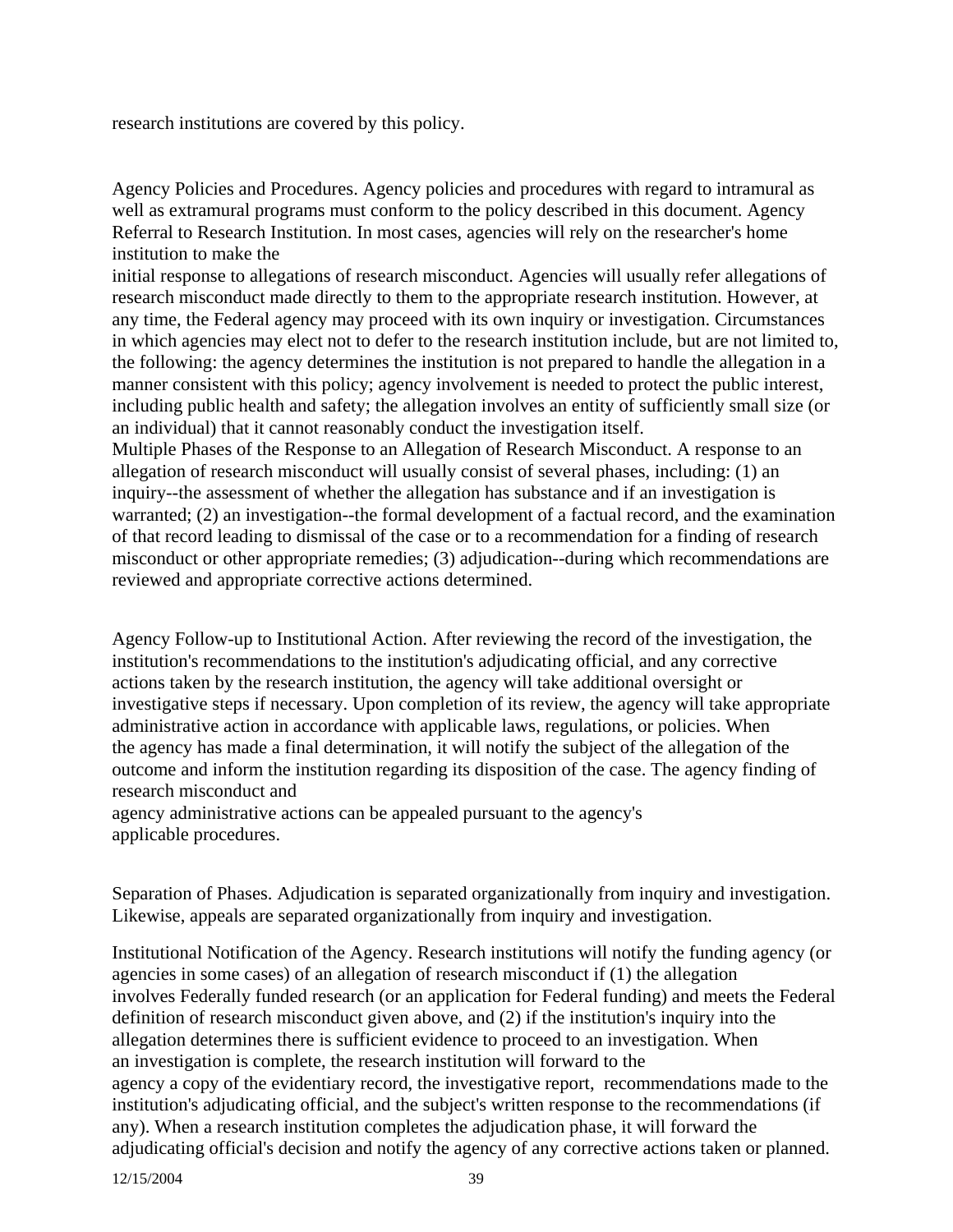Other Reasons to Notify the Agency. At any time during an inquiry or investigation, the institution will immediately notify the Federal agency if public health or safety is at risk; if agency resources or interests are threatened; if research activities should be suspended; if there is reasonable indication of possible violations of civil or criminal law; if Federal action is required to protect the interests of those involved in the investigation; if the research institution believes the inquiry or investigation may be made public

prematurely so that appropriate steps can be taken to safeguard evidence and protect the rights of those involved; or if the research community or public should be informed.

When More Than One Agency is Involved. A lead agency should be designated to coordinate responses to allegations of research misconduct when more than one agency is involved in funding activities relevant to the allegation. Each agency may implement administrative actions in accordance with applicable laws, regulations, policies, or contractual procedures.

# IV. Guidelines for Fair and Timely Procedures

The following guidelines are provided to assist agencies and research institutions in developing fair and timely procedures for responding to allegations of research misconduct. They are designed to provide safeguards for subjects of allegations as well as for informants. Fair and timely procedures include the following: Safeguards for Informants. Safeguards for informants give individuals the confidence that they can bring allegations of research misconduct made in good faith to the attention of appropriate authorities or serve as informants to an inquiry or an investigation without suffering retribution. Safeguards include protection against retaliation for informants who make good faith allegations, fair and objective procedures for the examination and resolution of allegations of research misconduct, and diligence in protecting the positions and reputations of those persons who make allegations of research misconduct in good faith.

Safeguards for Subjects of Allegations. Safeguards for subjects give individuals the confidence that their rights are protected and that the mere filing of an allegation of research misconduct against them will not bring their research to a halt or be the basis for other disciplinary or adverse action absent other compelling reasons. Other safeguards include timely written notification of subjects regarding substantive allegations made against them; a description of all such allegations; reasonable access to the data and other evidence supporting the allegations; and the opportunity to respond to allegations, the supporting evidence and the proposed findings of research misconduct (if any).

Objectivity and Expertise. The selection of individuals to review allegations and conduct investigations who have appropriate expertise and have no unresolved conflicts of interests help to ensure fairness throughout all phases of the process. Timeliness. Reasonable time limits for the conduct of the inquiry, investigation, adjudication, and appeal [[Page 76264]] phases (if any), with allowances for extensions where appropriate, provide confidence that the process will be well managed.Confidentiality During the Inquiry, Investigation, and Decision-Making Processes. To the extent possible consistent with a fair and thorough investigation and as allowed by law, knowledge about the identity of subjects and informants is limited to those who need to know.